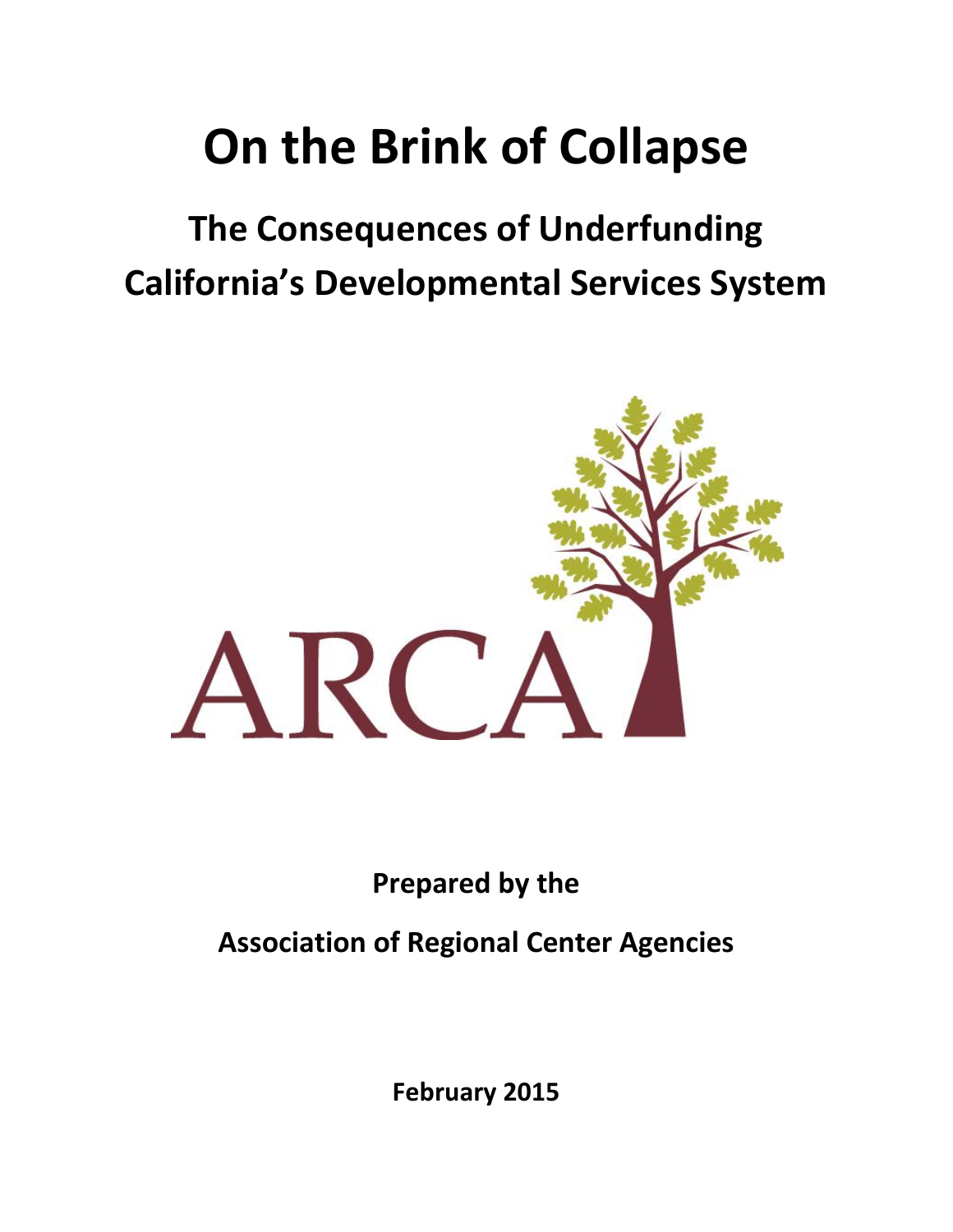#### **CONTENTS**

|                                                          | Case Management for Individuals and FamiliesPage 29         |  |  |  |
|----------------------------------------------------------|-------------------------------------------------------------|--|--|--|
|                                                          |                                                             |  |  |  |
|                                                          |                                                             |  |  |  |
|                                                          |                                                             |  |  |  |
|                                                          |                                                             |  |  |  |
|                                                          |                                                             |  |  |  |
|                                                          | Resource Needs Arising from Service ScarcityPage 42         |  |  |  |
|                                                          |                                                             |  |  |  |
|                                                          |                                                             |  |  |  |
|                                                          | CMS Final Rule on Home and Community Based Services Page 47 |  |  |  |
|                                                          |                                                             |  |  |  |
|                                                          |                                                             |  |  |  |
|                                                          |                                                             |  |  |  |
|                                                          |                                                             |  |  |  |
| APPENDIX A - LETTER FROM SENATOR BEALL TO GOVERNOR BROWN |                                                             |  |  |  |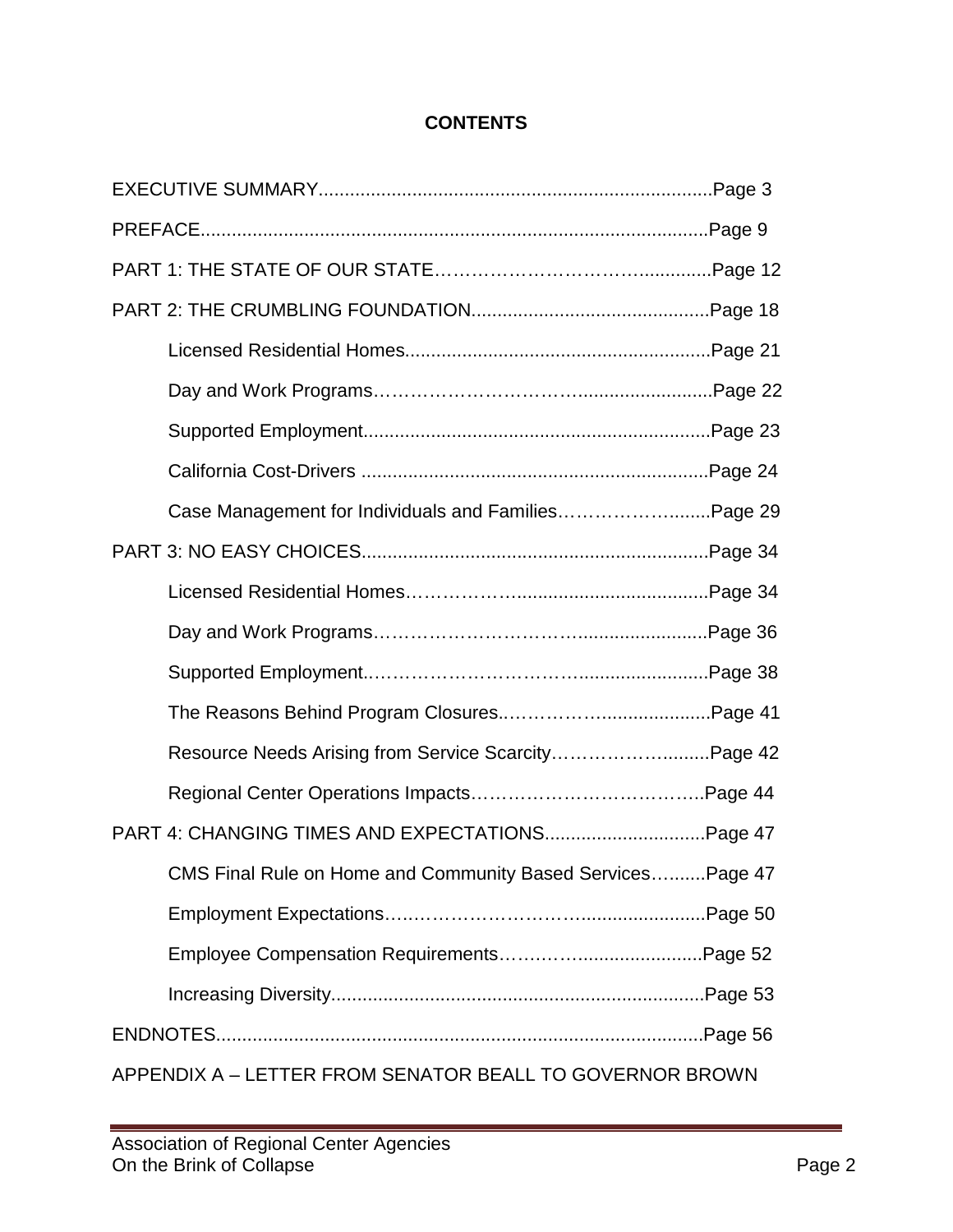### **On the Brink of Collapse EXECUTIVE SUMMARY**

The Association of Regional Center Agencies (ARCA) represents the 21 regional centers in supporting and advancing the intent and mandate of the Lanterman Developmental Disabilities Services Act (the Lanterman Act). ARCA advocates on behalf of the nearly 280,000 individuals served by the regional centers statewide, and works in cooperation with other entities to promote services and supports for persons with developmental disabilities.

Regional centers and community service providers were established under the Lanterman Act in the late 1960's in order to offer individuals with developmental disabilities and their families an alternative to large, state-run institutional care. The basic goals of the system are straightforward: 1) enable infants and toddlers at heightened risk of developmental disability to reach their developmental potential; 2) support children with developmental disabilities to remain in their family homes; and, 3) provide services that allow adults with developmental disabilities to live as independently as possible in integrated communities of their choice.

Detailed descriptions of the decline in overall funding for California's community-based developmental services can be found in ARCA's recent publications titled *Funding the Work of California's Regional Centers* and *Inadequate Rates for Service Provision in California.* This paper focuses on the impact that decades of decreased funding levels have had on the availability of services and supports necessary to support individuals with developmental disabilities and their families. It also touches upon the decline in service outcomes as now the system can only strive to ensure that *some* service is provided rather than the *best* one for each individual.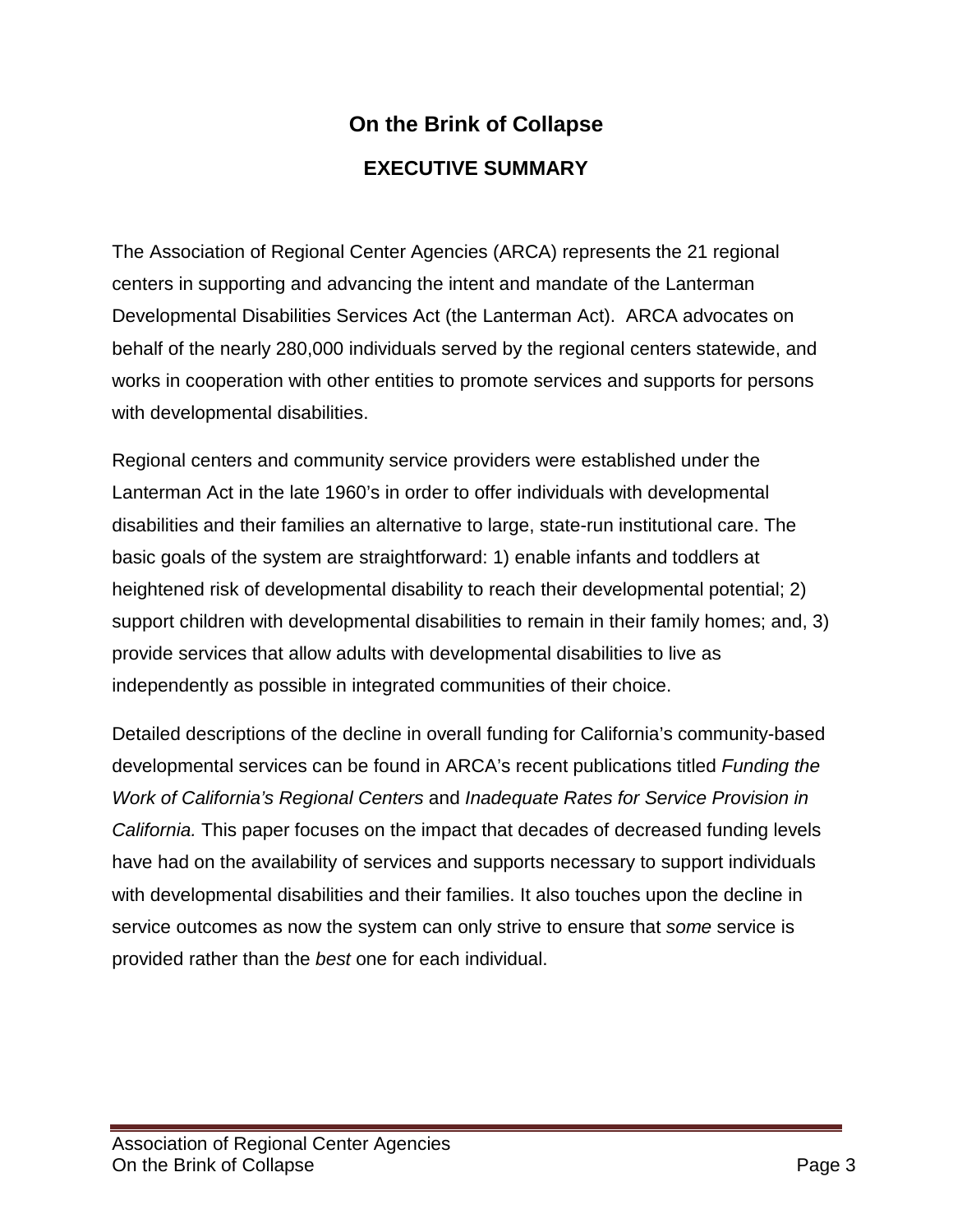#### 1. The State of Our State

California's developmental services system has no waitlist and offers services to both individuals with more significant needs that qualify for federal funding as well as those with less significant needs who do not. In spite of its broader entitlement, California spends less on its developmental services system for each resident of the state than most other states in the nation. When taking into account the relative wealth of each state, California's performance is even lower and continues to decline. At this point, California spends *the least amount* of any state on services for each individual with a developmental disability that qualifies for community-based services eligible for federal funding (through federal/state agreements known as "Medicaid Waivers").



The Lanterman Act once made California a leader in services to individuals with developmental disabilities. After years of state and federal underfunding, California is falling behind in achieving key indicators of service and support outcomes to this population.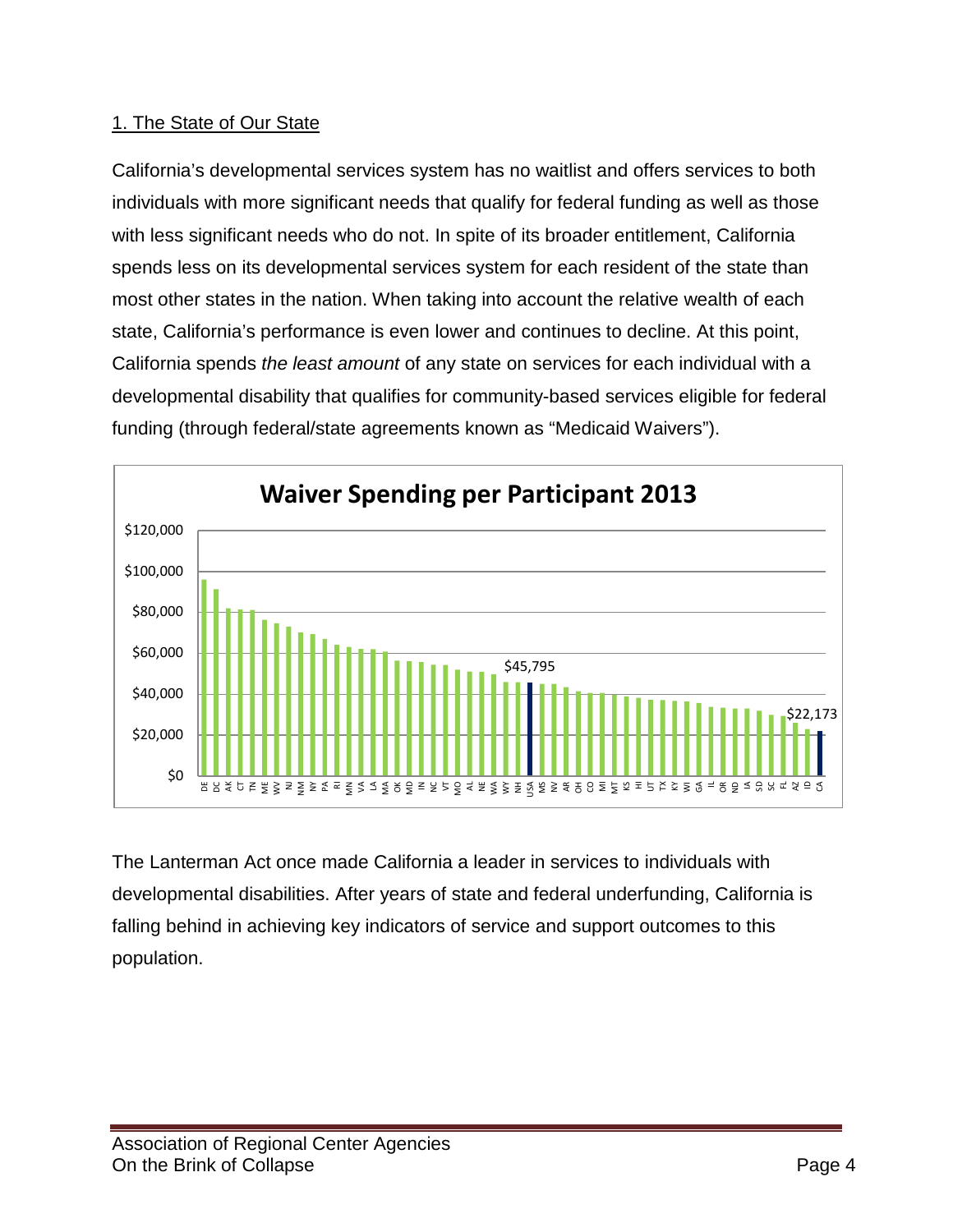#### 2. The Crumbling Foundation

California's developmental services system relies on a combination of regional center service coordination and community services to provide a meaningful alternative to institutional care for individuals with developmental disabilities. ARCA consulted with a national expert to compare service provider rates between different states for similar services, looking specifically at residential facilities, day and work services, and supported employment programs. In general, California's rates for these services fall behind other large or western states. The impact of this difference is exacerbated by California's high cost of living and other costs of doing business such as its highest-inthe-nation workers' compensation premiums. In most metropolitan areas examined, California's service rates were lower, but the cost of living was significantly higher.

For example, California's daily rate for traditional residential facilities (also known as "ARM Rate homes" in California) is approximately a third of the rate paid in New York State and is comparable to the rates paid in Indiana and Idaho, two states that are more rural and have lower costs of living. Additionally, most service rates do not include a geographic differential to account for the different cost of doing business in different regions of the state.

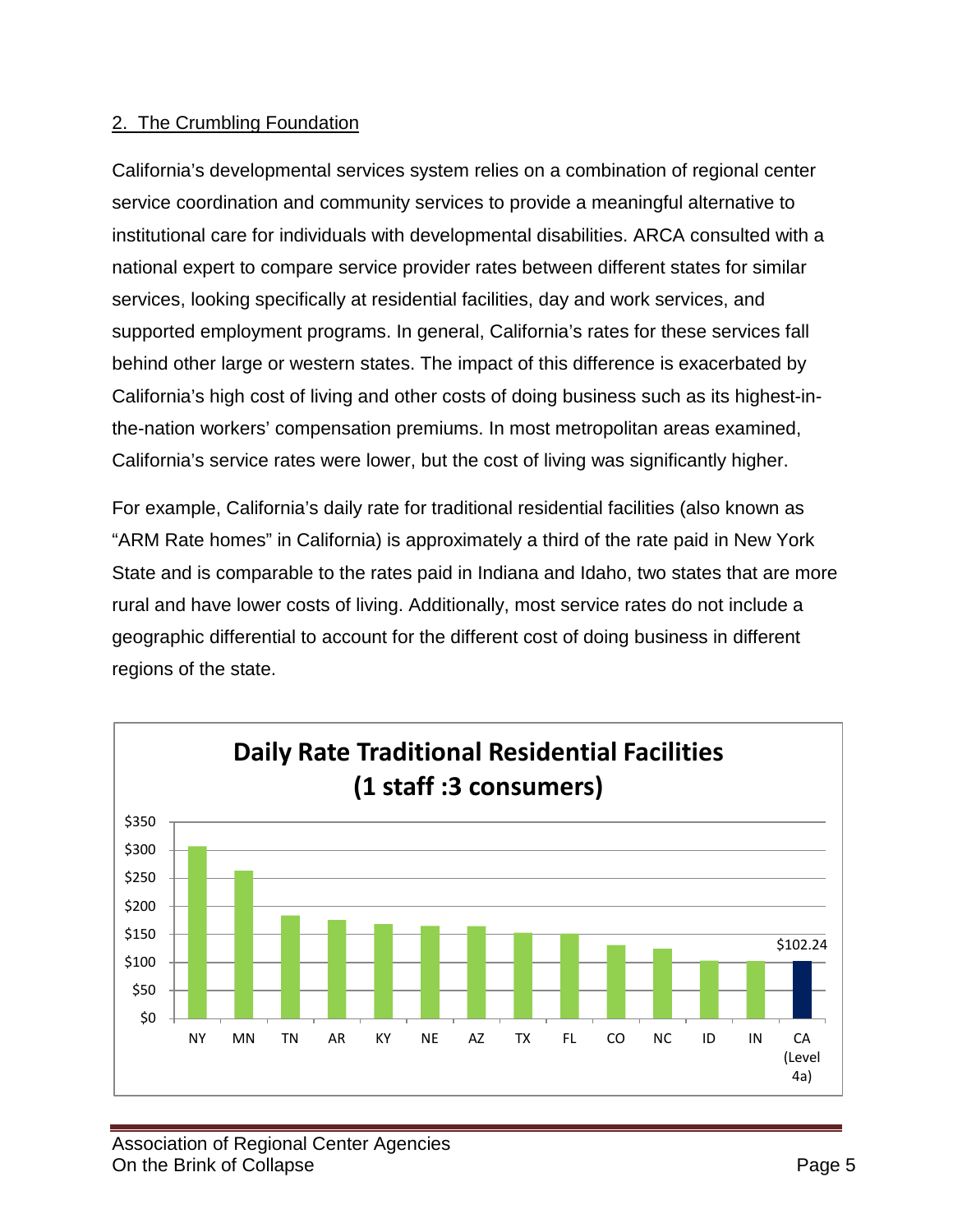A similar review by the National Association of State Directors of Developmental Disabilities Services (NASDDDS) in 2005 found that of thirty-seven states with available data, California's caseload ratios (service coordinators to individuals served) were among the highest. Salaries budgeted for these positions have not kept pace with inflation and cannot compete with those paid to similar professionals in the state.

California can no longer assure the federal government that sufficient services and supports are available to ensure the health and safety of Californians with developmental disabilities, putting billion of dollars of federal funds at risk. The most significant cost of underfunding the community service system for individuals with developmental disabilities, however, is the inability to access necessary services.

#### 3. No Easy Choices

Without question, relative funding levels for California's community-based developmental services system have fallen in the last two decades, with the most precipitous decline seen during the Great Recession, which began in late 2007. Many service providers are now making the difficult choice to either trim service standards and expectations or to close up shop. The balance is beginning to tip with more providers each year deciding to discontinue services and inadequate numbers of new providers willing to fill the gap. Facing similar fiscal pressures, regional centers have no choice but to allow caseload ratios to climb above legally required levels and to spend less time proactively managing each case. Increasingly, these choices are leaving Californians with developmental disabilities without adequate services and supports to meet their needs and some without any service options at all.

#### 4. Changing Times and Expectations

The Lanterman Act promised individuals with developmental disabilities, their families, and taxpayers a more personalized alternative to large, state-run institutional care and a system that aimed to promote and support independence and community integration. Now, the federal government has laid out similar expectations for developmental services nationwide. All states must ensure that by March 2019 they engage in robust service planning and provide services that offer ready access to the broader community.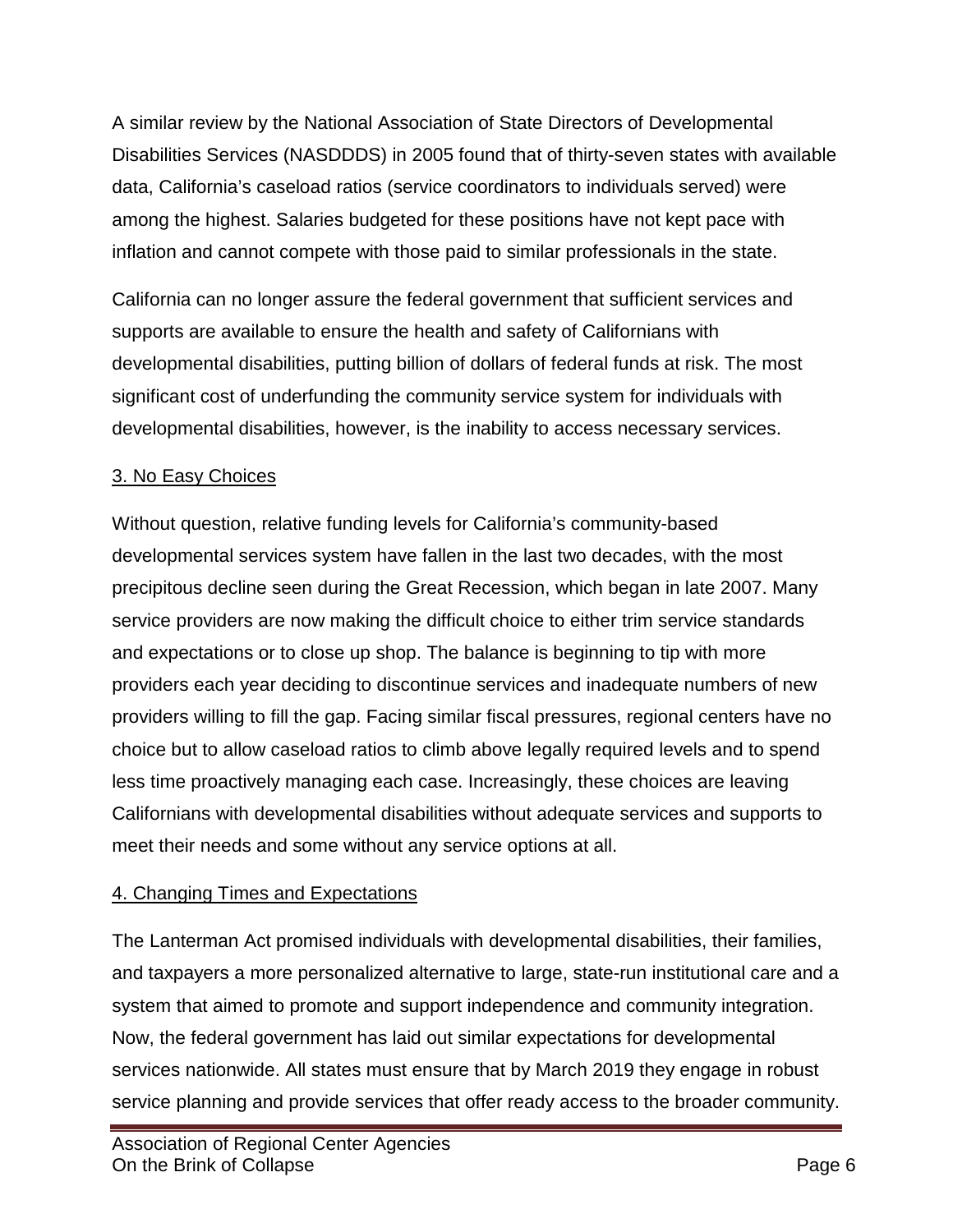Services provided in segregated settings with institutional qualities will no longer be eligible for federal reimbursement. Similarly, there is a renewed emphasis on making work opportunities available for adults with developmental disabilities as work is the foundation of relationships, identity, responsibilities, and increased independence. These system changes are potentially positive ones, but without resources will put additional fiscal pressure on community service providers and regional centers and run the risk of limiting choice and opportunity.

As service rates have failed to keep pace with inflation, service providers have been forced to pay their employees less for the work they do. Now, many direct support professionals are paid the minimum wage, despite a study in 2001 suggesting that a fair rate of pay at that time for direct support professionals was \$10.00-\$10.99 per hour, at a time that the state's minimum wage was \$6.25.<sup>[i,](#page-59-0) [ii](#page-59-1)</sup> As federal, state, and local governments strive to improve the compensation for the lowest paid workers, community service providers face additional cost pressures. There is an increasing tension between needing to compensate employees fairly and lacking the resources to do so, which results in stress on financial resources and the inability to attract experienced staff.

#### **SUMMARY**

California has a long-standing philosophical commitment to providing quality services and supports to individuals with developmental disabilities in community-based settings but fails to provide sufficient resources to make this vision a reality. The service system now supports nearly 280,000 individuals with over 99% living outside of state-run institutional settings.<sup>[iii](#page-59-2)</sup> Nationally, there are models available that demonstrate how best to provide individualized services in each person's community. California's community service providers have the drive and skills to offer similar innovative services here. What the system lacks is the resources to make that vision a reality for the majority of people it serves. The state's lowest-in-the-nation funding for each individual with a developmental disability cannot support the vision of individuals, their families, the Lanterman Act, or the federal government.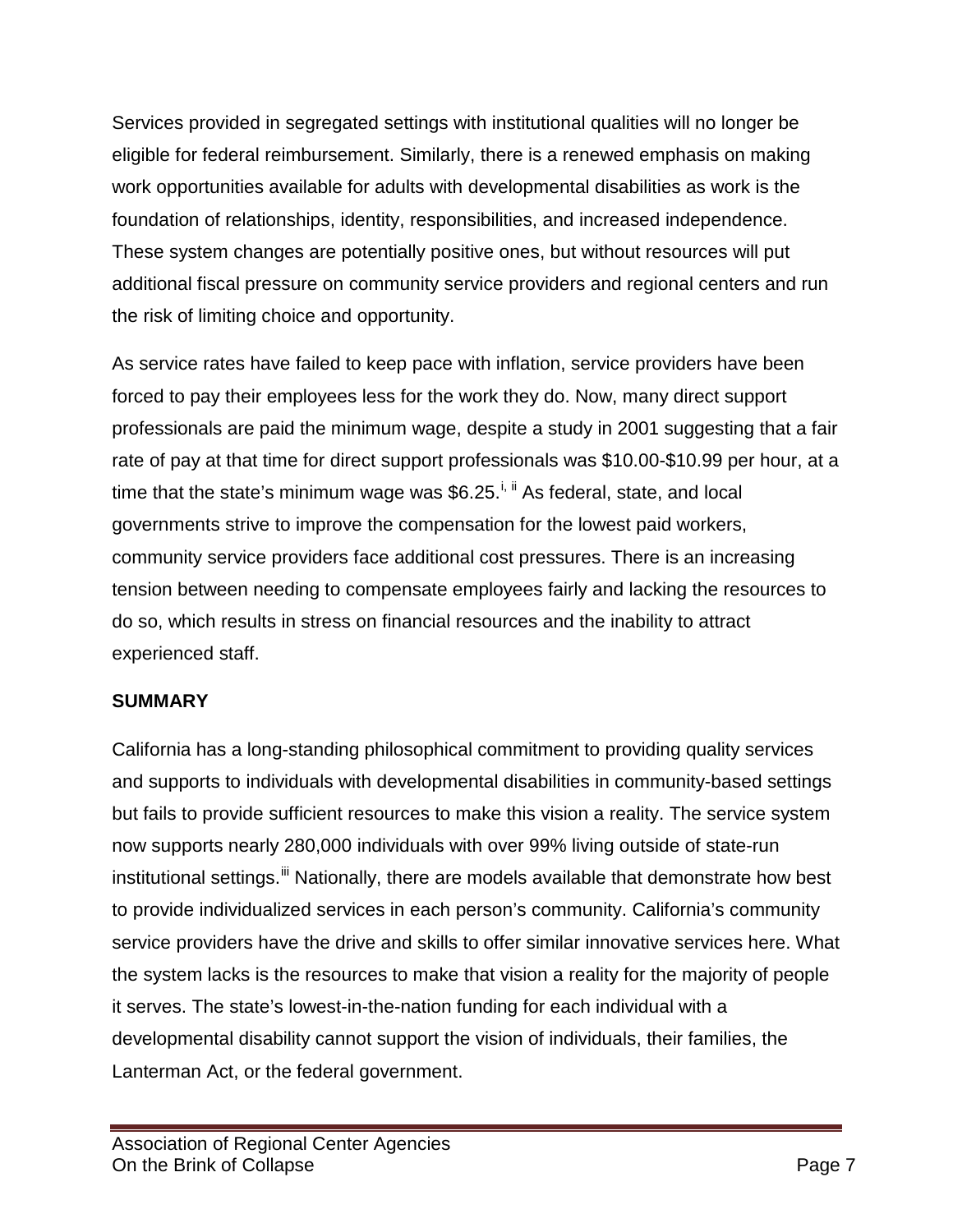It is with this challenge in mind that ARCA and its twenty-one member regional centers urge the Administration and the Legislature to adopt the Lanterman Coalition's threepronged common sense approach to rebuilding California's community-based service system for individuals with developmental disabilities, which entails:

- 1. Providing community service providers and regional centers with a one-time 10% increase in funding to help stop the further decline of the system;
- 2. Work to reform funding for service rates and regional center operations to ensure that funding levels are adequate and sustainable; and,
- 3. The provision of annual 5% funding increases to the system until the funding reform strategies are implemented.

The path to stabilization of the service system is a clear one. California must take these steps in order to make its promise to individuals with developmental disabilities a reality.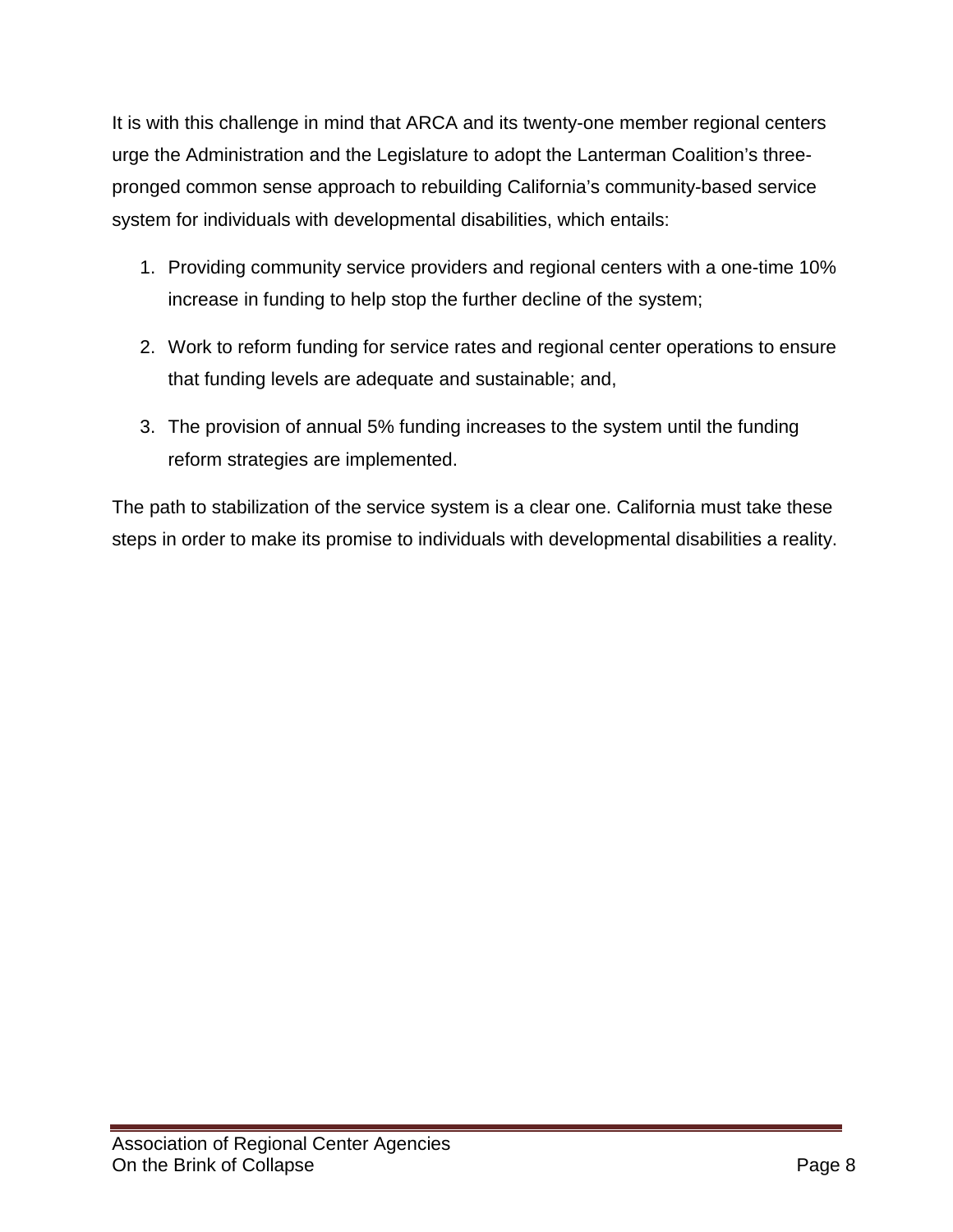#### **PREFACE**

The Association of Regional Center Agencies (ARCA) represents the 21 regional centers in supporting and advancing the intent and mandate of the Lanterman Developmental Disabilities Services Act. ARCA advocates on behalf of the nearly 280,000 individuals served by the regional centers statewide, and works in cooperation with other entities to promote services for persons with developmental disabilities. ARCA and its members are committed to ensuring that advancements that have been made in California over the last fifty years for individuals with developmental disabilities are sustained and continue.

In a 1963 speech, President John F. Kennedy noted that in caring for individuals with disabilities, "we have to offer something more than crowded custodial care in our state institutions." By the mid-1960s California was housing more than 13,000 individuals with developmental disabilities in state hospitals, with many more on waiting lists for admission. At that time, families with a disabled child were given the choice between either institutional care or committing to care for, educate, and supervise the family member for the long term (oftentimes in secret) with no outside support.<sup>[iv](#page-59-3)</sup>

In response to the tenacity of a group of parents of children with special needs, California became a pioneer in 1969 when it created access for individuals with developmental disabilities to community services through the passage of the Lanterman Act. Limited first to serving individuals with an intellectual disability (then termed "mental retardation"), the aim of the Lanterman Act was a simple one: "to provide a network of services throughout the state so each mentally retarded person may attain the fullest intellectual, economic, social and health potential possible." Regional centers were developed to be the first point of contact for families and to provide intake, assessment, resource development, and service coordination. The Lanterman Act noted:

Services should be planned and provided as a part of a continuum. A pattern of facilities and eligibility should be established which is so complete as to meet the needs of each retarded person, regardless of age or degree of handicap, and at each stage of his life's development.<sup>[vi](#page-59-5)</sup>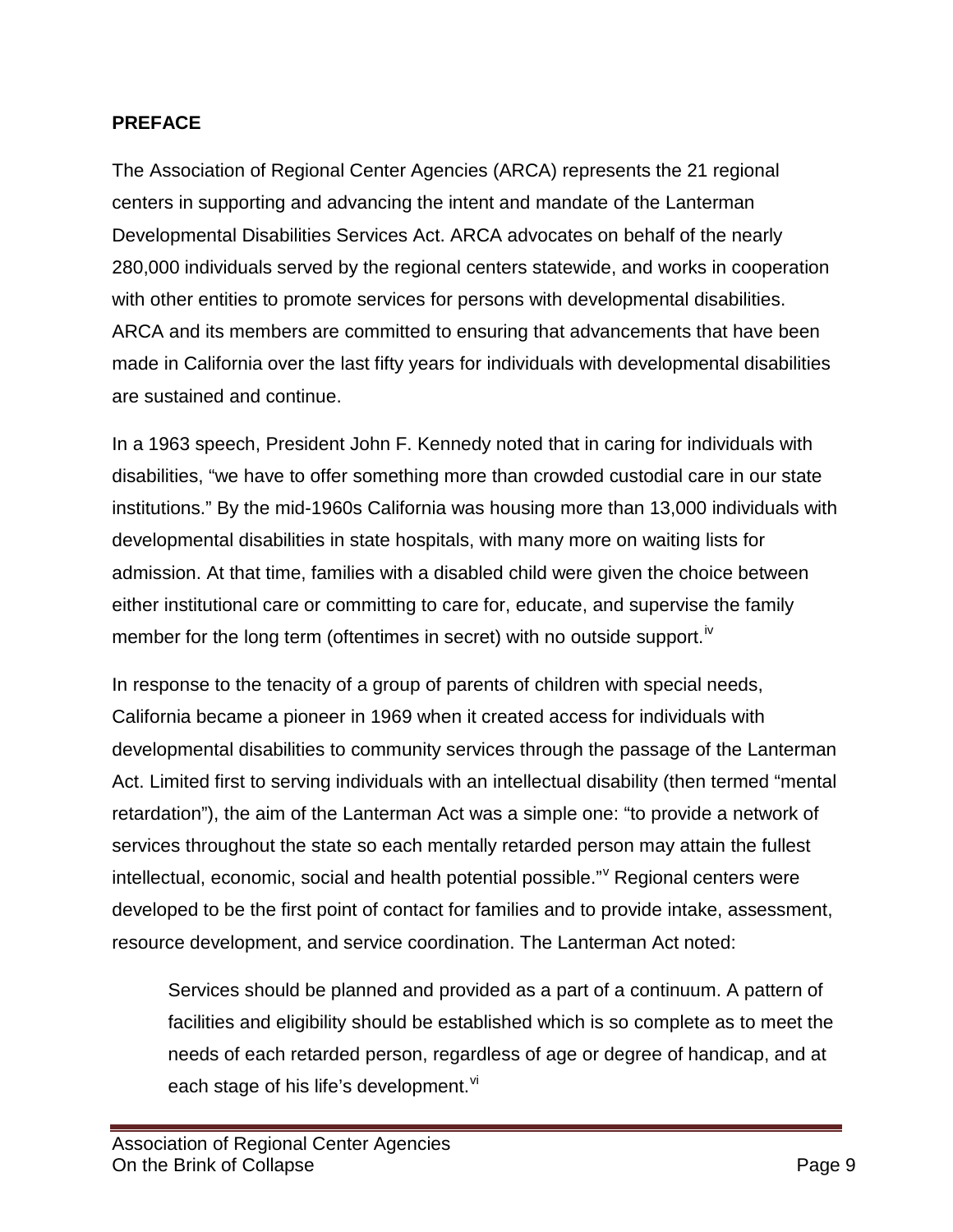The Lanterman Act afforded families a third option, maintaining their children at home with support and appropriate high quality services.

Community-based services and supports were largely ineligible for federal funding at that time, so the state paid the bulk of the cost of this program. In 1981, Congress authorized states to provide home and community services through their Medicaid programs (known as "Medi-Cal" in California) to individuals who would otherwise require institutional care.<sup>[vii](#page-59-6)</sup> This allowed California to begin receiving significant federal funding for its community-based system for individuals with developmental disabilities, and encouraged other states to develop similar programs. Now, more than thirty years later, every state in the nation (in addition to Washington, D.C.) provides community-based services to individuals with developmental disabilities in lieu of institutional care.

Services and eligibility vary from one state to the next. California's entitlement to community-based services was solidified in a state Supreme Court decision in 1985. Consequently, the state continues to provide services to Californians with developmental disabilities regardless of their eligibility for Medi-Cal.<sup>[viii](#page-59-7)</sup> Most other states do not extend services to individuals who are not eligible for Medicaid. Most also cap the number of individuals that can be served, which creates significant waiting lists for services. Nationwide, over 300,000 individuals are on waiting lists for community-based services.<sup>[ix](#page-59-8)</sup> As a result of its service entitlement, California does not artificially limit the system's enrollment through waiting lists, so a greater percentage of its population receives developmental services than in most other states.

Long-term funding shortfalls that were exacerbated by over \$1 billion in cuts during the five years of the Great Recession cumulatively have left California's service system for individuals with developmental disabilities severely underfunded. In 1997 the Department of Developmental Services (DDS) noted in a report to the Legislature that service providers had come to the following conclusion:

The rate-setting methodologies are designed to work when rates are adequately funded. When rates are chronically underfunded, but program expectations are unchanged, an incongruity occurs that can not be sustained indefinitely. This is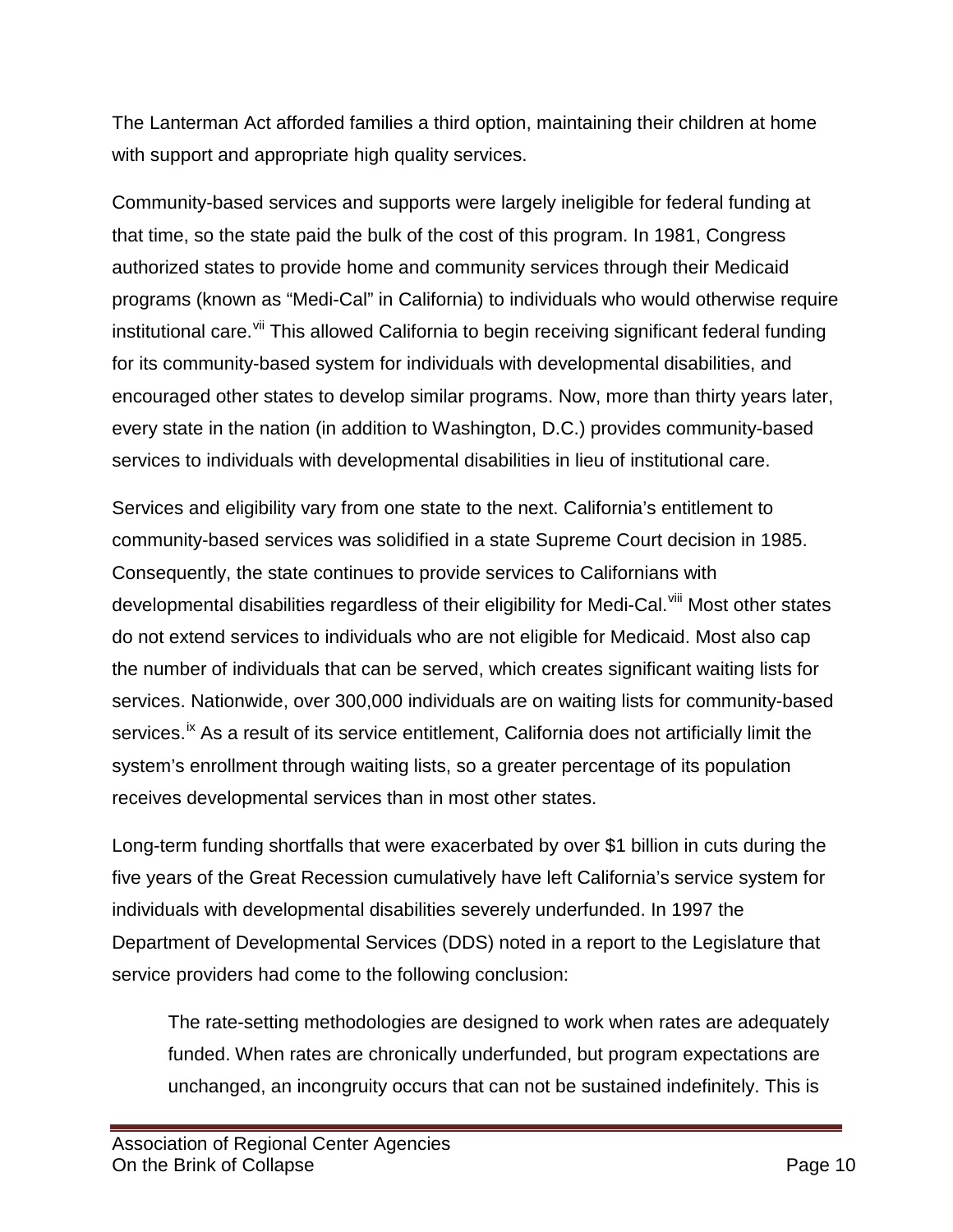because the system is predicated upon rates that are related to service level needs of consumers. Eventually, the system must find a balance or collapse from its own contradictions (vendors leaving the business, refusing to respond to [Request for Proposals], or pressure to artificially upgrade program level). The correction can occur either in the expectations (programmatic demands) of a service, or at the funding end of the equation. If the state continues underfunding rates, the developmental disabilities service system will be forced to reformulate expectations of attainable goals. Better a less ambitious, but rationally functioning, system than one which promises far more than can be delivered. $x$ 

California's community-based service system for people with developmental disabilities, once the pride of the nation, has fallen to the very bottom due to chronic underfunding and indifference. This underfunding has been noted repeatedly over the last two decades, and the system has been engaged in the struggle to manage the impacts and consequences of the underfunding since. Actions during the recent recession have pushed the community system to the tipping point and only immediate relief will prevent the collapse of the system, a system that has increasingly struggled under the weight of inadequate funding to provide appropriate services and supports to allow individuals to achieve meaningful, integrated lives in the community.

California's twenty-one regional centers are committed to ensuring that California keeps its promise to individuals with developmental disabilities and their families.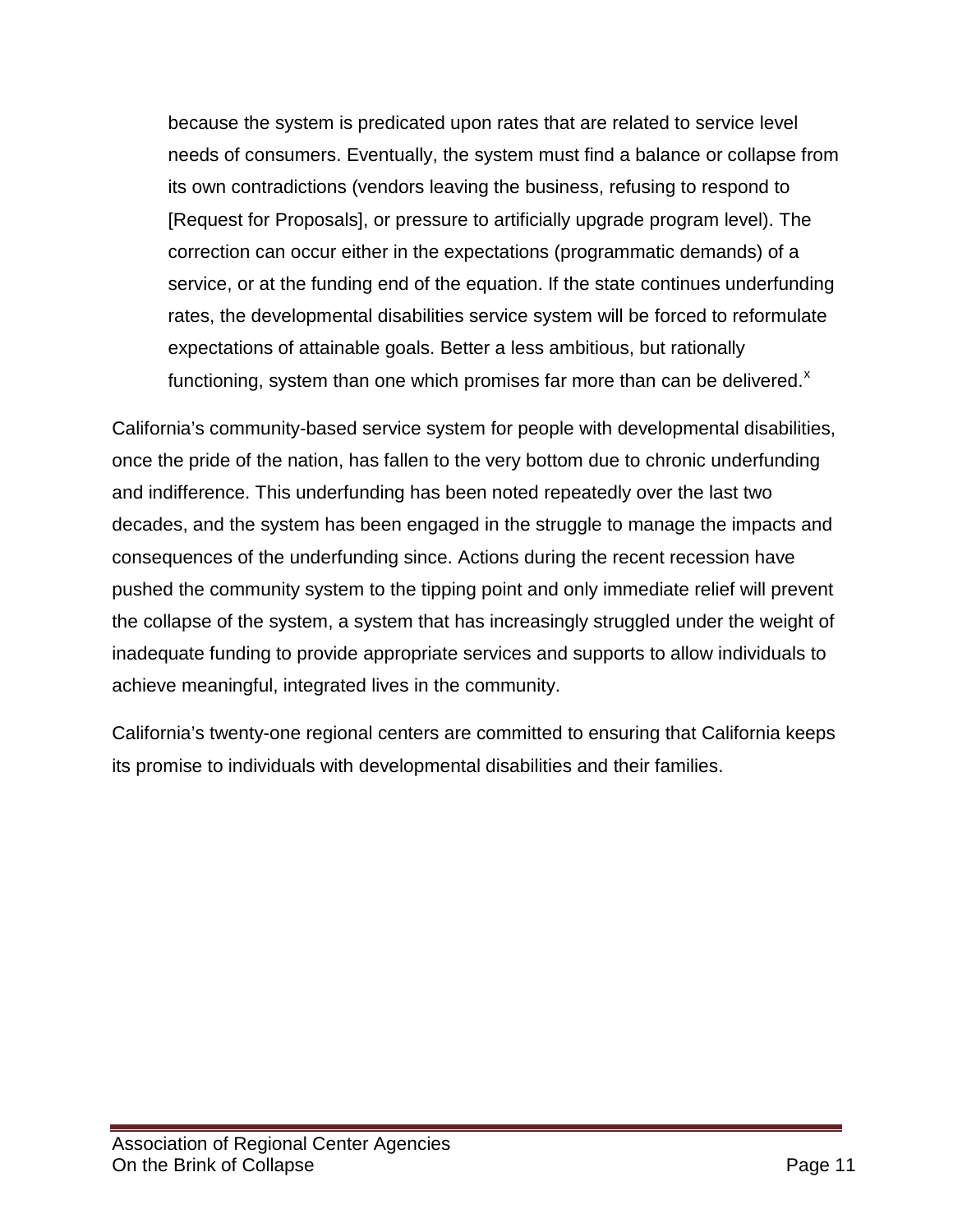#### **Part 1: The State of Our State**

A scholar once asserted, "Don't tell me where your priorities are. Show me where you spend your money and I'll tell you what they are."<sup>[xi](#page-59-10)</sup> One of the clearest ways to examine a state's commitment to its developmental services system is to compare its financial investment in the system to the number of people living in the state. In 2011, California invested \$150 per resident of the state in its developmental services system. In contrast, the average state expended \$204 per resident, which is 36% more than California's investment.<sup>[xii](#page-59-11)</sup>



Another way to evaluate a state's commitment to its developmental services system is to examine the portion of its overall wealth it devotes to serving the population. One measure of a state's wealth is the "total personal income", which includes all of its residents' earnings from employment or self-employment in addition to other income (i.e., rent and dividends).<sup>Xiii</sup> "Fiscal effort" calculates a proportion of the amount spent on the developmental services system to the state's total personal income. Specifically, fiscal effort is a measure of how many dollars are committed to developmental services for every \$1,000 in personal income in the state. We would expect more affluent states to spend more overall on developmental services than those with less fiscal resources. Fiscal effort measurements adjust for that, letting one see if states will spend relatively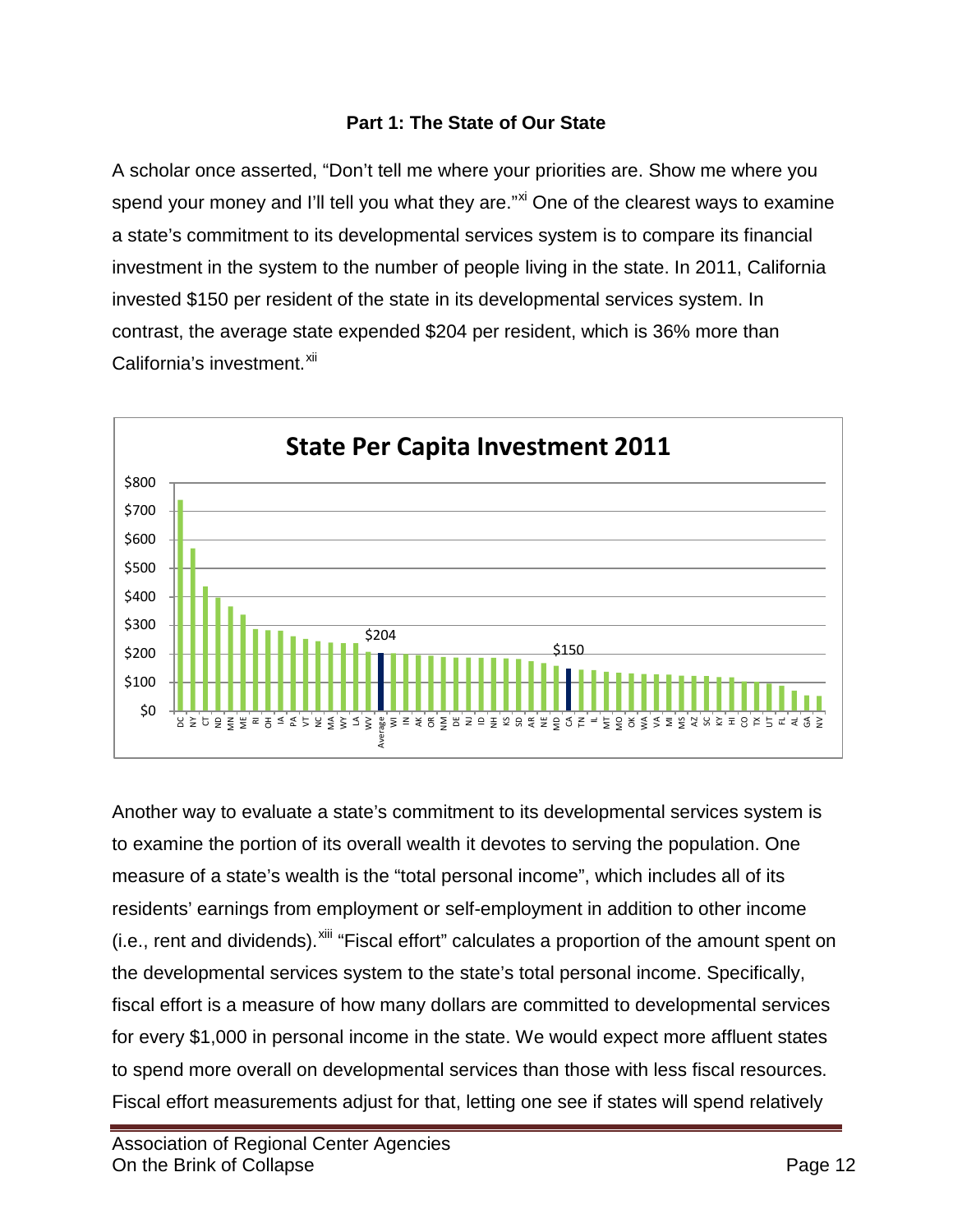the same *percentage* of their wealth on their developmental services systems. When using fiscal effort as an indicator of commitment to developmental services, a report released in 2013 ranked California  $34<sup>th</sup>$  in fiscal effort with spending \$3.77 for every \$1,000 in personal income. The average of each state's spending was \$4.62, which is 23% greater than California's fiscal effort level. <sup>[xiv](#page-59-13)</sup> At that time, approximately two-thirds of other states committed a greater share of their resources to supporting individuals with developmental disabilities than California.

A pre-publication release of the 2015 edition of this report has been widely distributed and analyzes available spending data from 2013. In the period of time from 2011-2013 spending on developmental services in California increased. However, California's spending on developmental services did not increase at the same rate that its personal income increased as the state climbed out of recession. This means that its fiscal effort actually *decreased* as its economy recovered. During that two year period, its fiscal effort fell almost 7% from \$3.77 to \$3.52. During that same time, California's level of commitment fell four slots (to  $37<sup>th</sup>$ ) in comparison to other states.  $<sup>xv</sup>$  $<sup>xv</sup>$  $<sup>xv</sup>$ </sup>



It is clear that California devotes less than average funding for developmental services for each resident of the state and a smaller percentage of its wealth on services for individuals with developmental disabilities than most other states. The obvious question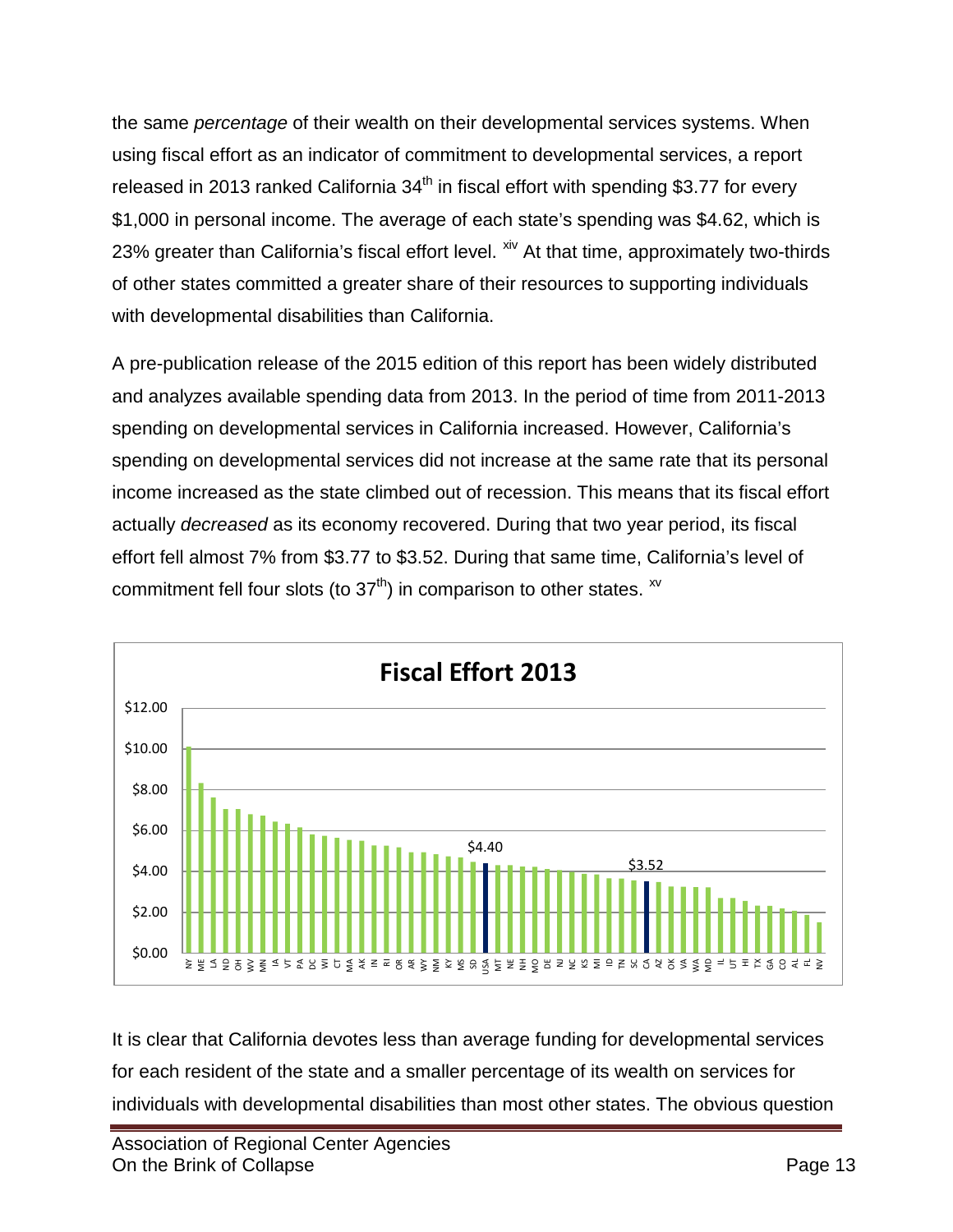is what this means for the support that each individual served by the system receives. The simple answer is that California's financial commitment, even when considering only community services for individuals eligible for federal funding, is the lowest of any state in the nation. The average investment nationally is *more than double* California's expenditure. <sup>[xvi](#page-59-15)</sup>



This analysis is skewed without considering differences in federal funding for developmental services between states. The 2015 State of the States report provides information about the differing levels of federal support for the broad developmental services system in each state, including funds that flow from the Social Security Administration. The report notes that federal funding levels range from a high of 77% for Alaska's developmental services system to a low of 33% for Massachusetts' system. California's level is 49%, which falls almost 10% below the weighted average level of  $54\%$ .  $xvii$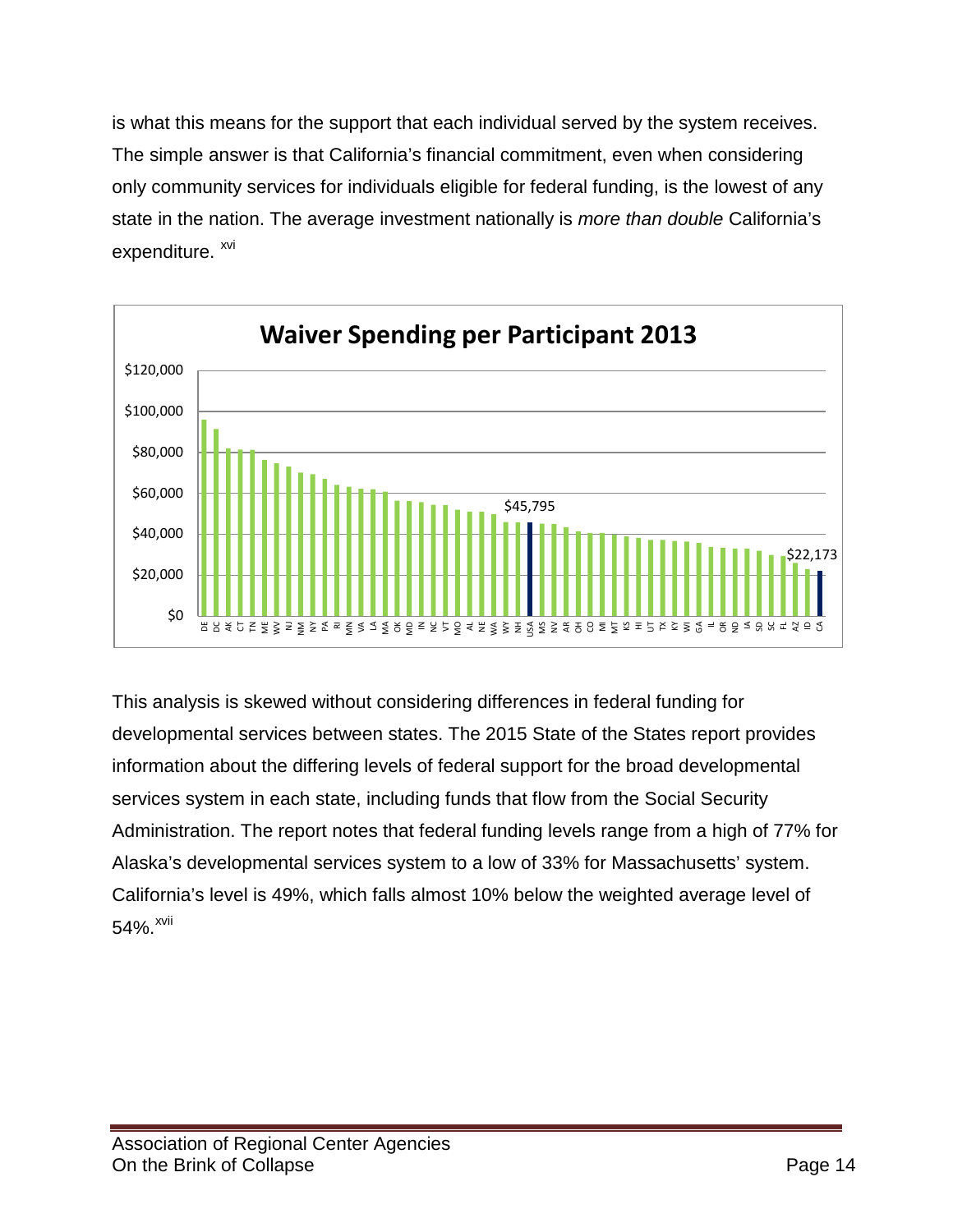

The level of funding for services and supports to individuals has a direct impact on the outcomes each individual experiences. California and most other states participate in the National Core Indicators (NCI), a project that measures service outcome and satisfaction among recipients of developmental services. Data for the 2011-2012 Fiscal Year survey of adult consumers was recently released and showed that California's developmental services system falls behind national averages in several key measures. <sup>xviii[,](#page-59-17) [xix](#page-59-18)</sup> For instance:

- 63% of respondents in California compared to 74% nationally reported that service coordinators call them back in a timely manner.
- 77% of respondents in California, compared to 83% nationally, reported they receive needed services.
- 19% of respondents in California, compared to 31% nationally, reported they participated in a self-advocacy event in the past year.

In December 2011, the midpoint of the 2011-2012 Fiscal Year, regional centers were supporting in excess of 130,000 adults.<sup>[xx](#page-59-19)</sup> This means that if California's services system had been performing at only average levels, nearly 8,000 more adults would have received needed services. Similarly, an additional 14,300 individuals went without timely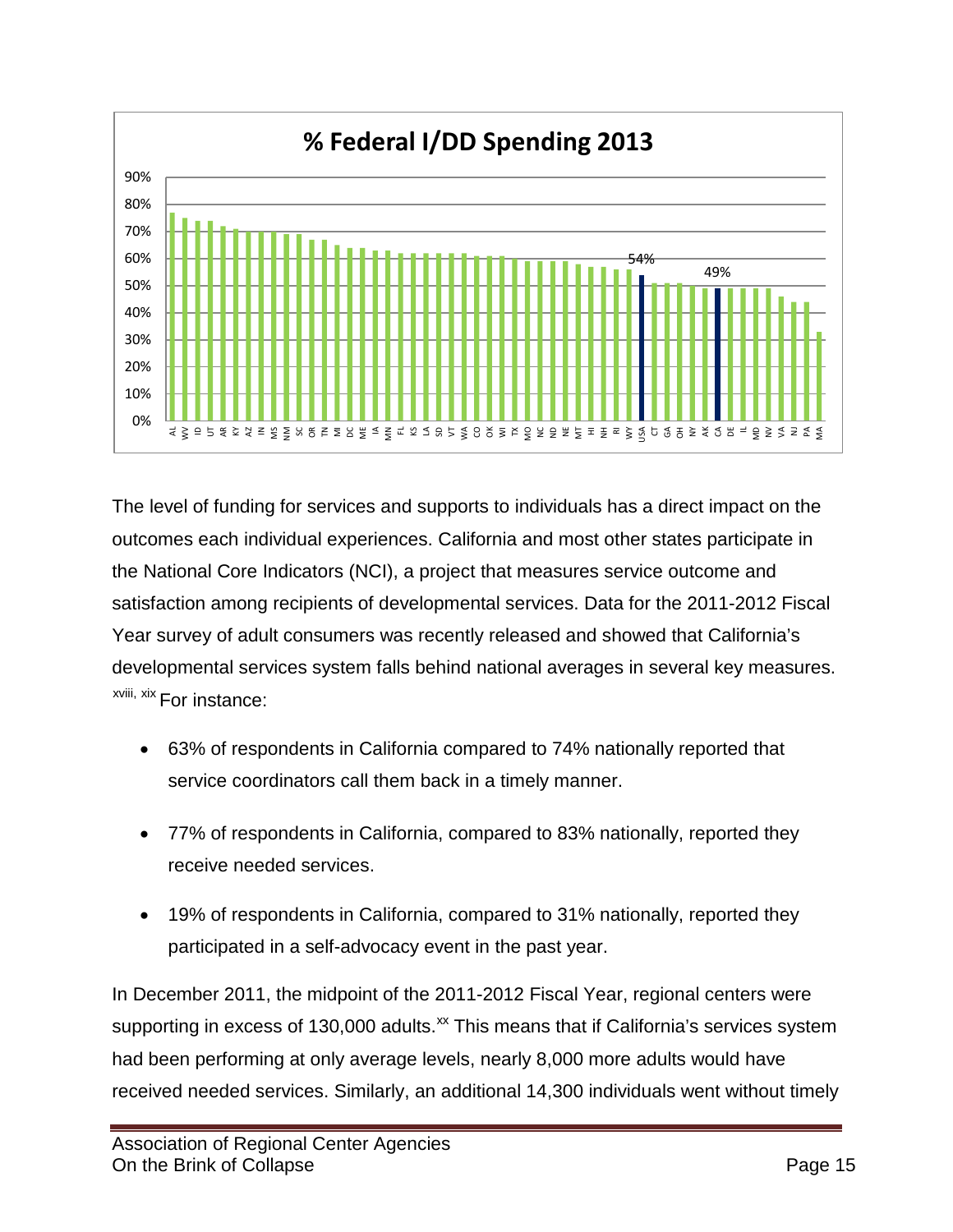calls from service coordinators and 15,600 less participated in a self-advocacy event that would allow them to learn skills needed to speaking up for themselves in their communities. These are the real, tangible results of long-term underfunding.

Similarly, in the 2012-2013 Fiscal Year, California and ten other states participated in the Child Family NCI Survey. At that time, California's developmental services system was supporting in excess of 90,000 children.<sup>[xxi](#page-59-20)</sup> Results of that survey included:

- 44% of respondents in California, compared to 50% in other states, reported support workers always have the right training to meet their child's needs.
- 63% of respondents in California, compared to 55% in other states, reported that they had unmet service needs.
- 31% of respondents in California, compared to 60% in other states, reported that they always chose their child's service agency. XXII

These results suggest that by falling short of average performance levels, California leaves 5,400 children without adequately trained support workers, 7,200 children without needed services, and 26,100 children without a meaningful choice between service providers. Some of this dynamic may be the result of too few service providers to meet the demand; another portion may be attributed to the requirement imposed in 2009 that an individual's needs be met by the least costly appropriate vendor, a move that artificially limited individual and family choice.<sup>xxiii</sup> [T](#page-59-22)his change made funding considerations a bigger part of the vendor selection process than ensuring that services were the right fit for the individual and his or her family.

California made a commitment to individuals with developmental disabilities and their families decades ago. The state's Supreme Court found in 1985 that the Lanterman Act "defines a basic right and a corresponding basic obligation . . . [T]he right which it grants to the developmentally disabled person is to be provided with services that enable him to live a more independent and productive life in the community; the obligation which it imposes on the state is to provide such services." XXIV This is the cornerstone of California's developmental services system, what many advocates refer to as "*our*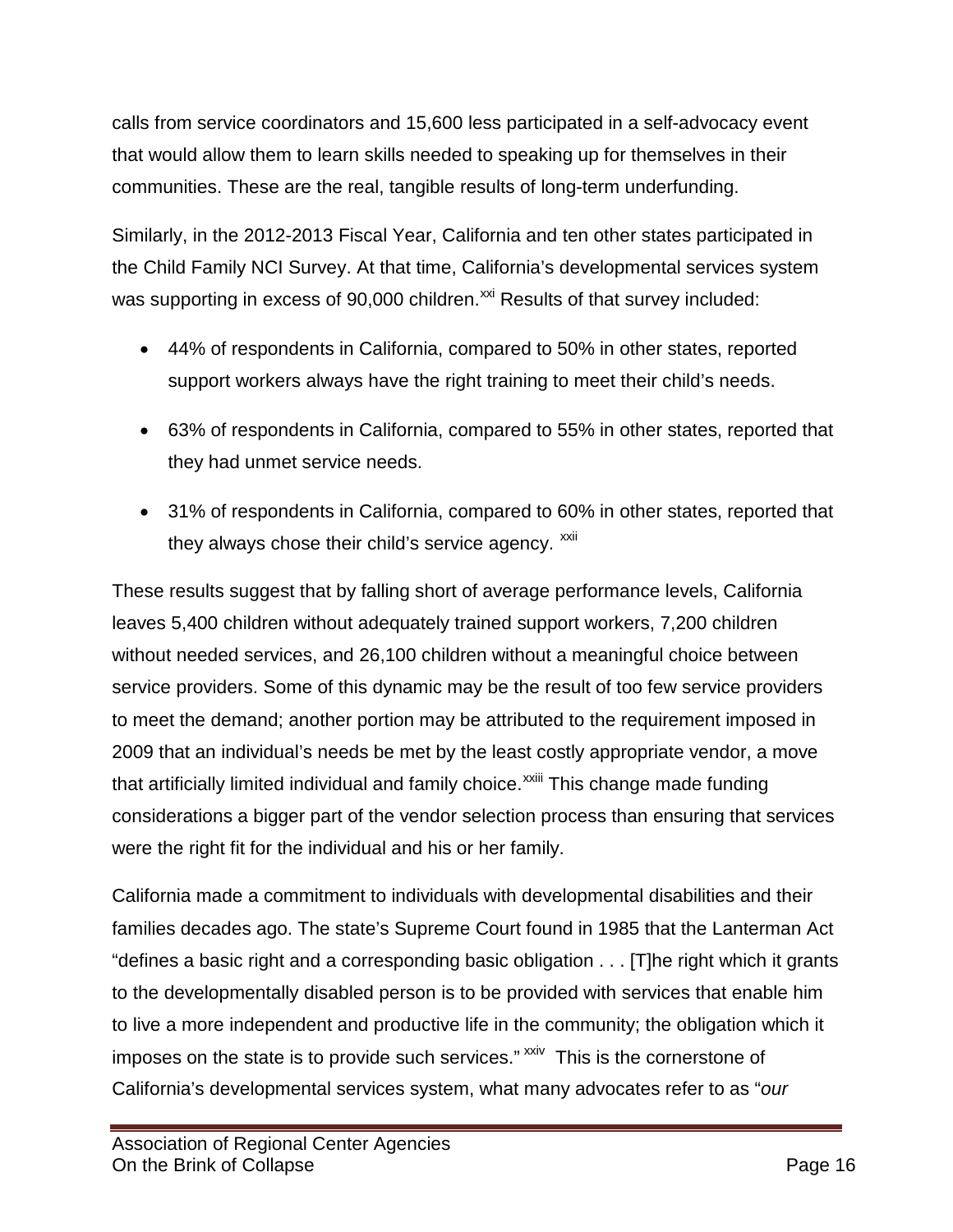Lanterman Act." This entitlement sets California apart, and once made it a national leader. As illustrated above, the state's lack of investment in the service system now leaves it lagging far behind other states and falling further back each year.

Underfunding of the system at all levels has a tangible and profound impact on individuals with developmental disabilities and their families. They face high staff turnover, waiting lists for programs, and the loss of viable service options. Worst of all, California's broken promise leaves them feeling uncertain about the future.

"[T]he right which it grants to the developmentally disabled person is to be provided with services that enable him to live a more independent and productive life in the community; the obligation which it imposes on the state is to provide such services."<sup>xxiv</sup>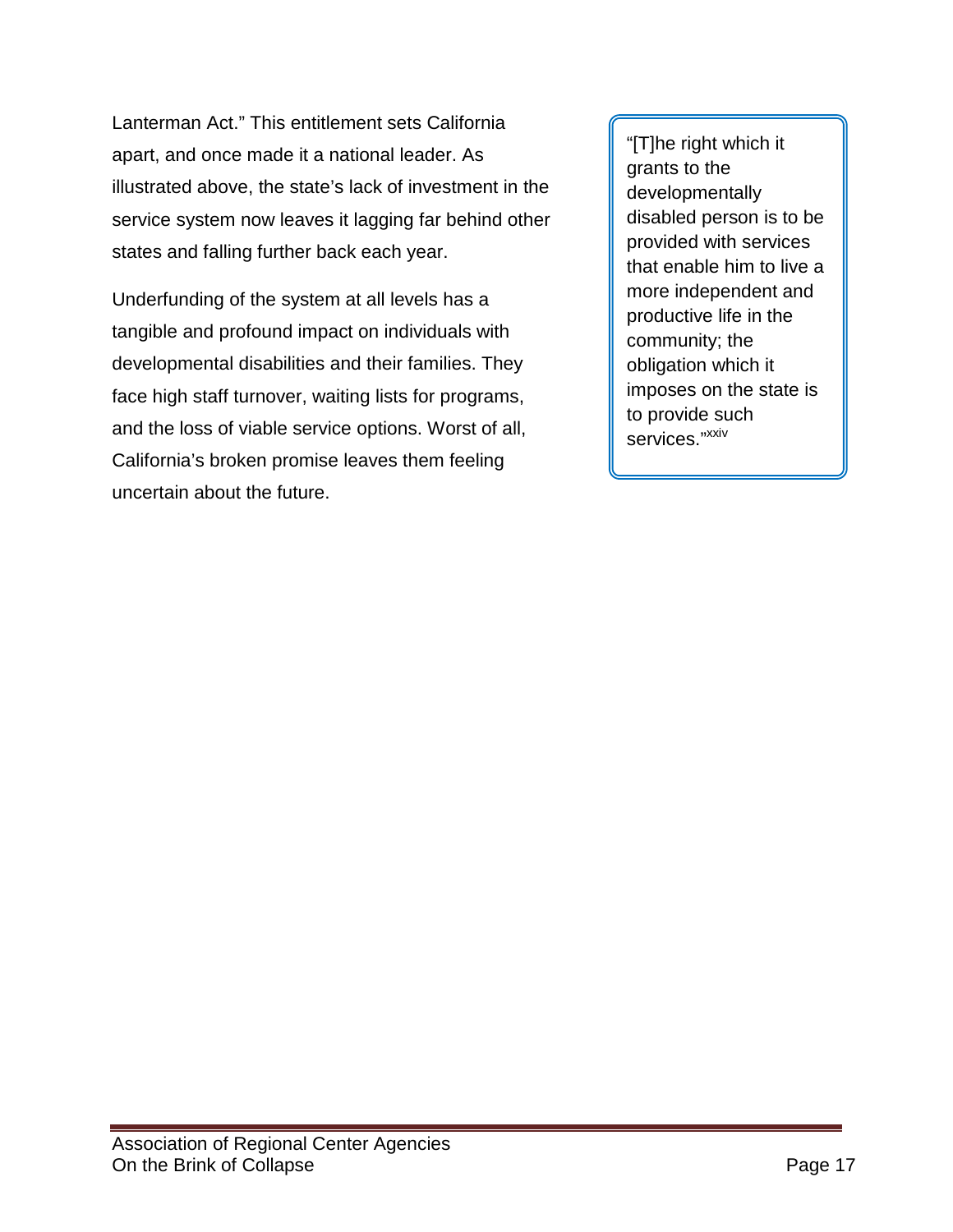#### **Part 2: The Crumbling Foundation**

California's developmental services system was designed to provide comprehensive, lifelong assessment, planning, and services to individuals with developmental disabilities and their families. Regional centers provide diagnostic assessments and determine eligibility for the service system. An assigned service coordinator then meets with the individual and family to discuss their goals and needs related to the disability and then works with them to identify potential resources to help them. Some resources are available naturally in the community and others are arranged and funded by the regional center. Over time, the regional center, individual, family, and service providers review progress and make adjustments to the service plan to encourage continued improvement. All of this is done to ensure the best service match, highest service quality, and compliance with federal expectations.

Community service providers work in conjunction with regional center staff to provide many services to individuals with developmental disabilities and their families. For children, this may be the behaviorist who helps a family shape their child's behaviors and assist the child to be more integrated in their community. For adults, it may be the residential facility, job coach, or supported living provider who helps the individual to live, work, and develop greater independence within their community. Service provider rates and regional center operations budgets are set using a variety of mechanisms that were once based on the actual or presumed cost of providing services, but no longer are. For example:

• Many residential homes are reimbursed under the "alternative residential model" (ARM) rate, which was implemented in 1991 and provided varying levels of reimbursement based upon the level of support individuals required. A basic premise of this model was that homes would support six residents and the owner would realize a profit only when all six beds were occupied. Economic pressures and trends toward smaller homes challenge the viability of this model. In order to provide more individualized services, new residential development in many geographic areas has been limited to three or four beds, but this positive change makes the viability of this funding model even more challenging.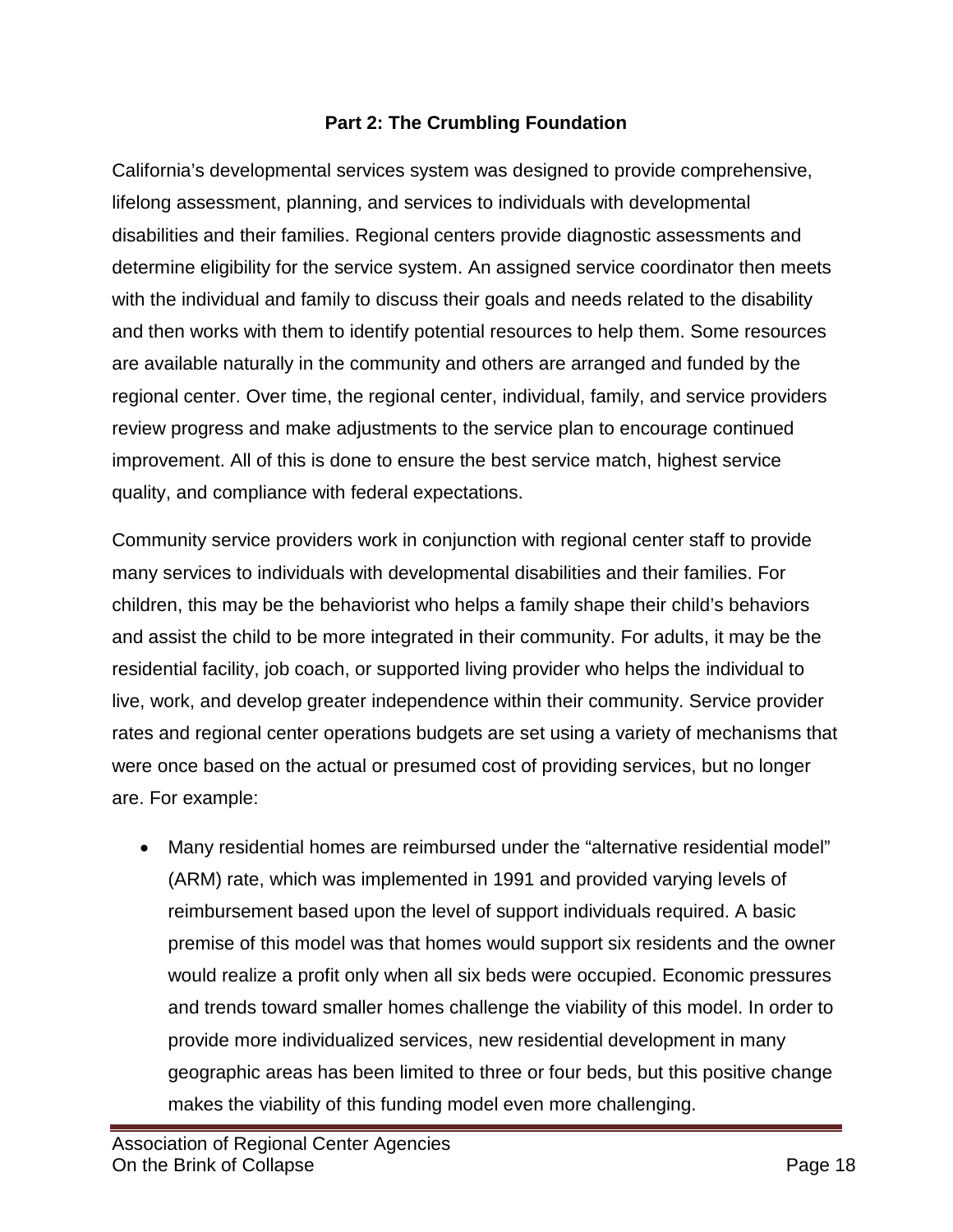- Day and vocational services are the largest part of an individual's day, and are critical to increasing their skills and independence. Originally, most day and vocational service rates were based on the submission of a cost statement, a calculation of all the costs for the provider. Current reimbursement rates are only slightly higher than the Fiscal Year 1995-1996 costs. Since that time, inflation has driven up costs about  $50\%$ .  $xv$
- Specialized programs serving individuals with complex behavioral, psychiatric, and/or medical needs negotiate their rates with regional centers. These rates were originally set based on a cost statement submitted to the regional center, followed by review and negotiation, but since 2008 these rates have been capped by median rates, many of which were adjusted downward in 2011. The median rates do not allow negotiation based on the actual cost of services, which means that cuts are required to some parts of proposed programs in order to fall under the capped rates. Less than half as many people are being served in developmental centers as in 2008, with most of those who have moved to community settings now relying on specialized negotiated rate services.<sup>[xxvi](#page-59-25), xxv[i](#page-59-26)i</sup>
- Rates for supported employment services, which help individuals secure and maintain integrated community employment, are statutorily determined. They were decreased by 10% in 2008 and have never been reinstated despite increased costs in wages, benefits, and insurance. **XXVIII** A recent survey of individual supported employment providers indicates economic losses in both group and supported employment with fewer providers able to break even providing individual services.<sup>[xxix](#page-59-27)</sup>
- Regional center operations funding is largely determined by the Core Staffing Formula, which was implemented in 1980 and funded regional center positions at state equivalent salaries and benefit levels. The salaries were adjusted in tandem with state salaries until this practice was halted in 1991 and never resumed. Benefit levels were set at 23.7% in 1980 and have never risen, despite the fact that the state benefit level is now close to 48%. These freezes in combination with unallocated reductions to the formula that now amount to about 7% leave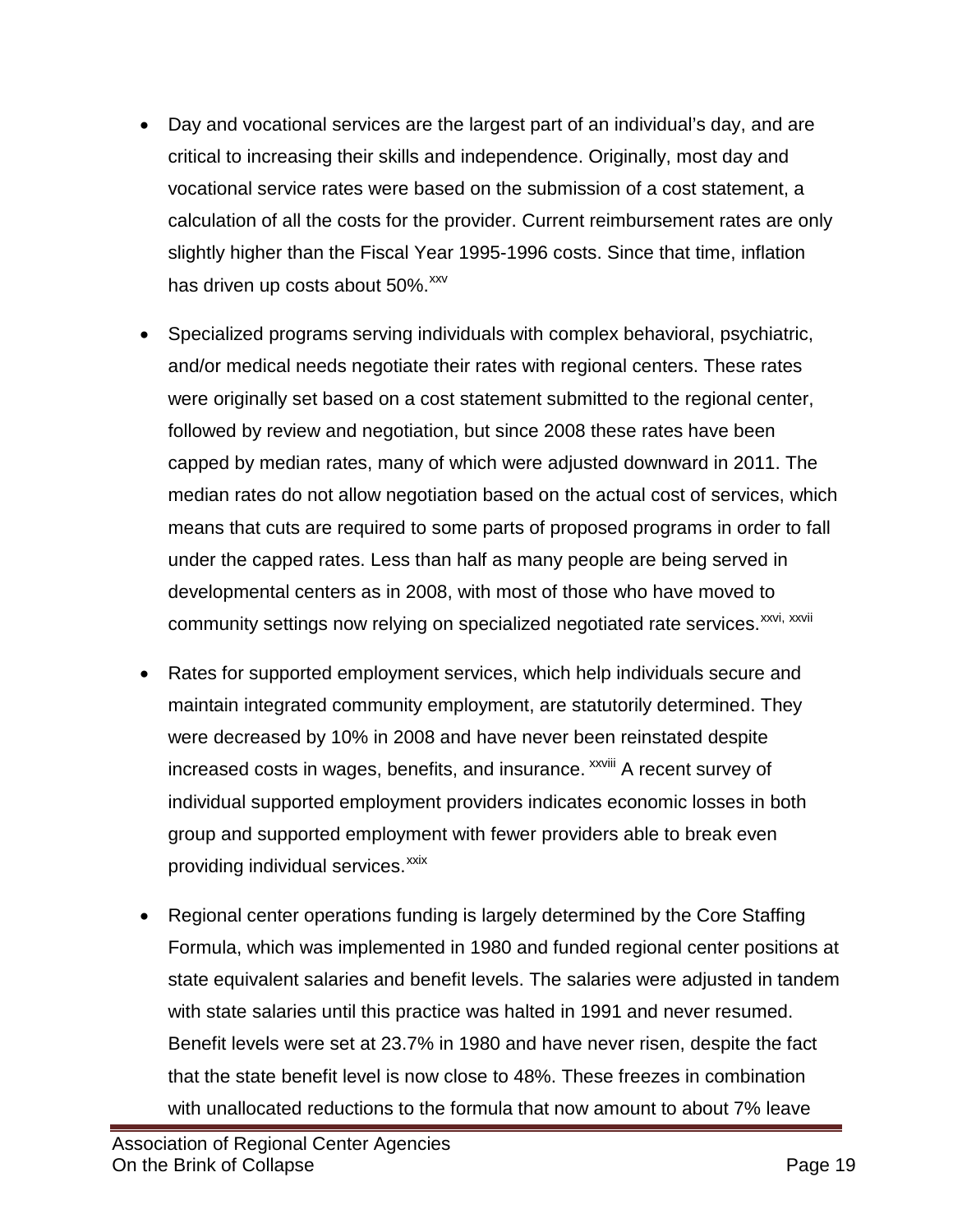regional centers unable to hire enough staff to carry out all of their functions.  $\frac{x}{x}$ , [xxxi](#page-59-29)

ARCA consulted with Norm Davis from Davis Deshaies, a national expert on ratesetting procedures in developmental services. Mr. Davis examined California's community developmental services rates and compared them to rates for similar services in other states taking into account the high cost of living and of doing business in the state. He examined rates for residential facilities, day programs, and supported employment services, as those are core supports that are provided in many other states using largely the same service models as California offers. Detailed information regarding the specific service rates that Mr. Davis supplied appears on pages 21-24 and 27-28 of this report. In summary, the data shows:

- In spite of California's high cost of living, particularly in certain regions of the state, California's rates for core services lag behind other states, including large or western states that should be most similar to California.
- Calculating new rates based on historical median rates "perpetuates existing historical economic biases and creates a downward financial spiral for providers." This limits service quality and the number of individuals that can be served.
- California's rate setting methodologies are dated and not responsive to changing needs, costs, and economic conditions.
- The cost of living in various regions of California varies greatly, but most of California's service rates do not account for these geographic differences.<sup>xxxii</sup>

For a similar comparison of California's commitment of resources to regional center operations, ARCA examined caseload ratios (the number of individuals served per service coordinator) from other states as well as salaries paid today for similar state and county positions in California. In short, California funds less case management services than most other states and funds these services at salaries that are far below those paid to state or county workers coordinating services in other service systems in the state.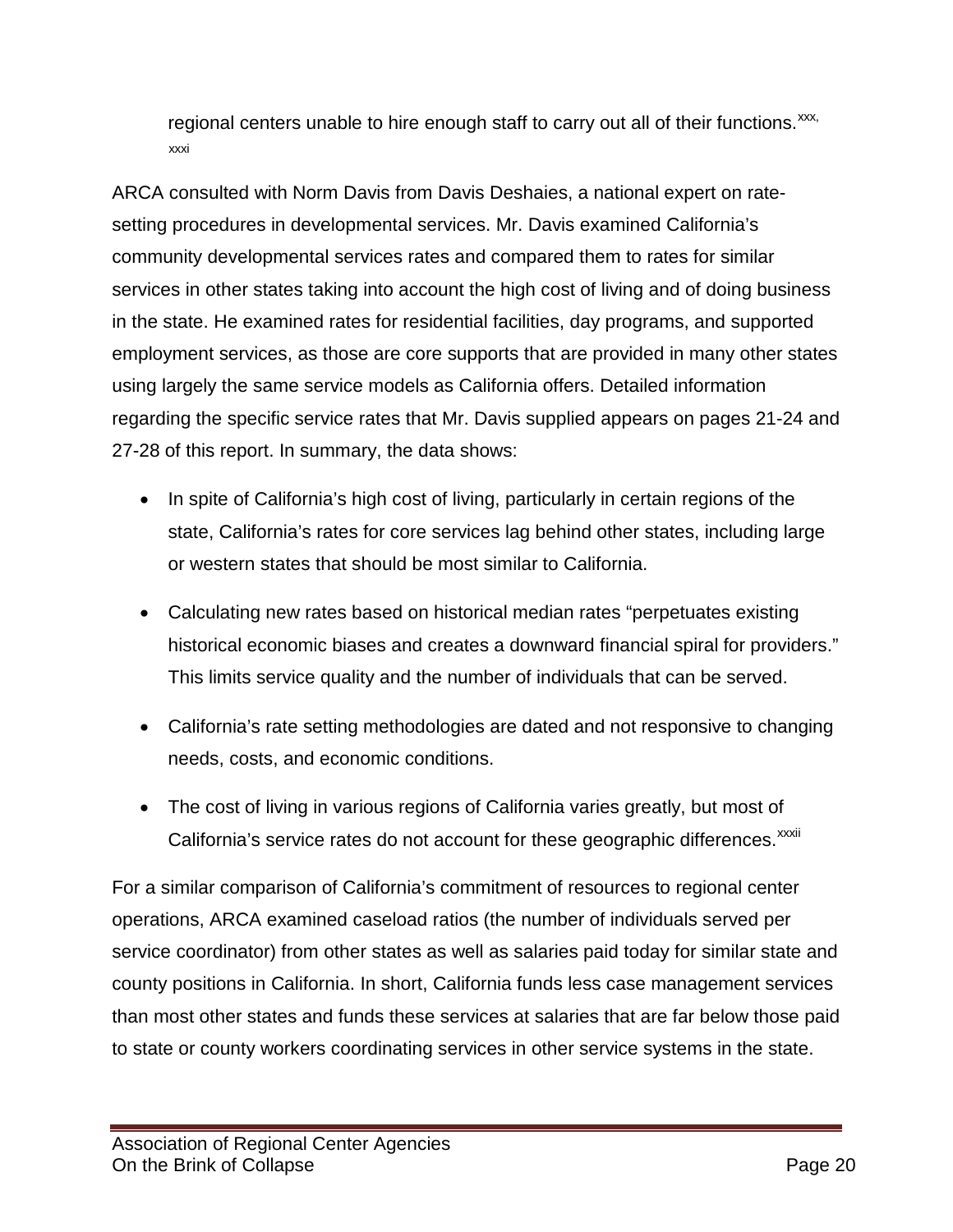#### **Licensed Residential Homes**

Homes licensed by the Community Care Licensing Division of the Department of Social Services provide food, shelter, care, supervision, and training to more than 26,000 [i](#page-59-30)ndividuals with developmental disabilities in California.<sup>xxxiii</sup> The level of support provided is dependent on each individual's unique needs and can range from basic care and supervision (one staff person for six residents) to ratios of one staff per resident or greater. The majority of homes in operation are funded under the ARM rates, which classified and funded homes according to the level of support provided as level 1, 2, 3, 4a, 4b, 4c, 4d, 4e, 4f, or 4i. Other states offer homes that provide one staff person for every three individuals served, which is most consistent with facilities in California paid at the 4a ARM rate. California's residential rates have not kept pace with inflation. Data supplied by Mr. Davis that is displayed graphically below shows that states such as New York and Minnesota now fund similar facilities at rates two and a half to three times the California rate. California's rate for this service is most comparable to rates paid in Indiana and Idaho, which are smaller states with lower costs of living.<sup>xxxii</sup>



For specialized homes, California uses a negotiated rate system similar to other states, which establishes a customized rate for the home given the particular supports it will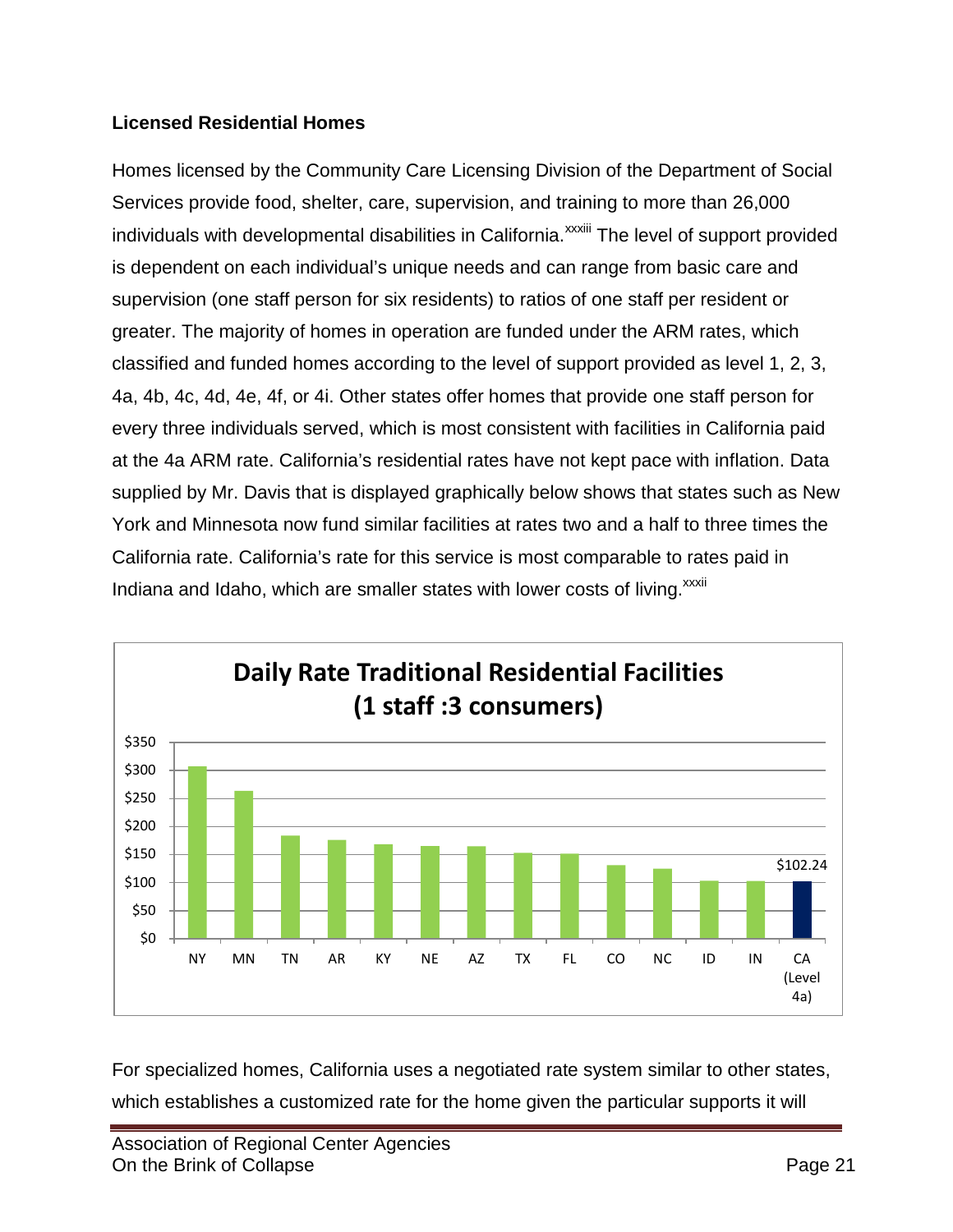provide. Until 2008, these rates were based on the projected cost of operations; since that time specialized home rates have been capped at the lower of either the statewide or regional median rate for that service, regardless of whether that rate is sufficient to cover the cost, leaving even specialized service providers making changes to their programs to contain costs. The information below provided by Mr. Davis illustrates that while rates for these homes are not as far out of step with other states as those for ARM rate homes, they are still approximately 10% lower than those for Arizona and 20% lower than those for Florida, both states with lower relative costs of living than California.<sup>xxxii</sup>

| <b>Specialized Residential Home</b>                                         |                                     |  |  |  |
|-----------------------------------------------------------------------------|-------------------------------------|--|--|--|
| <b>State</b>                                                                | Average daily negotiated rate       |  |  |  |
| New York                                                                    | \$560 to \$1680 (\$1,120 mid-point) |  |  |  |
| Arizona                                                                     | \$448                               |  |  |  |
| Florida                                                                     | \$446 to \$577 (\$511 mid-point)    |  |  |  |
| <b>California (average of statewide FY 2014 per</b><br>capita expenditures) | \$407                               |  |  |  |
| Texas                                                                       | \$406                               |  |  |  |

#### **Day and Work Programs**

States provide a variety of work and other activity supports to individuals with developmental disabilities to help them to access their communities on a daily basis. In Fiscal Year 2010-2011 (the most recent year with available data), California supported nearly 65,000 individuals in work activity, day, and "look-alike" day programs. Of that figure, over 53,000 individuals were supported in programs whose rates were set by DDS based on an Allowable Range of Rates that was last substantially updated in Fiscal Year 1998-1999. <sup>XXXIV</sup> California's current rate for Work Activity Programs is \$35.29 per day per individual, with rates for some other day programs also less than \$37.00 per individual per day. Data from Mr. Davis that appears graphically below illustrates that Oregon and New York have rates that are more than double California's daily rate for these services.<sup>xxxii</sup>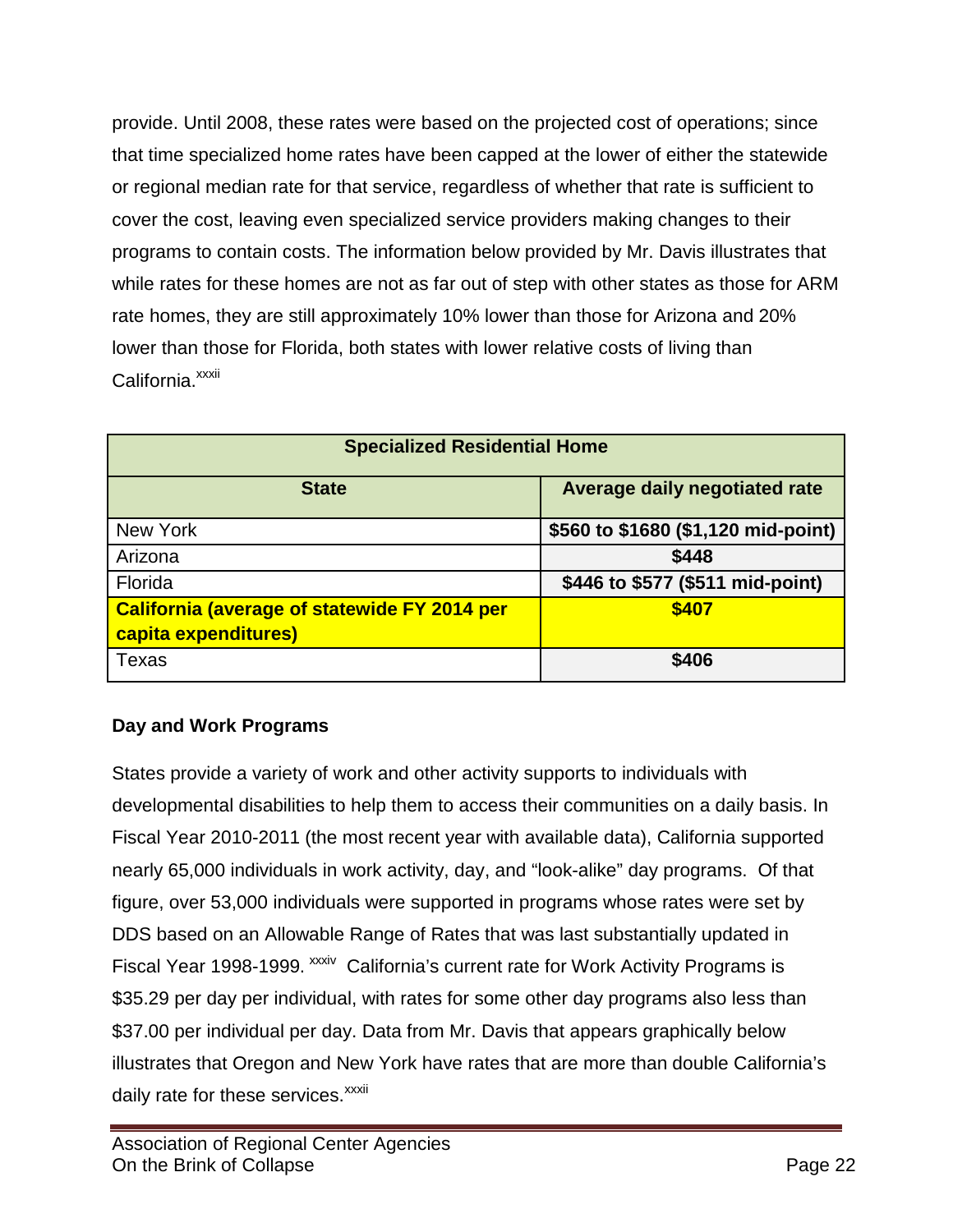

#### **Supported Employment**

Supported employment provides the opportunity for individuals with developmental disabilities to work in integrated community settings alongside nondisabled peers. Some individuals are supported with a limited number of staff hours to work in individual community jobs with the same wages and benefits as their coworkers. For individuals requiring more intensive supports, group supported employment offers the opportunity for continuous job coaching on the same work site as other individuals with disabilities. California's supported employment rate is the same for each hour of on-the-job support whether a single individual or group is being supported. This rate was reduced by 10% in 2008 and has not yet been restored. Data supplied by Mr. Davis that is displayed graphically below demonstrates that while California's rate is less than \$31 per hour, New York, Washington, Arizona, and Oregon all have rates that exceed \$56 per hour, which is almost 83% higher than California's rate for this same service. xxxii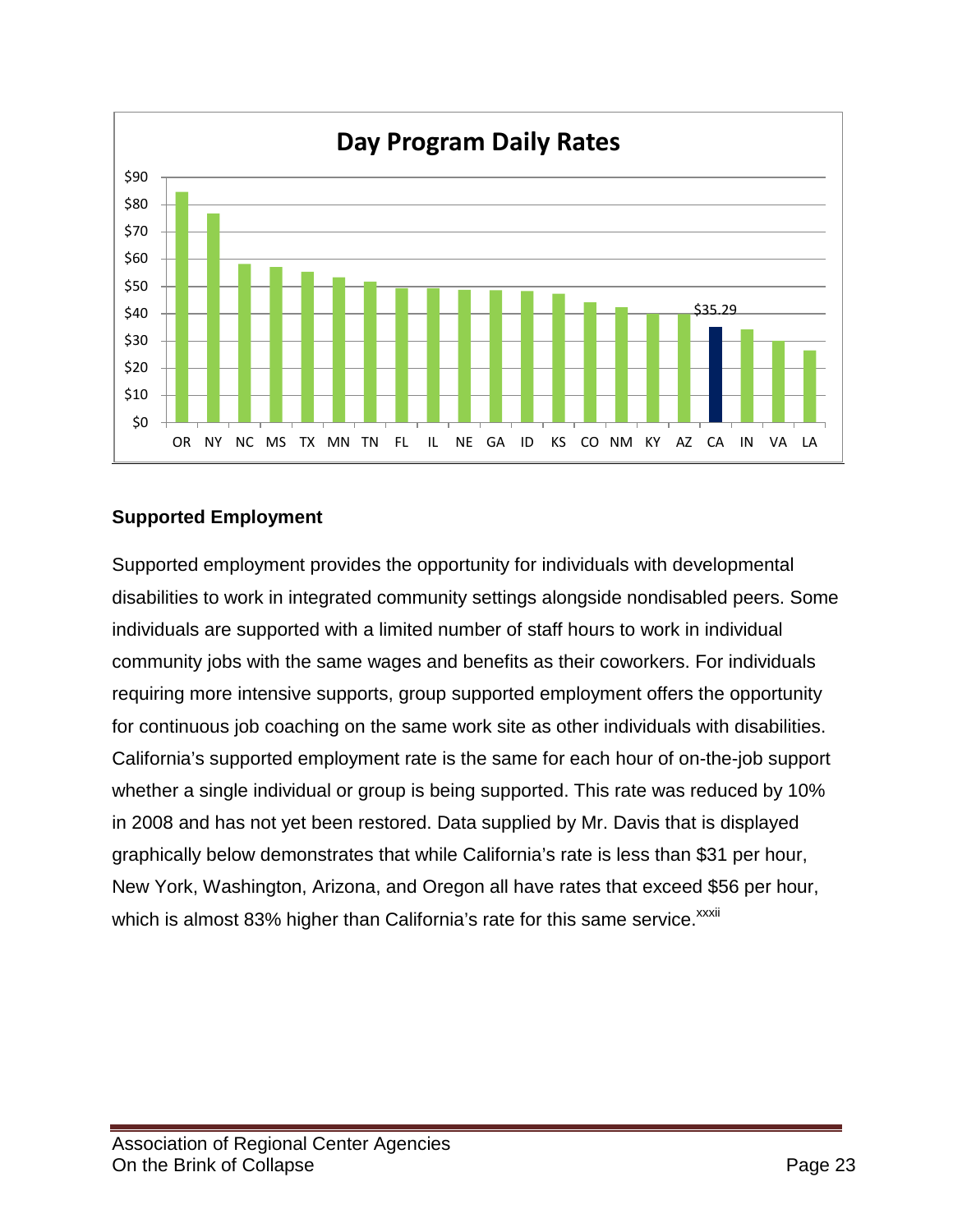

#### **California Cost-Drivers**

When comparing service rates between California and other states, one must also take into account the cost of living and working in the state and the impact that has on the cost of service provision. Two distinct cost-drivers that make California unique are its cost of housing (and cost of property in general) and its workers compensation insurance rates.

A report titled *Out of Reach 2012: America's Forgotten Housing Crisis* examines the cost of a two bedroom apartment in different states in the country and goes on to discuss significant geographic differences within states. This study has been used to illustrate the lack of affordability of California's housing market for individuals with developmental disabilities, many of whom rely on \$889 per month in SSI benefits.<sup>[xxxv](#page-59-32)</sup> It Hawaii and the District of Columbia.<sup>xxxvi</sup> is also a useful tool in examining the inaccessibility of the housing market for those that work to directly support individuals with developmental disabilities. At the time of that study, California's minimum wage was \$8.00 per hour. In order to afford a standard two bedroom apartment in California, a worker would need to work forty hours per week and earn \$26.02 per hour. This level of cost places California third nationally behind only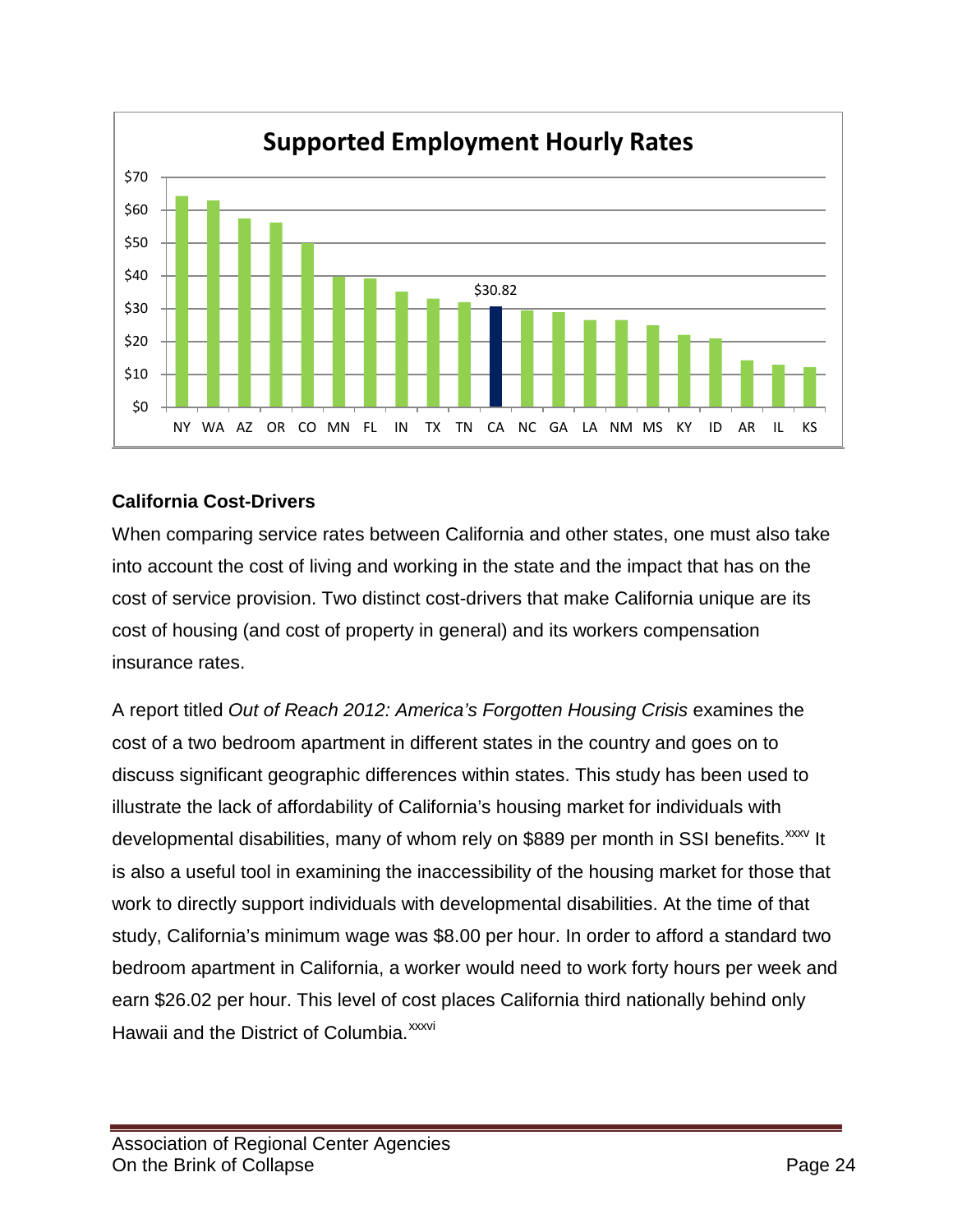However, an even more dramatic story can be found by examining the regional differences within the state. While a worker in Modoc County would need to earn 1.4 times minimum wage (\$11.23 per hour) to afford a two bedroom apartment, a worker living in San Francisco or San Mateo Counties, would need to earn 4.6 times minimum wage (\$36.63 per hour) to afford the same size apartment. Just to pay the rent on a two bedroom apartment in San Francisco would have required a minimum wage worker to be paid for approximately 55 hours of work per week with no money withheld for income tax and no money left over for food, cloth[i](#page-59-33)ng, or transportation.<sup>xxxvii</sup>

California's service rates do not take into account any geographic differences in the cost of service provision, despite recommendations for geographically-adjusted rates due to wage differentials in two separate reports in 1988 and 2001. XXXVIII[,](#page-59-34) XXXIX

As a practical matter, the cost of housing drives the cost of labor in a particular market. The current Federal minimum wage is \$7.25 per hour. California's state minimum wage is \$9.00 per hour and scheduled to increase to \$10.00 per hour in January 2016. $^{\text{xi}}$  San scheduled to put the issue before voters in 2016. <sup>xliii[,](#page-59-38) [xliv](#page-59-39)</sup> Service providers also face Jose was the first California city to pass a higher citywide minimum wage, which rose to \$10.30 per hour January 1, 2015 and rises annually in response to increases in the cost of living.<sup>[xli](#page-59-36)</sup> The City and County of San Francisco has a minimum wage that will increase gradually until it hits \$15.00 per hour in January 2018.<sup>[xlii](#page-59-37)</sup> San Diego and Sacramento are fiscal pressures from a number of other unfunded federal, state, and local employer mandates that are discussed in detail in Part 4 of this report.

Additionally, the affordability of real estate in a given area drives not only housing prices, but also the cost of securing commercial space needed to provide services. For instance, office space in Atlanta averages approximately \$32 per square foot per year. In Chicago the rate is \$49 and in Houston it is \$46. Rates in Philadelphia are \$32 and in Seattle it is \$41. In Los Angeles the rate is \$57 and in San Francisco it is \$70. This dynamic puts additional cost pressures on providers.

As a result of its size and complexity, California is often broken down into more manageable sections for study. For example, the Employment Development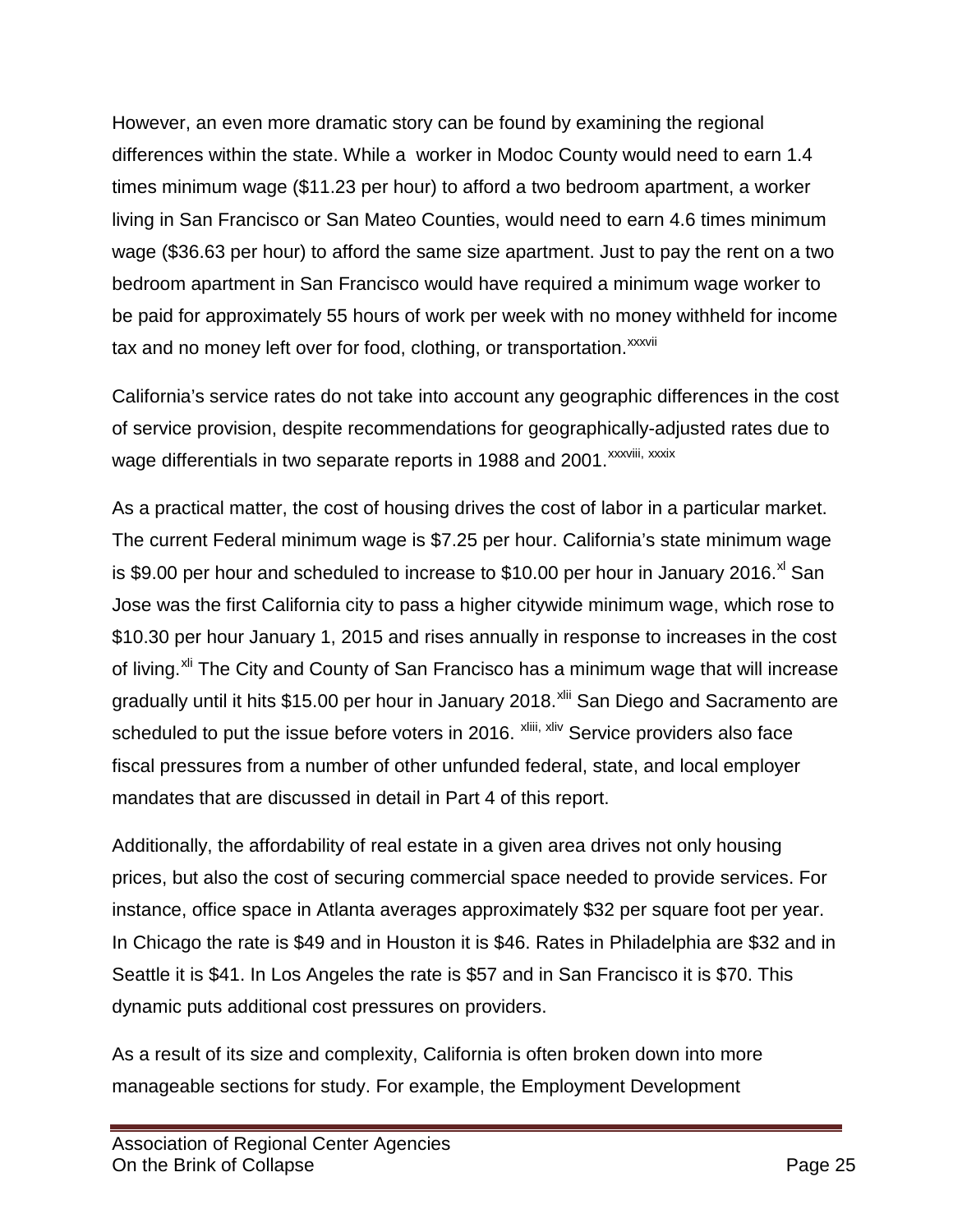Department considers the state to be broken up into the eight distinct economic regions below and tracks employment and prosperity data for those separately. XIV



Other government programs make similar distinctions in an effort to better manage data and programs that cover fifty-eight counties that represent affluence and poverty, densely packed cities and rural agricultural land, and industries ranging from farming to shipping to government to high-tech sectors. For instance, cash aid amounts provided to CalWorks beneficiaries by the Department of Social Services are geographically adjusted with beneficiaries in California's sixteen counties with the highest cost of living receiving approximately 5% greater amounts than those elsewhere in the state. XIVi California's complexity requires that geographic differentials in costs be examined when developing equitable and sustainable rates.

Additionally, California's workers' compensation premiums are the highest of any state in the country. California's workers' compensation rates are 188% of the national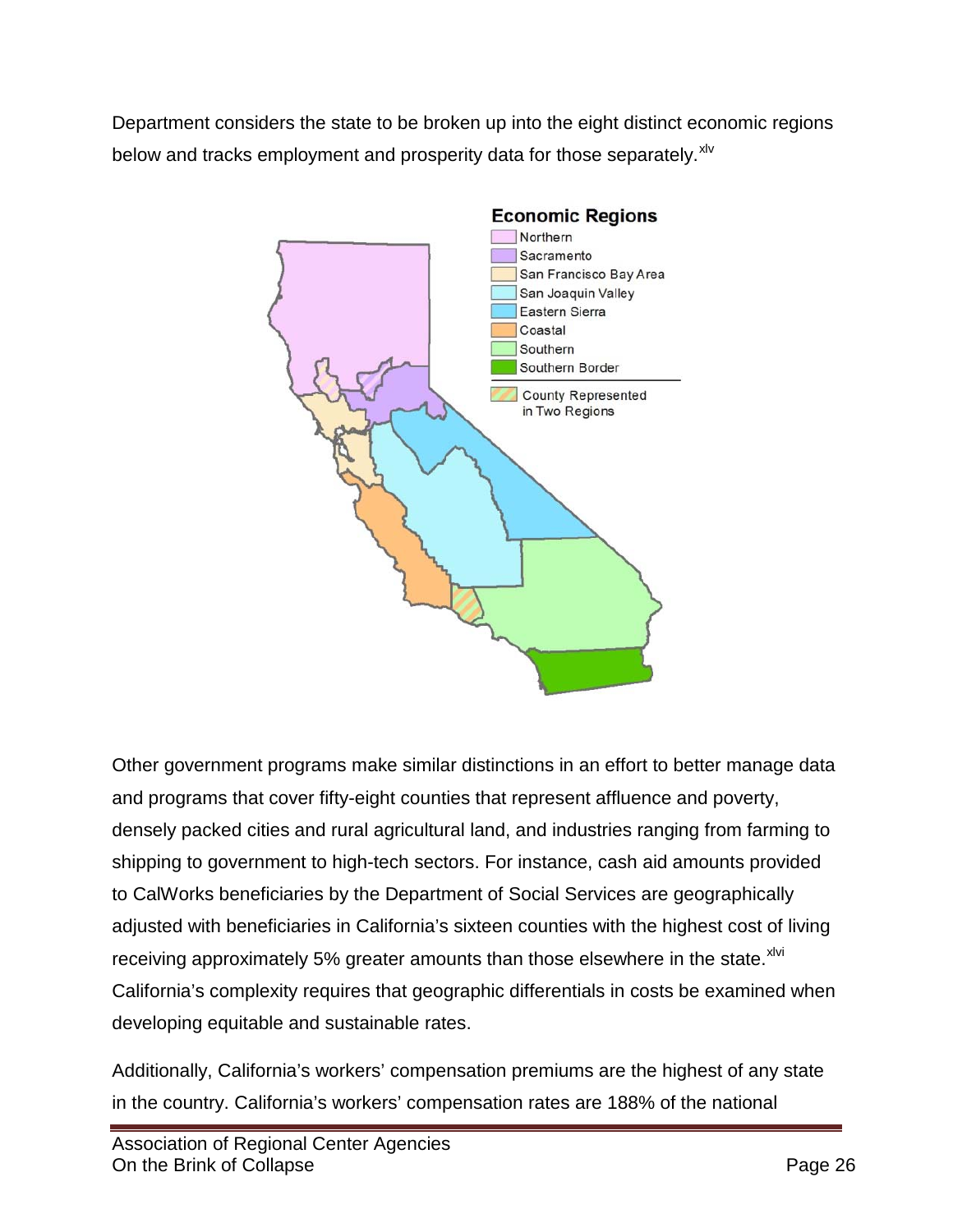median and are 21% greater than the rates in Connecticut, which come in second. Overall, California's workers' compensation rates are approximately \$3.45 for every \$100 [i](#page-59-21)n wages paid to workers. XIVii Rates paid in the human services field are substantially higher than rates paid for the state as a whole due to the actual and potential incidence of injury. Workers' compensation rates are volatile and can increase significantly in response to isolated incidents, particularly for providers serving individuals with the most complex needs.

The following two charts provided by Mr. Davis draw a comparison between the service rates paid to community providers and the cost of living and working in other states. For the sake of comparison, the first chart examines costs and rates in state capitals and the second looks at the cost of living and working in various states' largest city. Of the cities examined, the cost of living was cheaper everywhere outside of California with the exception of New York City. New York rates were significantly higher than those in California for supported employment and residential facilities, which more than makes up for the cost differential. Rates in other states examined here were all higher than California's rates for these services despite their lower cost of living. xxxii

| Comparison of Select State CAPITAL Cities to Sacramento California |                   |                       |                                  |                                  |                                                                         |  |  |
|--------------------------------------------------------------------|-------------------|-----------------------|----------------------------------|----------------------------------|-------------------------------------------------------------------------|--|--|
| <b>State</b>                                                       | Cost of<br>Living | Salary %<br>needed to | <b>State SE</b><br>rate          | <b>State CCF</b><br>$(1:3)$ rate | <b>Notes</b>                                                            |  |  |
|                                                                    | compared<br>to.   | equal<br>\$30,000 in  | compared to<br><b>California</b> | compared<br>to                   |                                                                         |  |  |
|                                                                    | <b>Sacramento</b> | <b>California</b>     | $(\$30.82)$                      | <b>California</b><br>(\$102.24)  |                                                                         |  |  |
| New York                                                           | 7.3% lower        | \$26,850              | 109% higher                      | 200%                             | Albany is less expensive to live and work; SE rates are                 |  |  |
| (Albany)                                                           |                   | 11.5% lower           | (S64.38)                         | higher<br>$(\$307.12)$           | 109% higher and CCF rates are 200% higher than California               |  |  |
| Florida                                                            | 30.7% lower       | \$25,050              | 27% higher                       | 49% higher                       | Tallahassee is less expensive to live and work; SE rates are            |  |  |
| (Tallahassee)                                                      |                   | 16.5% lower           | $(\$39.28)$                      | (\$151.94)                       | 27% higher and CCF rates are 49% higher than California                 |  |  |
| Arizona                                                            | $0.1\%$ lower     | \$27,000              | 87% higher                       | 61% higher                       | Phoenix is about the same to live but less expensive to work;           |  |  |
| (Phoenix)                                                          |                   | $10.0\%$ lower        | $(\$57.51)$                      | (\$164.88)                       | SE rates are 87% higher and CCF rates are 61% higher than<br>California |  |  |
| Texas                                                              | 23.2% lower       | \$26,610              | 7% higher                        | 50% higher                       | Austin, Texas is less expensive to live and work; SE rates              |  |  |
| (Austin)                                                           |                   | 11.3% lower           | $(\$33.10)$                      | (\$152.97)                       | are 7% higher and CCF rates are 50% higher than California              |  |  |
| Washington                                                         | 13.0% lower       | \$28,440              | 104% higher                      |                                  | Olympia, Washington is less expensive to live and work; SE              |  |  |
| (Olympia)                                                          |                   | 5.2% lower            | $(\$63.00)$                      |                                  | rates are 104% higher than California                                   |  |  |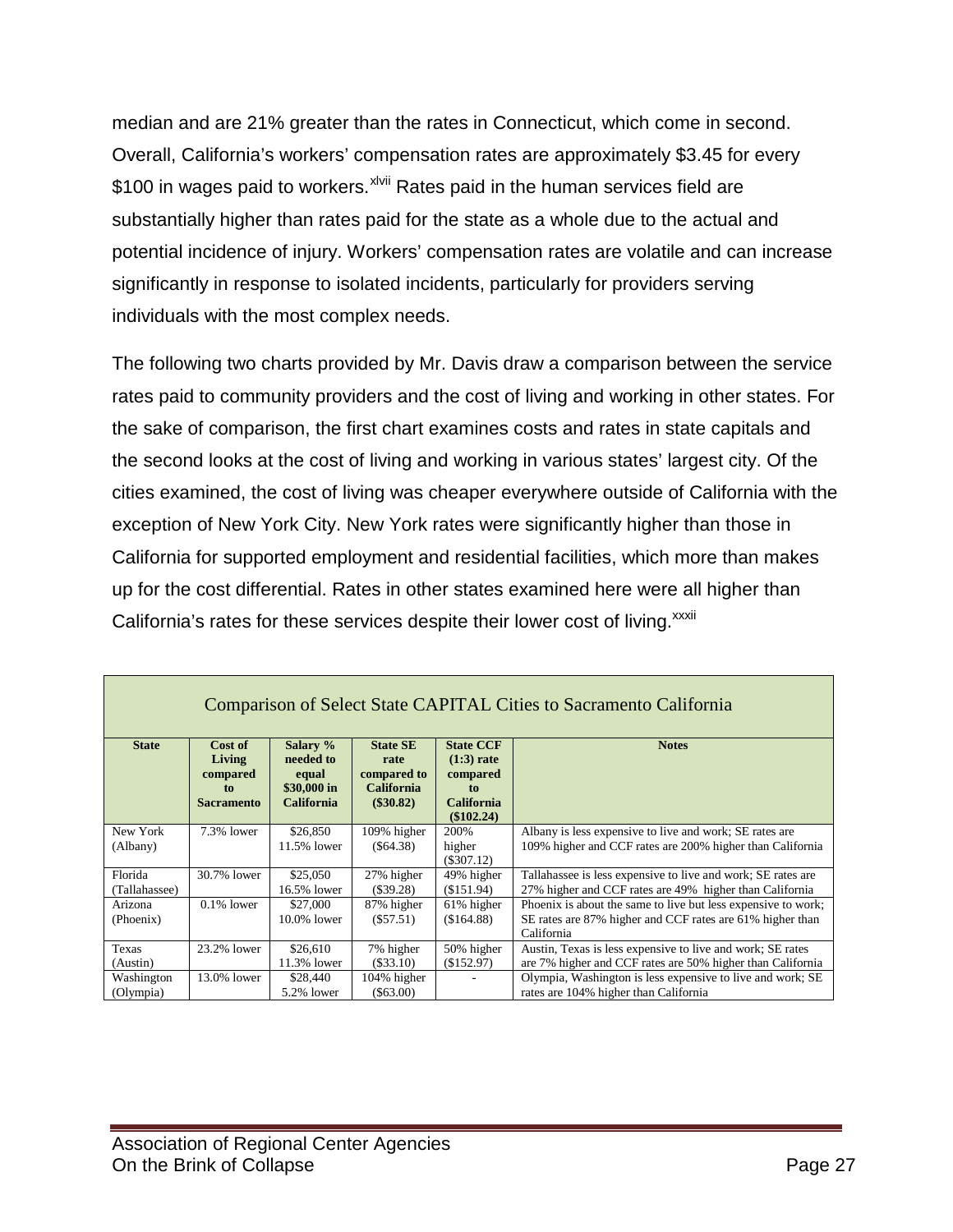| Comparison of Select State LARGEST Cities to Los Angeles California |                                                            |                                                       |                                                            |  |  |  |
|---------------------------------------------------------------------|------------------------------------------------------------|-------------------------------------------------------|------------------------------------------------------------|--|--|--|
| <b>State</b>                                                        | <b>Cost of Living</b><br>compared to<br><b>Los Angeles</b> | Salary % needed<br>to equal \$30,000<br>in California | <b>Notes</b>                                               |  |  |  |
| New York (NYC)                                                      | 28.3% higher                                               | \$32,250<br>7.5% higher                               | New York City, New York is more expensive to live and work |  |  |  |
| Florida<br>(Jacksonville)                                           | 32.3% lower                                                | \$25,560<br>14.8% lower                               | Jacksonville, Florida is less expensive to live and work   |  |  |  |
| Florida (Miami)                                                     | 19.6% lower                                                | \$26,100<br>13.0% lower                               | Miami, Florida is less expensive to live and work          |  |  |  |
| Arizona (Phoenix)                                                   | 15.6% lower                                                | \$26,700<br>10.8% lower                               | Phoenix, Arizona is less expensive to live and work        |  |  |  |
| Texas (Houston)                                                     | 40.7%% lower                                               | \$27,600<br>8.0% lower                                | Houston, Texas is less expensive to live and work          |  |  |  |
| Washington<br>(Seattle)                                             | 16.7% lower                                                | \$29,250<br>$2.5\%$ lower                             | Seattle, Washington is less expensive to live and work     |  |  |  |

In all cases noted above, California service providers are seeking to do the same job with fewer resources and at a greater cost. After years of underfunding, many providers are beginning to reevaluate their ability to continue providing services to individuals with developmental disabilities in California. Guidance from the Centers for Medicare and Medicaid Services (CMS) indicates that "[w]aiver payment rates may be determined in a variety of ways and frequently the methods that are employed vary by the type of service." It cautions, however, that whatever methodology is employed by states must ensure that "payments are consistent with efficiency, economy, and quality of care and are sufficient to enlist enough providers."<sup>xlviii</sup> Rates for some services are now so low that there are not enough providers to satisfy the demand for them. While in some cases substitute services are provided, in other instances, no appropriate alternative exists and individuals do without until appropriate services become available. This is the true cost of underfunding the community service system for individuals with developmental disabilities.

Compounding the lack of appropriate regional center funded community services is the simultaneous decline in services funded by other sources during the United States' economic downturn that began in late 2007<sup>[xlix](#page-59-23)</sup>. For instance:

• Rates paid by the Department of Health Care Services for Intermediate Care Facilities for the Developmentally Disabled that serve individuals with significant medical needs were once based on the previous year's costs for similar facilities statewide. This practice was stopped in 2007 and rates for some providers have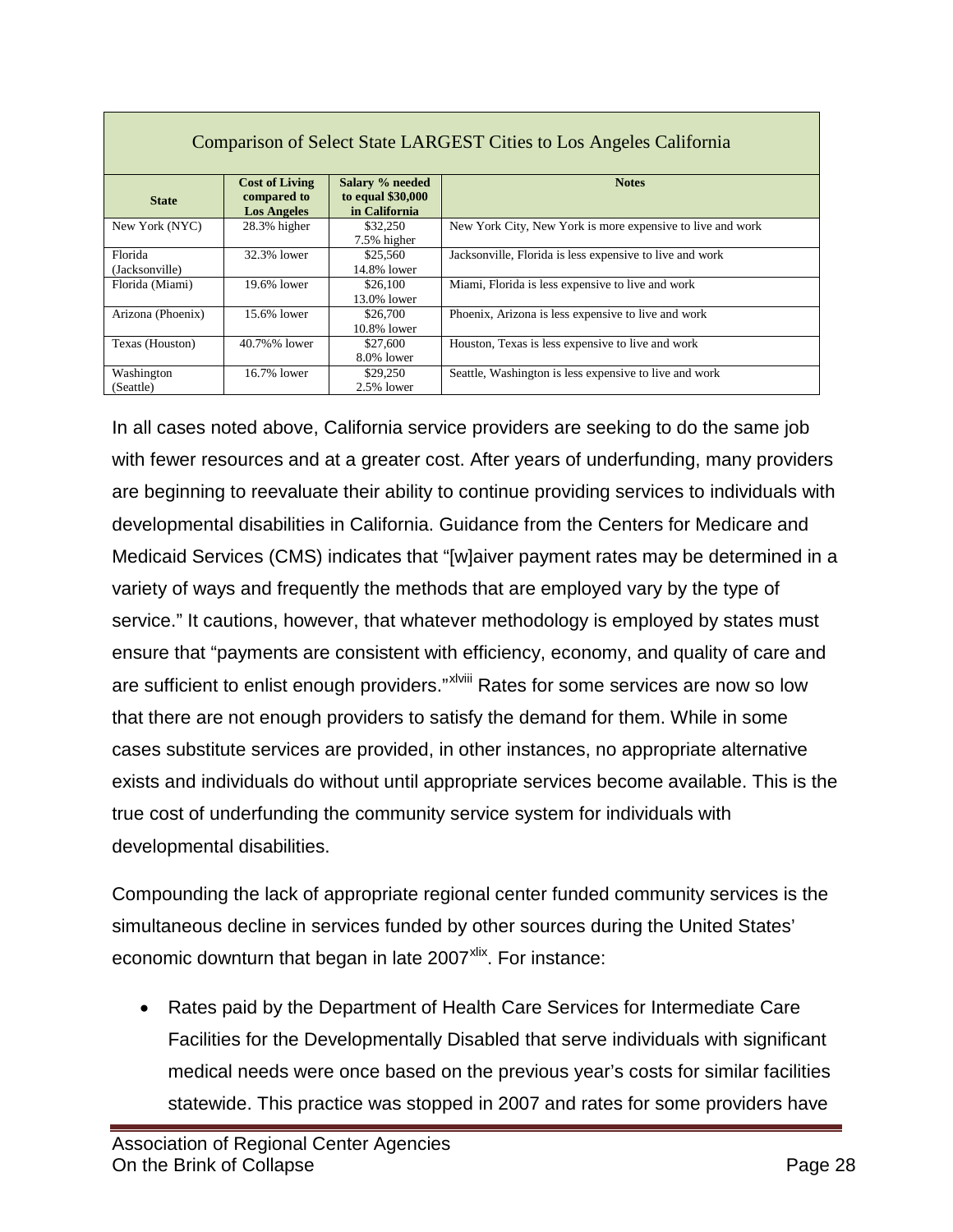actua[l](#page-59-42)ly decreased by up to 10% in recent years.<sup>I</sup> Data from DDS reveals at least 76 Intermediate Care Facilities have closed since January 2010 in California, which resulted in a total loss of 458 beds. $\mathsf{I}^{\mathsf{I}}$ 

- Medi-Cal rates for hospital-based dentistry do not cover the costs that facilities incur for use of their operating rooms. Recently, this led a large Sacramento hospital to decide to no longer offer operating room space to individuals needing dental care. Over 1,100 people, many with developmental disabilities, had been served at the facility in the previous year.<sup>[lii](#page-59-43)</sup>
- For Federal Fiscal Year 2015, the federal government reimburses California \$1 for every \$2 of spending in its Medi-Cal program. This puts the state at the bottom of the range with twelve other states. Mississippi is at the top of the range and receives almost \$3 in federal reimbursement for each \$4 the state spends on Medicaid services.<sup>[liii](#page-59-44)</sup>

Funding limitations such as these put additional fiscal pressures on the resources of California's developmental services system. As these services become increasingly scarce, regional centers and community providers are left backfilling additional service needs, oftentimes without sufficient additional funding to account for new costs. This dynamic combined with California's low rate of federal reimbursement strains the service system further.

#### **Case Management for Individuals and Families**

California's budget for serving individuals with developmental disabilities in communitysettings is divided into two sections. The great majority of the money is devoted to paying for individualized direct services through independent providers and is known as the "Purchase of Service" (POS) budget. The smaller portion supports regional centers to provide assessment, service coordination, resource development, service monitoring for effectiveness and compliance with federal requirements, and the like and is known as the Operations (OPS) budget. In the Governor's Proposed 2015-2016 Budget, POS makes up 88% of the funding devoted to the community-based developmental services system. <sup>In</sup> The two portions of the service system must work in tandem to support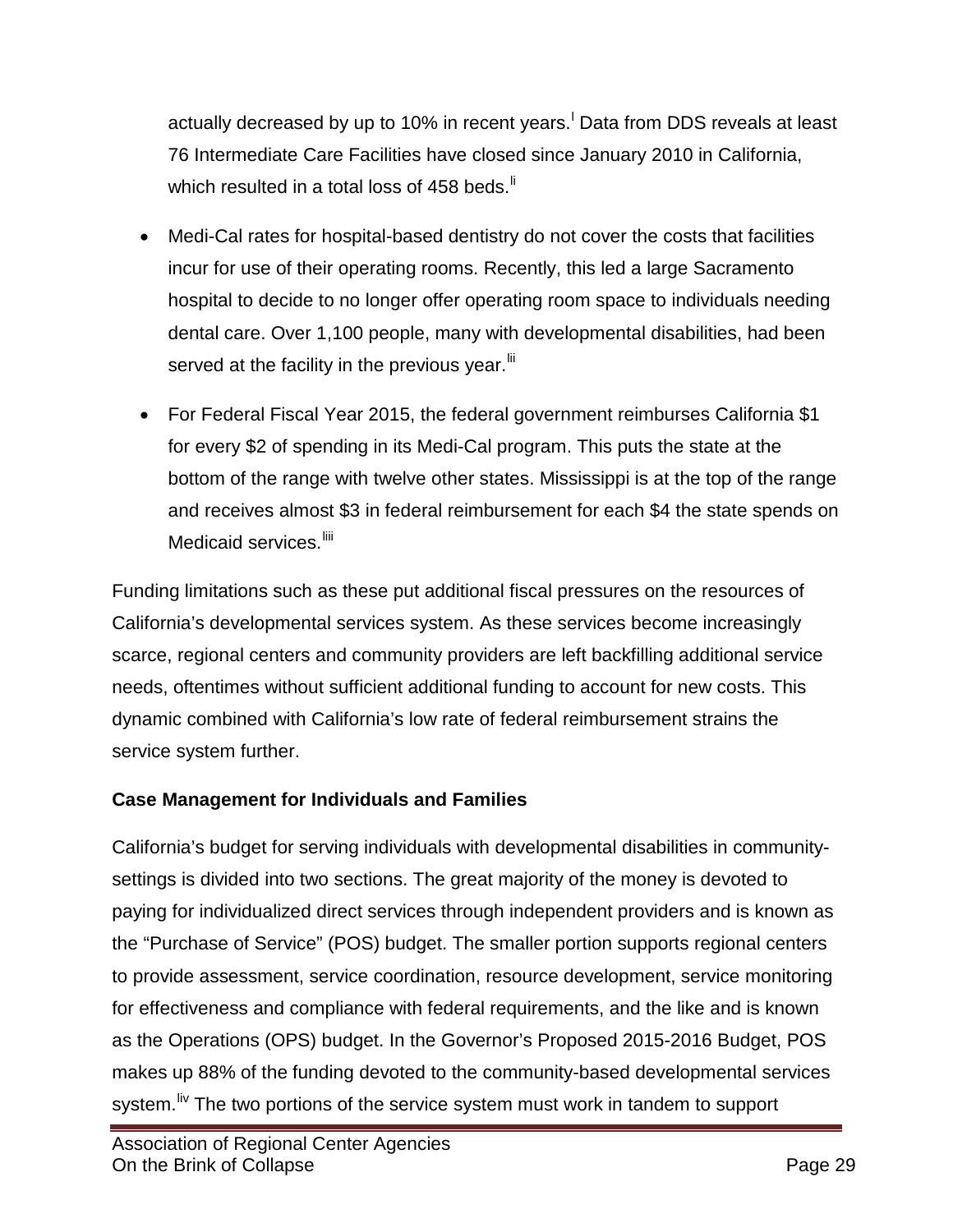indivdiuals and their families, a point emphasized by the federal requirement for "conflict-free case management," which requires the separation of service planning and direct service provision. $\mathsf{N}$ 

In 2014, service coordinators made up approximately 54% of the regional center workforce, and the Core Staffing Formula sets the position's salary at \$34,032 statewide. By way of comparison, the current state equivalent salary is \$50,340.<sup> $\dot{w}$ </sup> Individual regional centers must compete with local counties for skilled case management staff. In Contra Costa County the salary for similar positions is \$63,401; in Mono County it is \$61,716. <sup>Ivii</sup> In addition to higher pay, counties offer a comprehensive benefits package, sometimes even including the repayment of employees' student loans, that regional centers are unable to match. Had the budgeted annual salary for the service coordinator position kept pace with inflation, it would now be in excess of \$61,000 per year.

California mandates caseload ratios of one service coordinator for every sixty-two individuals (1 to 62) for those receiving federally funded community services and a caseload of 1 to 66 for others served by the regional center system.<sup>Iix</sup> Other states have much lower caseload ratio requirements which give the service coordinators more time to address the individual needs of the clients. The following are some of the caseload ratio requirements in other states:

• In 1996, NASDDDS surveyed 42 states regarding caseload ratios for their developmental services system. The highest caseload was Washington at 1:175 and the lowest was Wyoming at 1:13. The median was 1:40 and California came in at 1:75, the fifth highest.<sup>[lx](#page-59-32)</sup>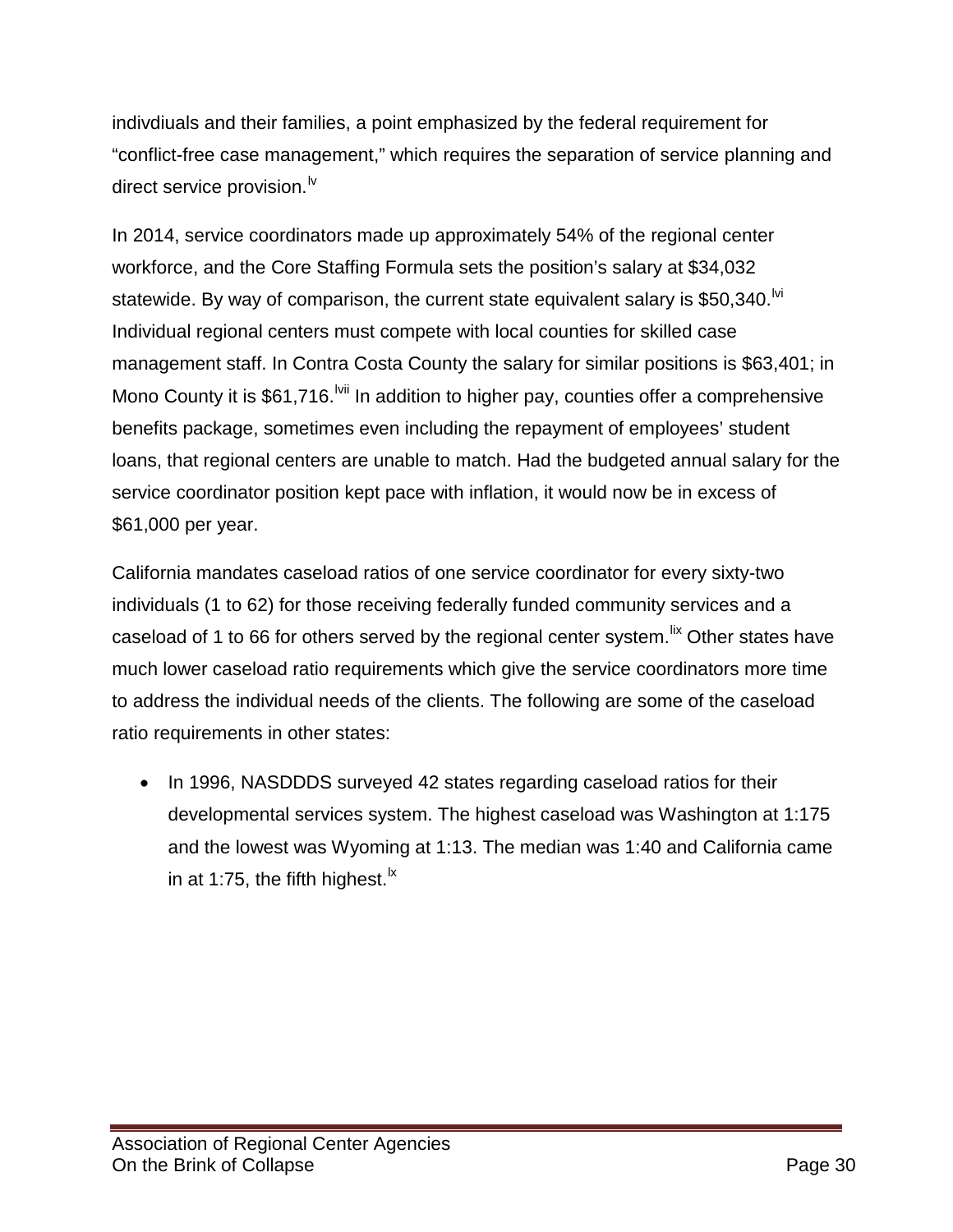

• A survey conducted by NASDDDS in 2005 indicated that 32 of 37 states responding had caseload ratios of less than 1:59. California was in the 1:60 to 1:99 range with two other states (see the chart below).  $\frac{1}{x}$ 

| <b>Estimated Caseload Ratios - 2005</b> |                         |  |  |  |
|-----------------------------------------|-------------------------|--|--|--|
| <b>Caseload Ratio</b>                   | <b>Number of States</b> |  |  |  |
| < 1:20                                  | 2                       |  |  |  |
| $1:20 - 1:29$                           | 3                       |  |  |  |
| $1:30 - 1:39$                           | 15                      |  |  |  |
| $1:40 - 1:49$                           | 5                       |  |  |  |
| $1:50 - 1:59$                           |                         |  |  |  |
| $1:60 - 1:99$                           | 3                       |  |  |  |
| >1:100                                  |                         |  |  |  |

• The state of Maine mandates a caseload ratio of 1:35 for its case managers in its Aging & Disability Services department.<sup>Ixii</sup>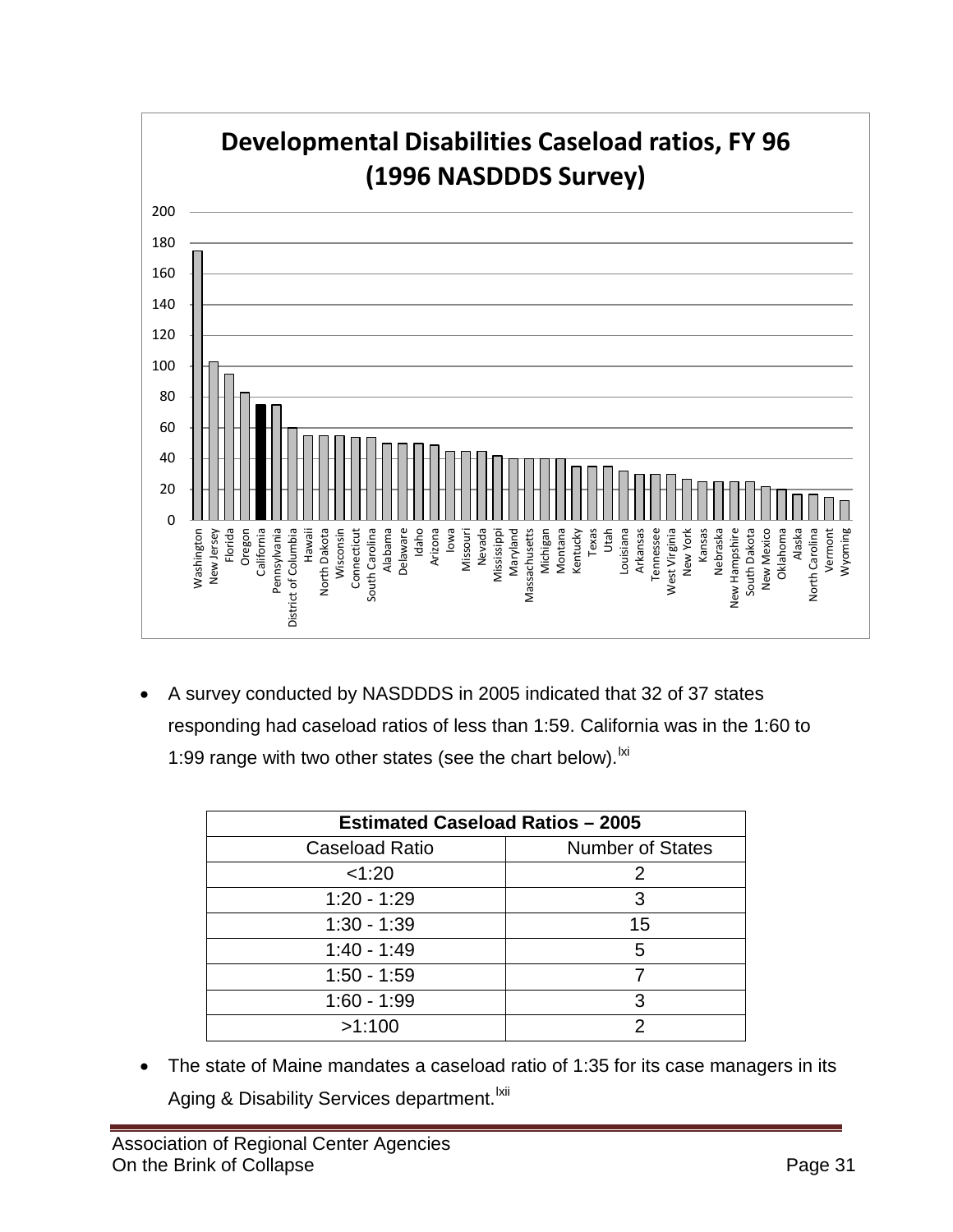• Minnesota Administrative Rules limit the caseload ratio for case managers for "serv[i](#page-59-50)ces to adults with serious and persistent mental illness" to 1:30. $^{\text{Ixiii}}$ 

In the 1999, the CityGate Associates study of the Core Staffing Formula noted:

The Core Staffing Formula has outlived its usefulness. The Lanterman Act (the primary mandate for DDS and RC services) has undergone major changes in the past seven years. The local catchment areas have all had varying levels of growth and change. When originally defined, each of the 21 RCs was intended to serve approximately the same number of consumers. In 1991-98, workload in RCs varied from 2,000 to 13,500 consumers, averaging 6,700. Information systems and automation were unknown in 1978. The Core Staffing Formula budgets for a different operating environment than exists today.

This study evaluated the caseload ratios and determined that caseload ratios should be computed taking into account the number of "Special Conditions" each client has. These Special Conditions were:

- Living Out-of-Home
- HCBS Waiver eligible
- Having a dual diagnosis (both a psychiatric and developmental disability)
- Early Start clients
- Having a Complex Preferred Program (medically needy, a diagnosis of autism, behavioral needs)

Based on expected client characteristics as for Fiscal Year 1999-2000, the overall caseload ratio needed was determined to be 1:53. Since then, the number of clients on the HCBS Waiver and the number of clients with a diagnosis of autism have risen dramatically.<sup>lxiv</sup>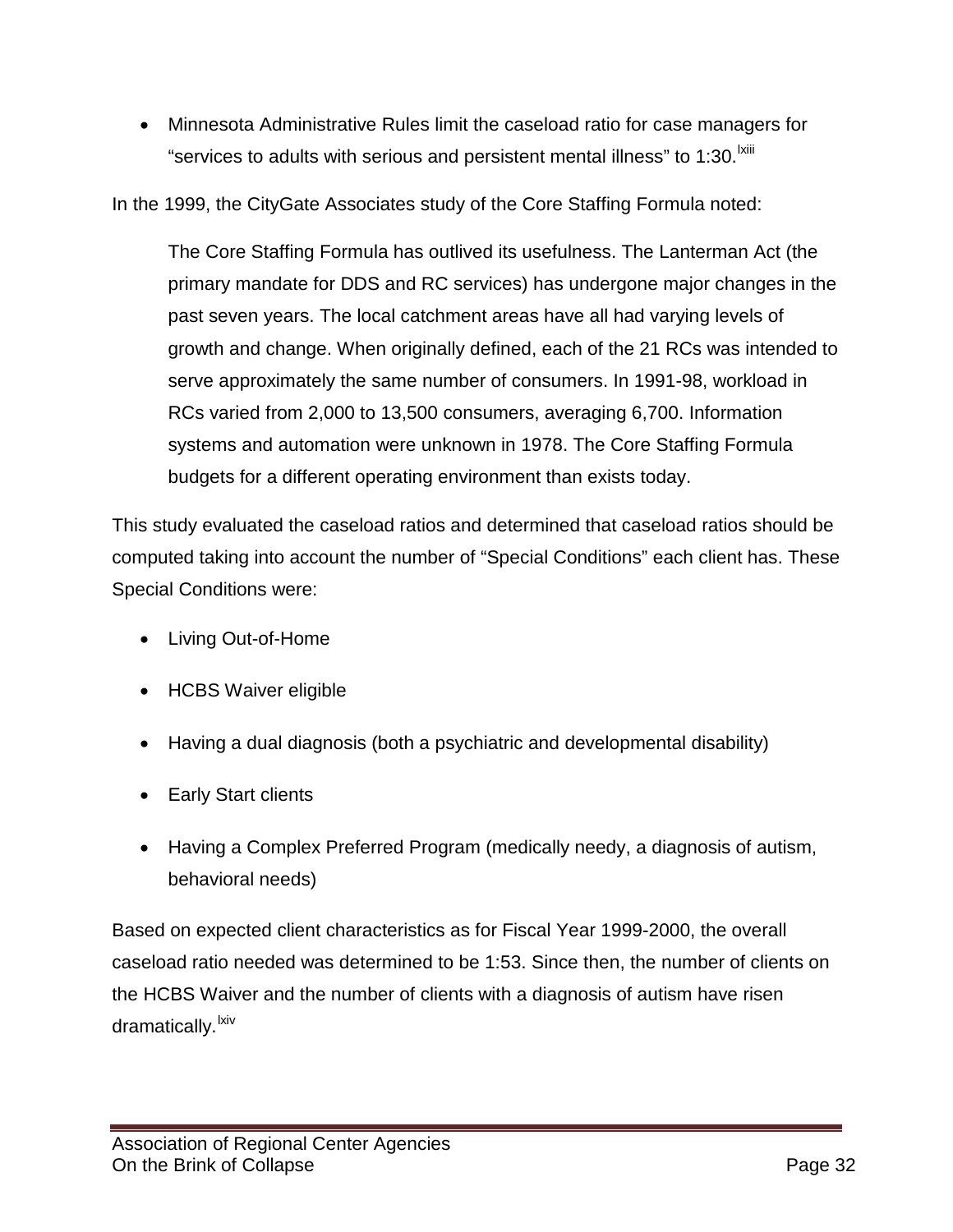In 1997 the Health Care Financing Administration (now the Centers for Medicare and Medicaid Services or "CMS") reviewed California's developmental services system and found significant deficiencies. In response, it froze the number of individuals whose services qualified for offsets of federal financial participation. This sanction was not lifted

for six years and ultimately cost the state \$933 million in lost federal funds. One of the deficiencies identified was an inability to ensure individuals' health and safety. In response, a number of changes were made to the developmental services system, including the implementation of the 1 to 62 and 1 to 66 caseload ratios.<sup>xxx</sup> In a 2007 report to the Legislature, DDS concluded of the federal sanctions, "This significant funding loss underscores the importance of meeting federal quality assurance standards in the developmental services system lest the savings achieved through cost-containment measures is dwarfed by subsequent losses in federal reimbursement."<sup>Ixv</sup> Today, the stakes are higher as California's developmental services system now relies on approximately \$2 billion annually in

"This significant funding loss underscores the importance of meeting federal quality assurance standards in the developmental services system lest the savings achieved through costcontainment measures is dwarfed by subsequent losses in federal reimbursement."<sup>Ixv</sup>

federal reimbursements. <sup>Ixvi</sup> California is incapable of reliably making assurances to the federal government that it is meeting the minimum standards required to continue receiving federal funding. In the near term, these failures put the system at risk of losing significant federal funding and failing to keep its promises to individuals with developmental disabilities and their families.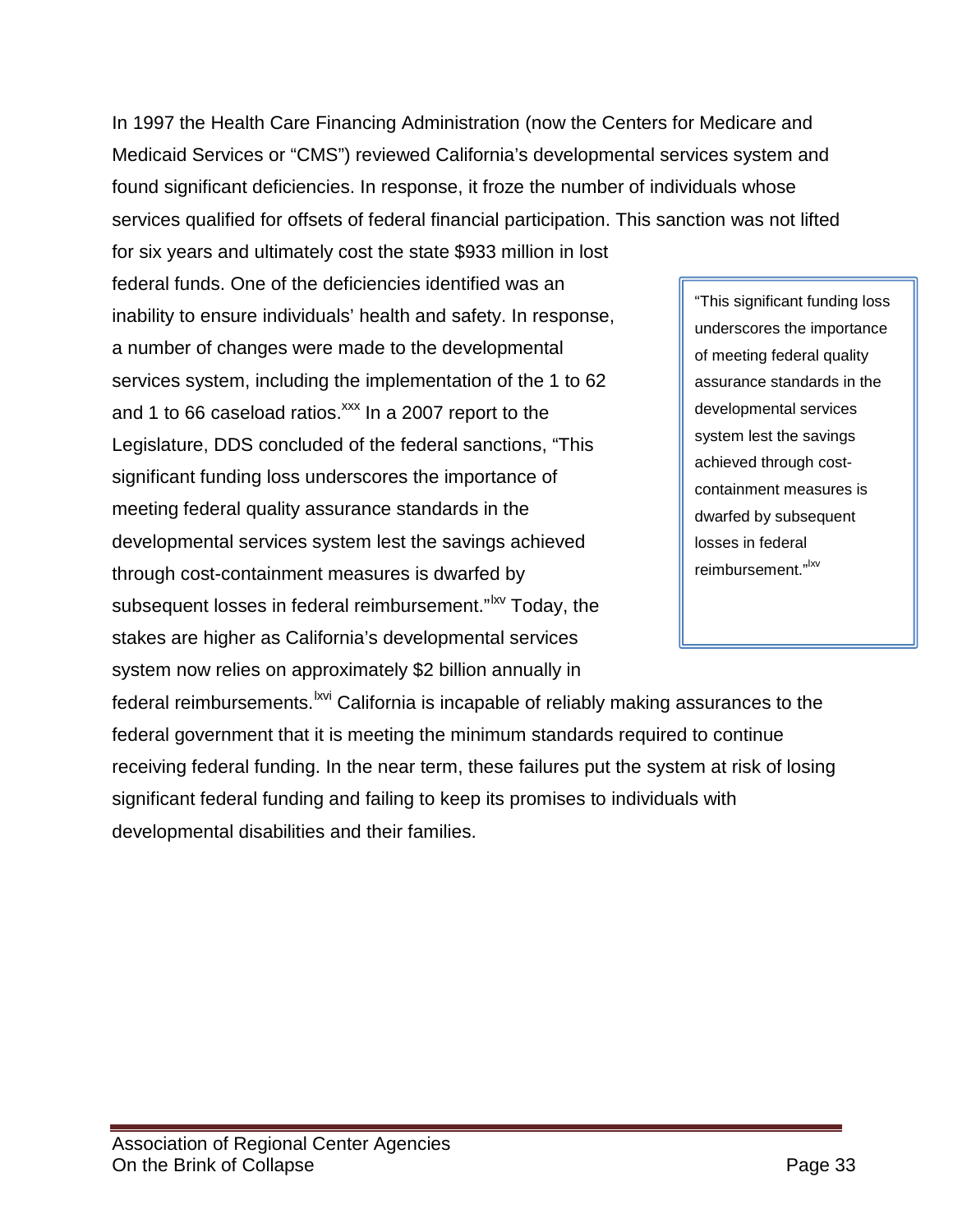#### **Part 3: No Easy Choices**

Community service providers, many of which are nonprofit agencies or small businesses, have endured years of systemic underfunding as outlined in ARCA's report *[Inadequate Rates for Service Provision in California](http://arcanet.org/wp-content/uploads/2014/02/Inadequate-Rates-for-Service-Provision-in-California.pdf)*. As noted in that report:

In 2003, many service rates were frozen at their already inadequate rates, and these rates remain frozen. Also in 2003, there was a restriction placed on regional centers preventing the use of POS funds to start up new programs. Service providers were subject to payment reductions from 1.25% to 4.25% from 2009 to 2013. Other factors affecting services were the implementation of an ongoing uniform holiday schedule (FY 2009-2010), a requirement for independent reviews and audits, and an administrative cap of 15% for providers  $(2011).$ <sup>lxvii</sup>

Many service providers have exhausted financial reserves and are now faced with the difficult choice of closing programs or trimming service offerings and expectations with the hope of remaining open. Steve Miller, former Executive Director of Tierra del Sol in Los Angeles recently wrote, "[We] will never willingly desert the individuals and families who are counting on us. But please do not mistake our unwillingness to quit as evidence

that we are not failing, in fact we are. Not all at once – and not yet in headline grabbing numbers, but one agonizing person at a time and one agonizing decision at a time."<sup>[I](#page-59-54)xviii</sup> In an effort to quantify these individual losses, ARCA conducted a survey of all of the regional centers regarding the trends they are seeing in their own communities around the state. There are no good choices, no easy choices, but still decisions must be and are being made.

#### **Licensed Residential Homes**

Data from the Department of Social Services

"[We] will never willingly desert the individuals who are counting on us. But please do not mistake our unwillingness to quit as evidence that we are not failing. In fact we are. Not all at once – and not yet in headline grabbing numbers, but one agonizing person at a time and one agonizing decision at a time."<sup>Ixviii</sup>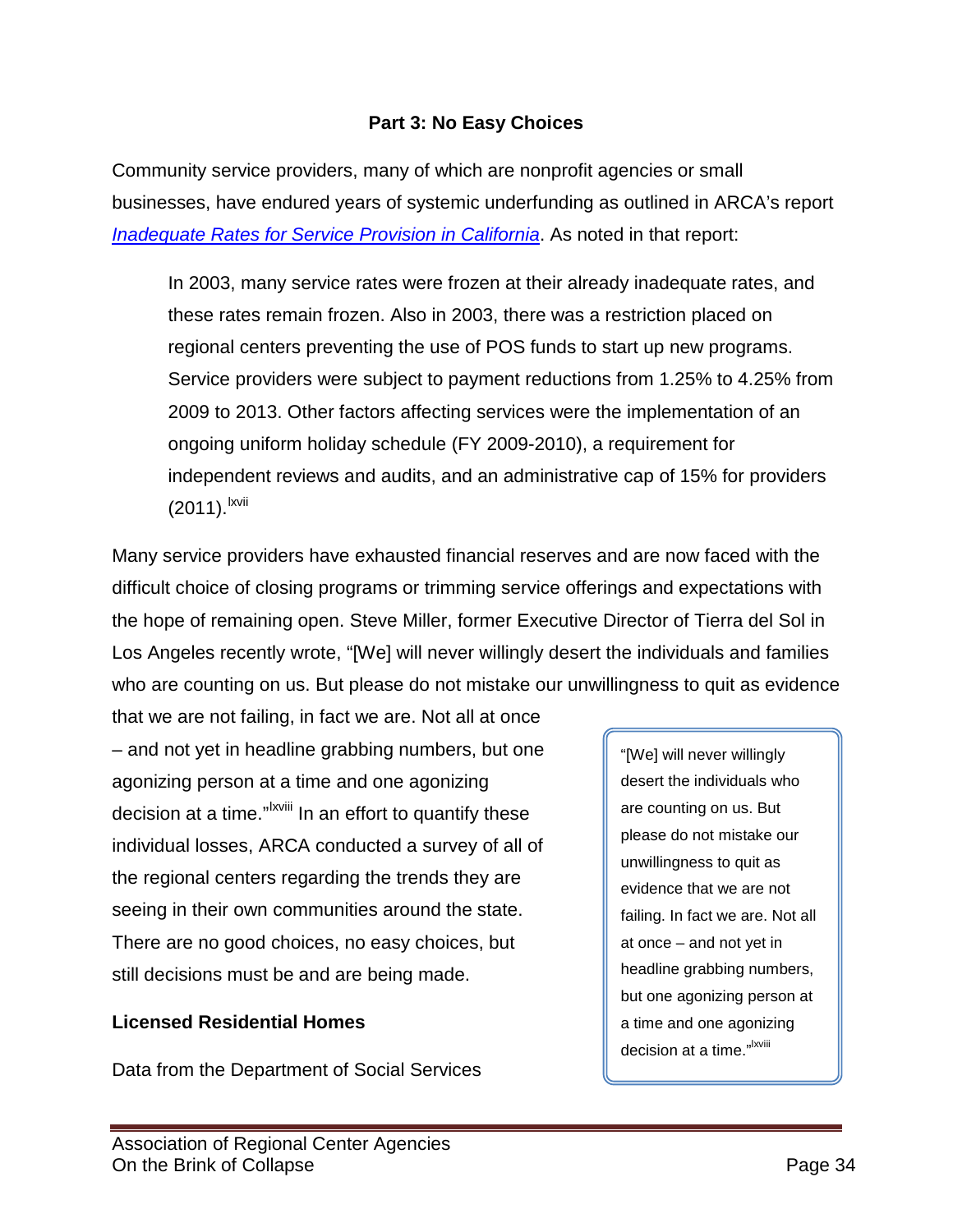reveals that 172 homes that had been available to children with developmental disabilities closed in the five year period from November 2009 through November 2014. Of these closures, more than 90% were initiated by the provider deciding to discontinue providing the services. Similar services for adults with developmental disabilities have also declined in recent years. One regional center alone saw the loss of over 100 residential beds funded at ARM rates between July 2013 and September 2014, with the expectation that nearly 100 more will be lost in the short-term. All told, regional centers report the closure of 435 homes since the beginning of Fiscal Year 2011-2012, which represents a loss of almost 2,300 available beds. Less than 10% of the beds lost were in negotiated rate facilities. This is the type of loss that limits choice and opportunity for individuals in need of a safe and structured place to live.



A story recently appeared in the *Santa Cruz Sentinel* detailing one mother's fears and struggles as the home serving her teenage son with autism headed for closure in response to inadequate service rates. Days before the home's scheduled closure she said, "The rug has been pulled out from under us and we're really scrambling." She stated, "He's got to stay here because he's doing so well." Difficult and unwanted change became necessary for this family because of the inability of the provider to continue offering quality services at the available rate.<sup>Ixix</sup>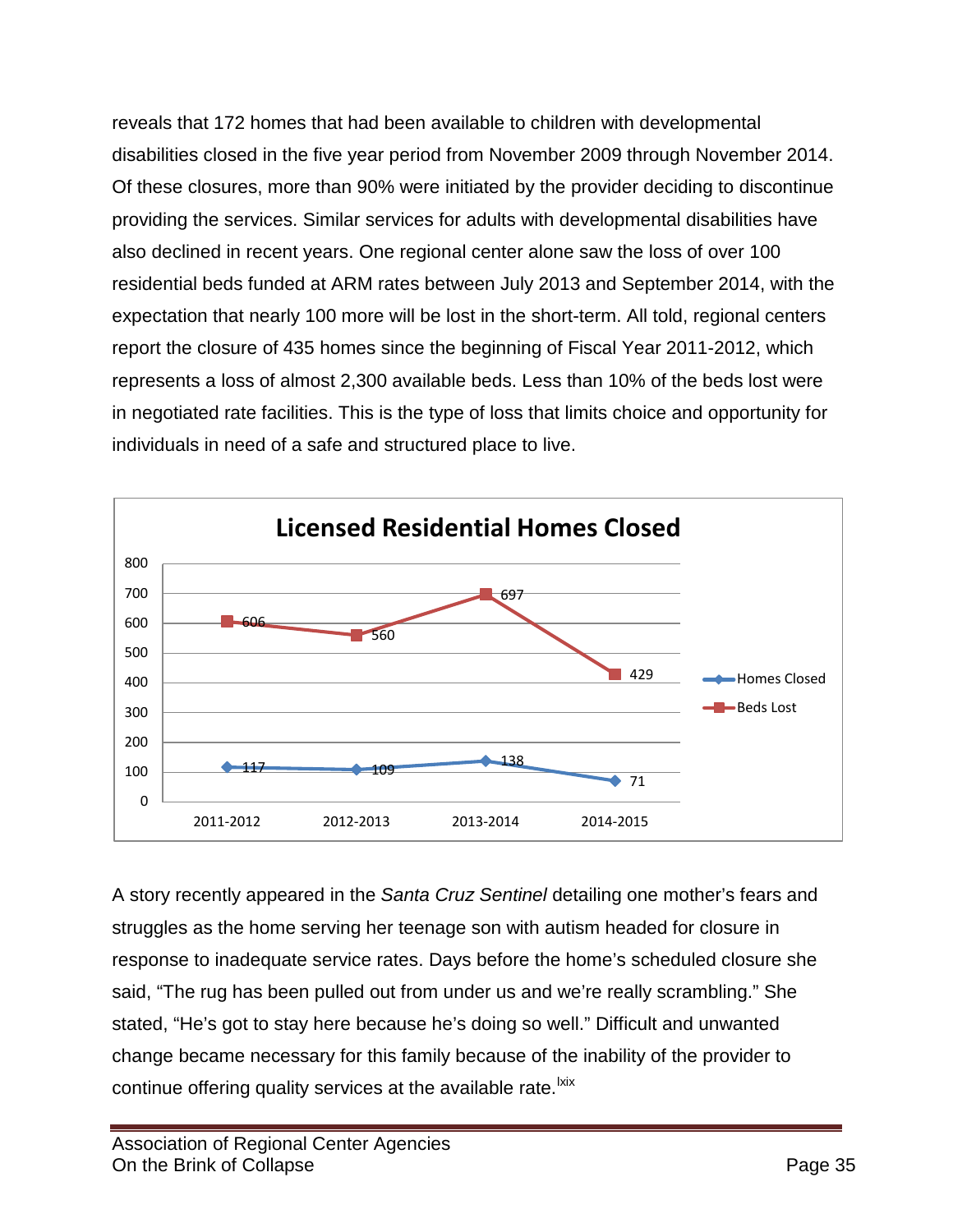#### **Day and Work Programs**

Data from DDS shows that a net of sixteen work activity programs that closed between Fiscal Year 2008-2009 and Fiscal Year 2013-2014. <sup>Ixx</sup> This statistic does not tell the full story, however. Work activity programs are a historic service model that in recent years has fallen out of favor with the federal government. The challenge with these closures arises when new programs are not developed and sustained at a rate that supports individuals to transition from one service model to another. Regional centers report that since the beginning of the 2011-2012 Fiscal Year 57 day and work programs have closed their doors, which is a loss of more than 1,200 opportunities for individuals to interact with peers and their communities on a daily basis. These numbers also include many individuals with developmental disabilities that are no longer participating in paid employment opportunities. Nearly 70% of the slots lost have been in traditional day and work services with the remaining losses occurring in "look-alike" day programs that oftentimes offer better negotiated service rates.



During Steve Miller's tenure as the Executive Director of Tierra del Sol, he was forced to close four programs that were consistently losing money and putting fiscal pressure on the rest of the organization. Three of these closures have taken place in the last five years. He notes of these decisions, "I will never forget the Friday night phone call from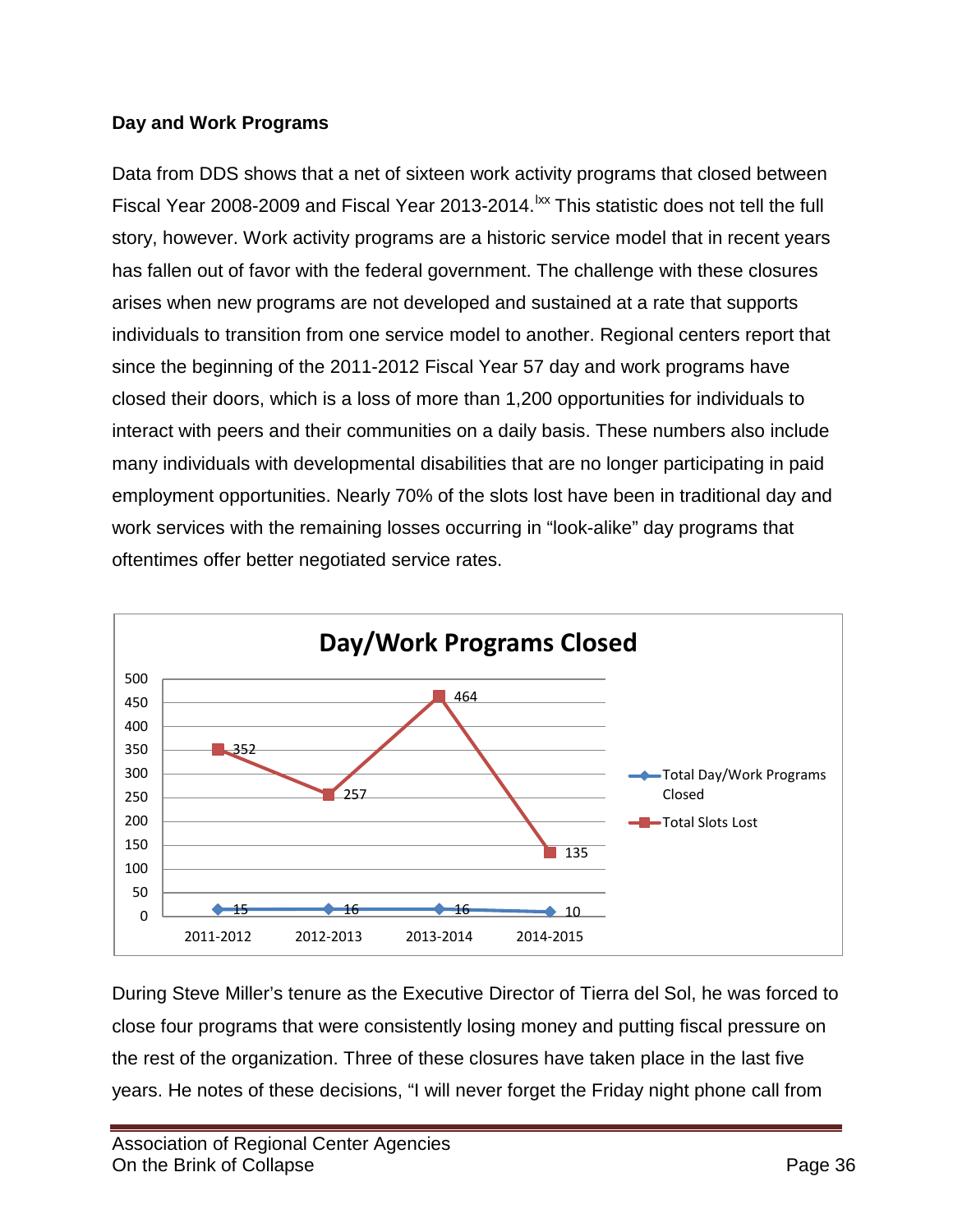the father yelling at me that he was going to sue me for destroying his family while in the background I could hear his wife sobbing, 'What are we going to do? What are we going to do?'…I will never forget the soft words from another couple 'He's done so well. I guess it was too good to last. Maybe someday you would think about taking our son back?'"

When one of these programs closed, another agency stepped in to provide alternative programming to the individuals that Tierra del Sol would no longer be serving. Mr. Miller remembers that the new provider had to change the program structure in order to offer the service at the available rate "but at least they would have a program. That became the standard for these clients." As these individuals still had a place to go during the day, they were not displaced, but the change in focus from the

"We no longer have the resources to offer enriched levels of staffing and close support for individuals who just need that little bit more help to make it through a major life transition like becoming employed or successfully moving into their own apartment. Each of these admissions is painful to make but tragic in consequence. Each translates into real people who are ready, willing and able to get on with their lives that will instead mark time because we can't give them the services we know how to provide."

provision of the *right* service to the provision of *any* service had a significant negative impact on their quality of life.

Stagnation and reductions in funding levels change the nature of the services that can reasonably be provided to individuals. Mr. Miller notes that the system has changed and is no longer as responsive to individual needs as it once was. He says, "We no longer have the resources to offer enriched levels of staffing and close support for individuals who just need that little bit more help to make it through a major life transition like becoming employed or successfully moving into their own apartment. Each of these admissions is painful to make but tragic in consequence. Each translates into real people who are ready, willing and able to get on with their lives that will instead mark time because we can't give them the services we know how to provide."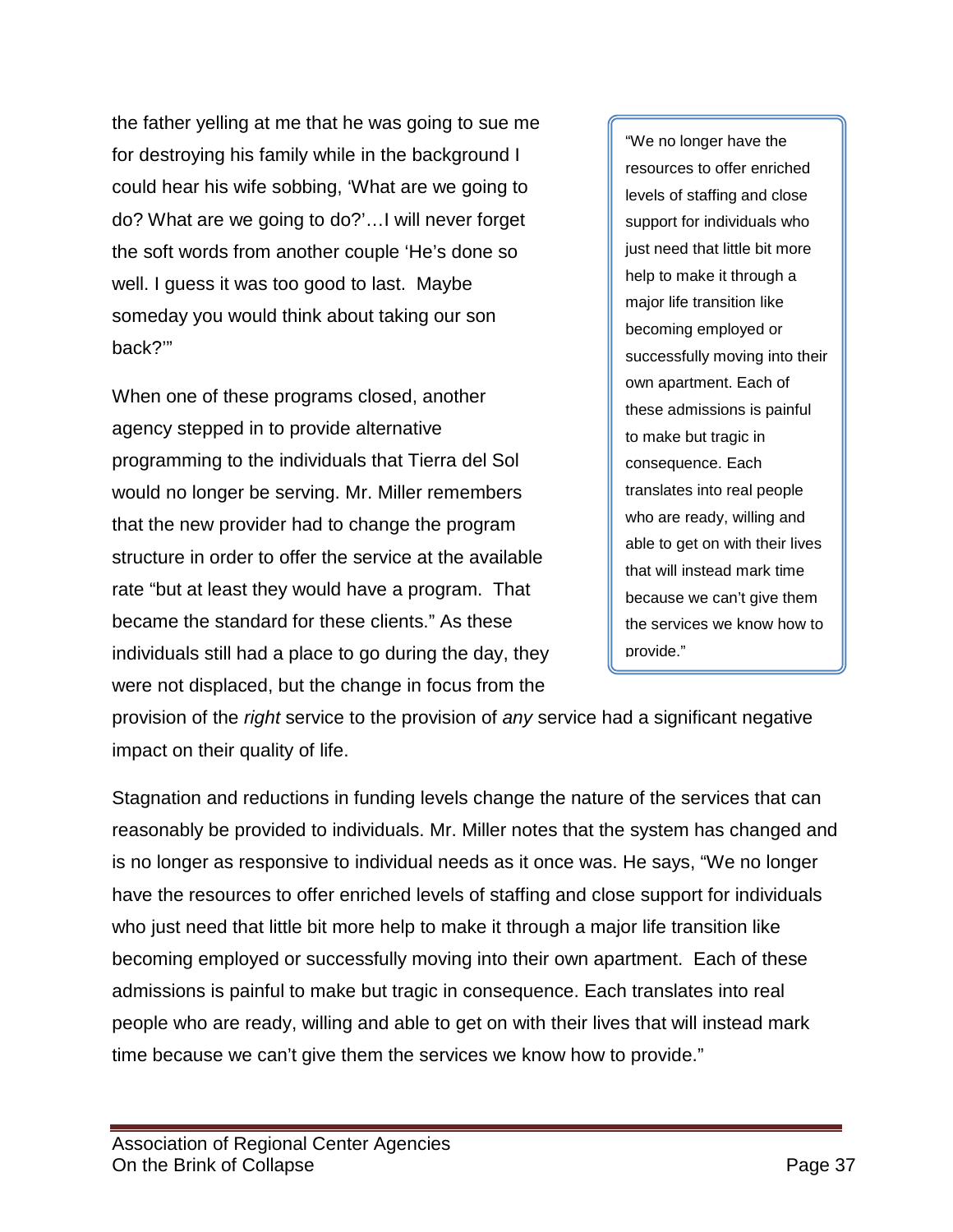#### **Supported Employment**

Regional centers report that since the beginning of the 2011-2012 Fiscal Year 15 supported employment programs have stopped providing this service, which is a loss of 176 opportunities for individuals to be supported to work in integrated community settings alongside nondisabled peers.



Recently Futures Explored, a day and work services provider in Northern California, stopped providing supported employment individual placement services. Ahead of the decision, their Executive Director Will Sanford wrote, "Futures Explored loses just under \$1,000 a year for each individual who receives Supported Employment services,

creating an annual \$150,000 drain on agency resources. As we have created more

community employment opportunities it has increased the drain on the agency…The current deficit level is unsustainable."<sup>Ixxi</sup> He notes that because individuals working independent jobs do not require support at consistent times and in consistent amounts, only a maximum of 70-75% of job coaching hours are actually billable. Another source of loss is

"As we have created more community employment opportunities it has increased the drain on the agency…The current deficit level is unsustainable."<sup>|XXI</sup>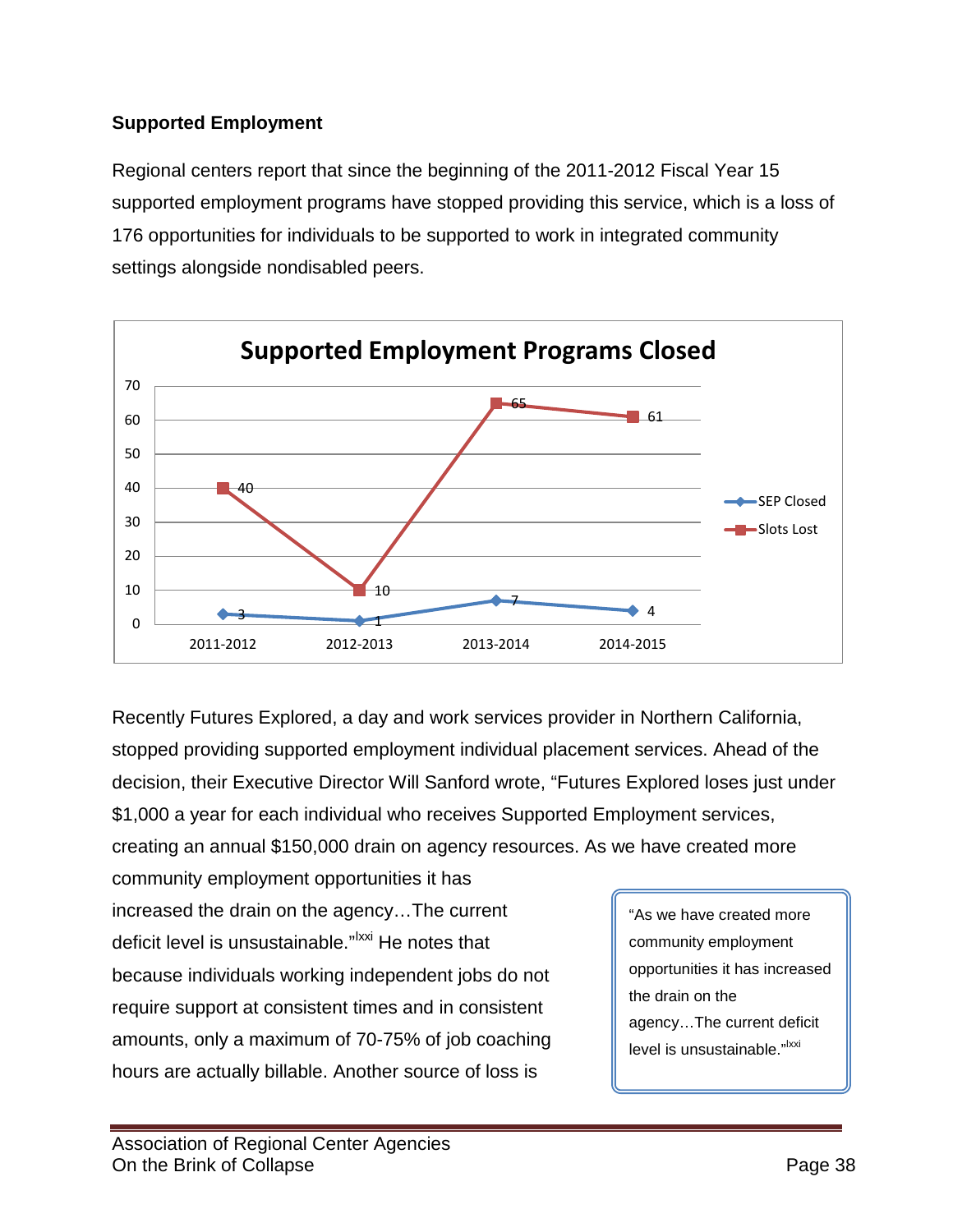for hours helping an individual to find a job that will suit him and his particular talents and interests well, a process known as "job development." In short, he notes, "They need the support when they need it." Individuals may not require much support for a period of time but may need it suddenly in response to a new supervisor at work or a change in their living situation.

Futures Explored is not alone. While other agencies have not terminated existing service arrangements, they are limiting their losses by capping the number of individuals they serve or declining to accept new referrals. As the charts below illustrate, the number of individuals being served in individual supported employment arrangements has declined from over 5,000 in Fiscal Year 2008-2009 to approximately 4,300 in Fiscal Year 2012-2013, a decrease of almost 15%. Group supported employment has also seen a decline during this period as well. Regional centers report a loss of supported employment capacity that has left approximately 600 individuals ready and willing to work but unable to receive the appropriate supports they need to make this a reality. Much of that loss was in the period from July 2010-July 2014, which was a period that the general California job market saw tremendous growth. Approximately 9% more jobs added during that period, meaning that individuals with developmental disabilities lost ground while the rest of California's population was gaining it.<sup>lxxii</sup>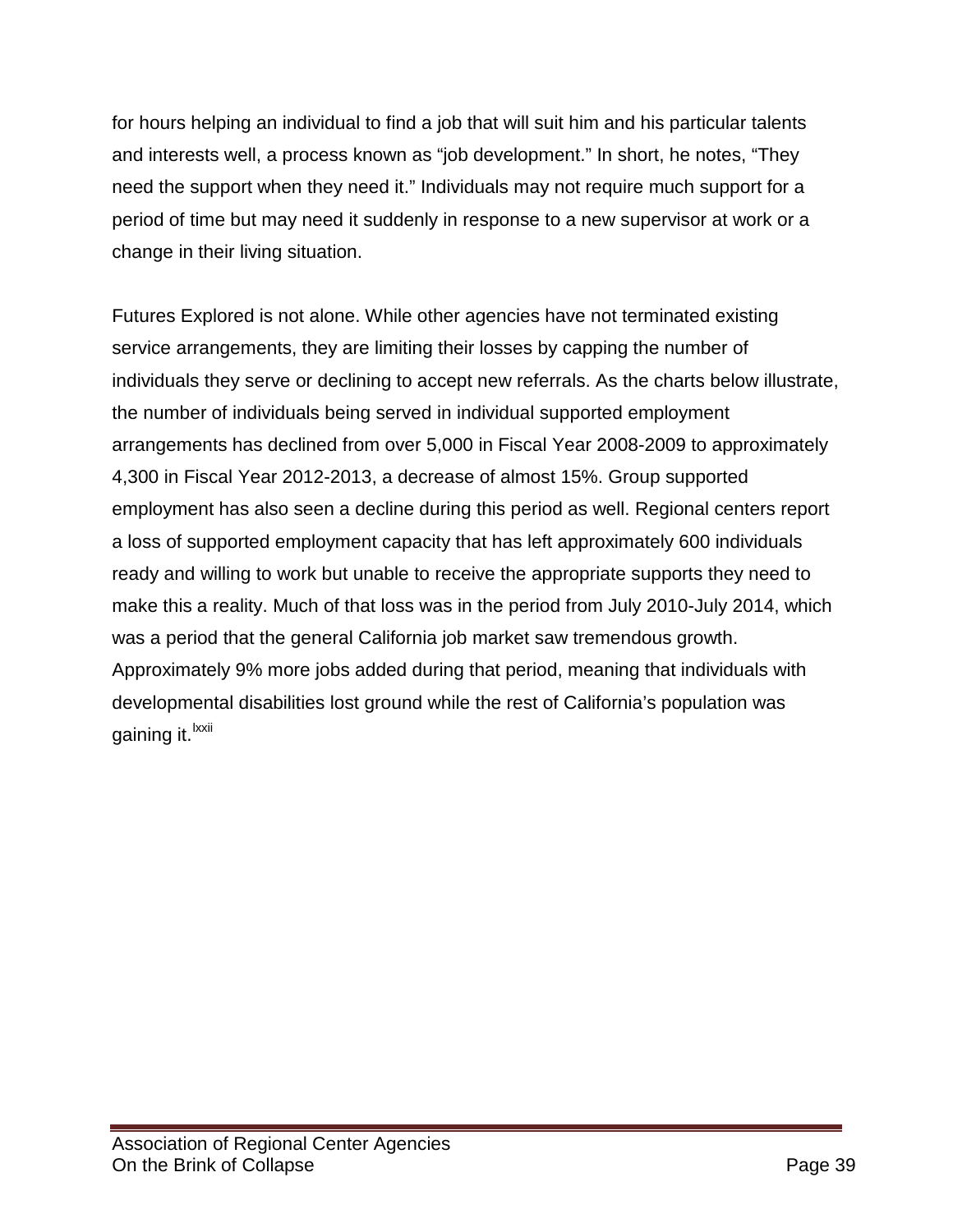

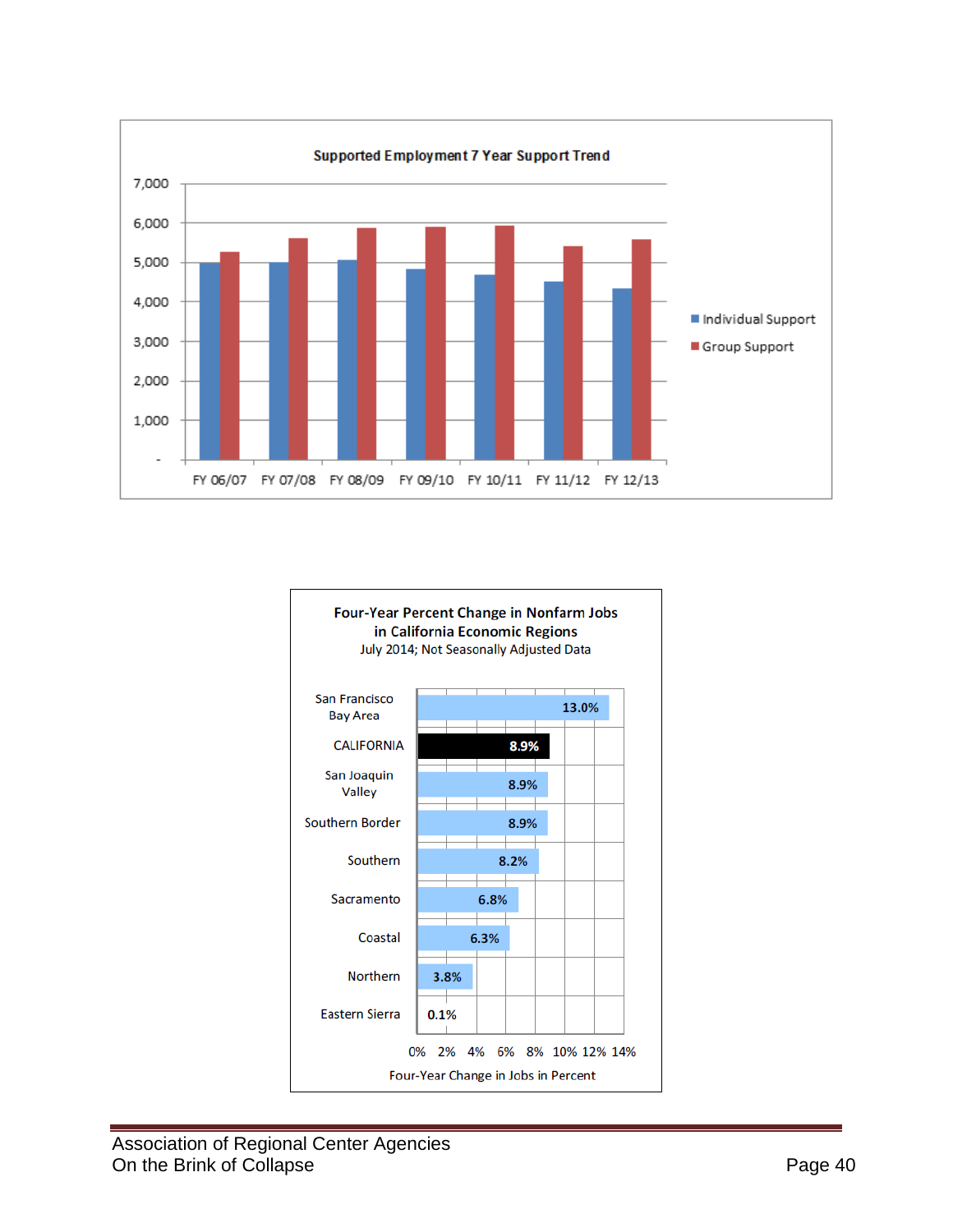#### **The Reasons Behind Program Closures**

In its recent survey of regional centers, ARCA sought to capture the reasons that program operators ultimately decided to close their operations. While the number of programs closed varies significantly by program type from a high of 263 for community care facilities to 11 for supported employment agencies, the reasons given for program closure are fairly consistent and are displayed graphically below. The leading identifiable reason for program closure was low rates.



A closer examination of the data reveals, however, that the bulk of involuntary program closures due to service quality can also be traced back to insufficient rates. Low rates lead to lower wages, higher turnover, and decreases in staff qualifications and ultimately service quality. A 2011 report by UCLA notes:

It has been shown that in response to increasing costs without corresponding rate increases, vendors offer lower pay to staff than do comparable employers. Given this competitive disadvantage, vendors struggle to recruit and retain directcare staff, and newly hired staff often have less experience and lower levels of educat[i](#page-59-22)on than those whom they are replacing. <sup>Ixxiii</sup>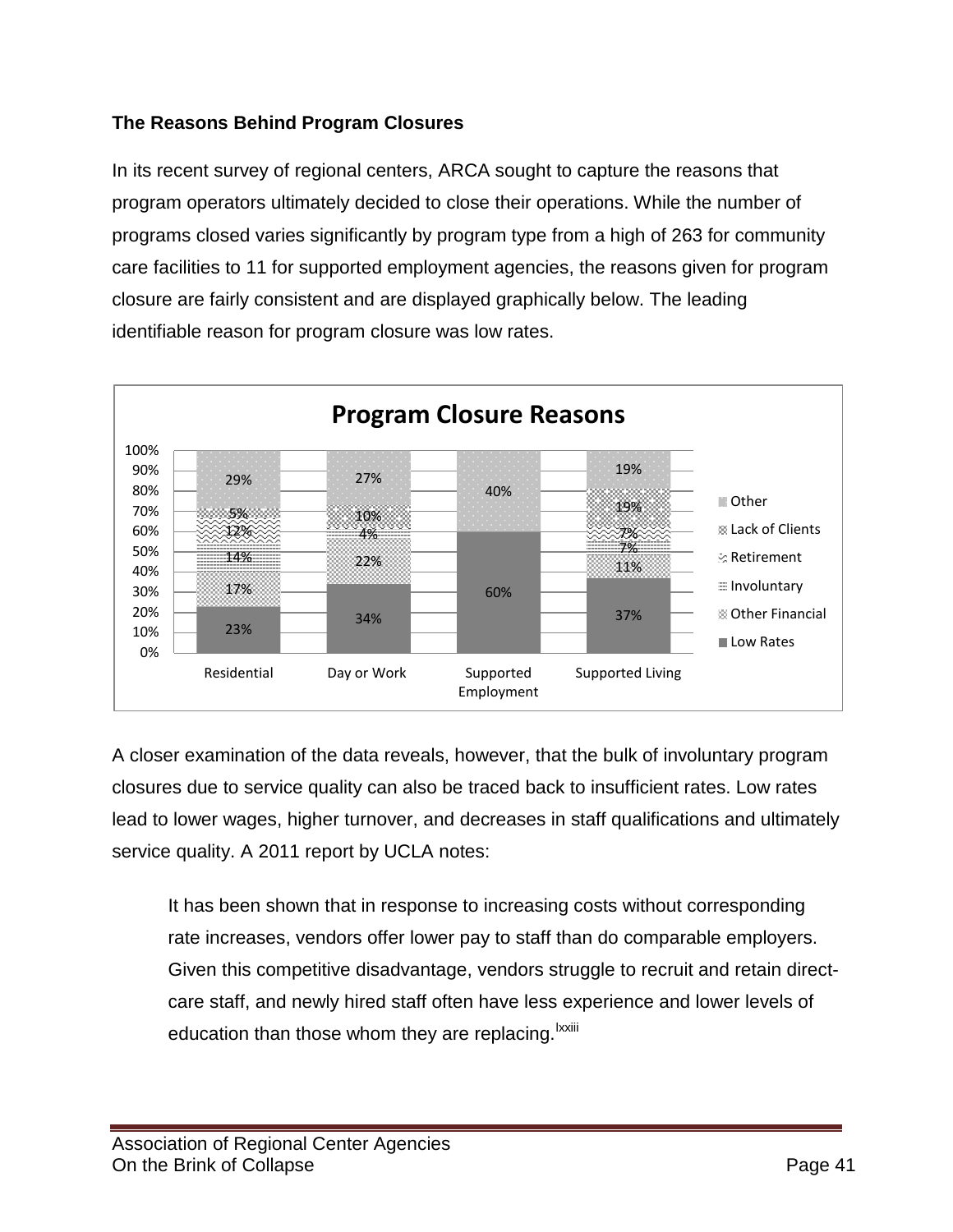The California State Auditor noted in a 1999 report that service providers were experiencing approximately 50% turnover in staff with recruitment of replacement staff taking approximately three months, leading to "disruptions in services and impeding continuity for the consumers, who are continually experiencing the loss of familiar faces and establishing new routines and relationships with different staff."<sup>IXXIV</sup> [M](#page-59-58)any studies have shown that high turnover has a negative impact on organizational effectiveness. Ixxv Some community providers opt to close when funding levels get too low, but others try to adapt and weather the storm, oftentimes compromising service quality in the process.

Individuals with developmental disabilities and their families oftentimes have a special relationship with the service providers that support them in their community. Providers have been carefully chosen and matched to meet the strengths and needs of individuals. When providers can no longer afford to continue offering services, the ripple effects of those decisions are significant. Staff members lose their jobs and individuals lose the support staff they have come to rely on. Family members lose the security of knowing that their loved one is in good, capable, familiar hands.

#### **Resource Needs Arising from Service Scarcity**

For the first time in many years, in the 2014-2015 Fiscal Year DDS has insufficient funds at its disposal to pay for all of the needed services promised to individuals with developmental disabilities by their regional centers. DDS is seeking over \$150 million more from the Legislature to cover this shortfall. In its justification for additional funding, the department cites a couple of reasons for the uptick in expenditures: 1) greater utilization of Supported Living Services (SLS); and, 2) greater utilization of negotiated rate care homes.<sup>Ixxvi[,](#page-59-59) Ixxvii</sup> Some of these increases may be in part a response to the decreased accessibility of other resource options.

As noted earlier, only 10% of the homes that have closed in recent years have been those with a negotiated rather than standard ARM rate. Utilization of such facilities is increasing, particularly for those with the most complex service needs. Of the individuals anticipated to leave institutional settings for the community this year, 66% are expected to require placement in negotiated rate residential settings, while only 14% are planning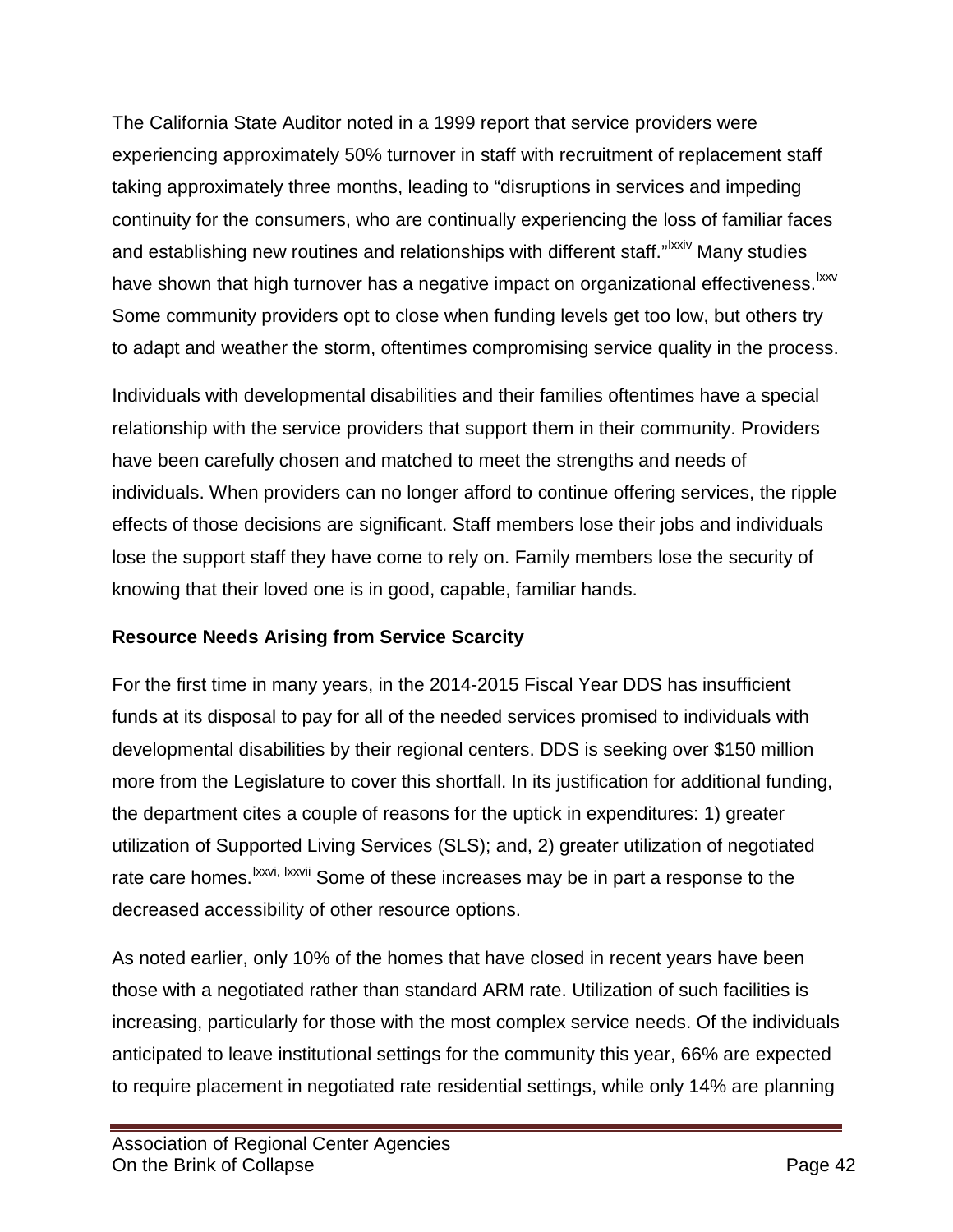to move to ARM rate facilities. <sup>Ixxviii</sup> Individuals' complex needs but also the economic realities of the residential funding model are driving this trend.

As illustrated below, nationwide, other states devote more resources to SLS and similar personal supports per resident of the state than California does. I[x](#page-59-60)xix



Greater utilization of SLS is typically considered a positive advancement for a service system. SLS allows individuals to live in their own homes in the community with support. In some instances, however, SLS is being chosen because other residential options that the individual's planning team believes are more appropriate are unavailable. ARCA's survey of regional centers found that in 67% of areas this dynamic has arisen to varying degrees.

This is particularly true for individuals with significant behavioral challenges who would otherwise require specialized residential facilities with enhanced staffing levels. These homes are particularly difficult to develop given the limitations of the median rate caps. Exceptions to the median rate for individuals whose service needs necessitate a higher rate are possible only on an individual basis by applying for a Health and Safety Waiver from DDS. As waivers are approved for one person at a time, residential care providers are uncertain whether the enhanced rate for each new resident will be approved or not,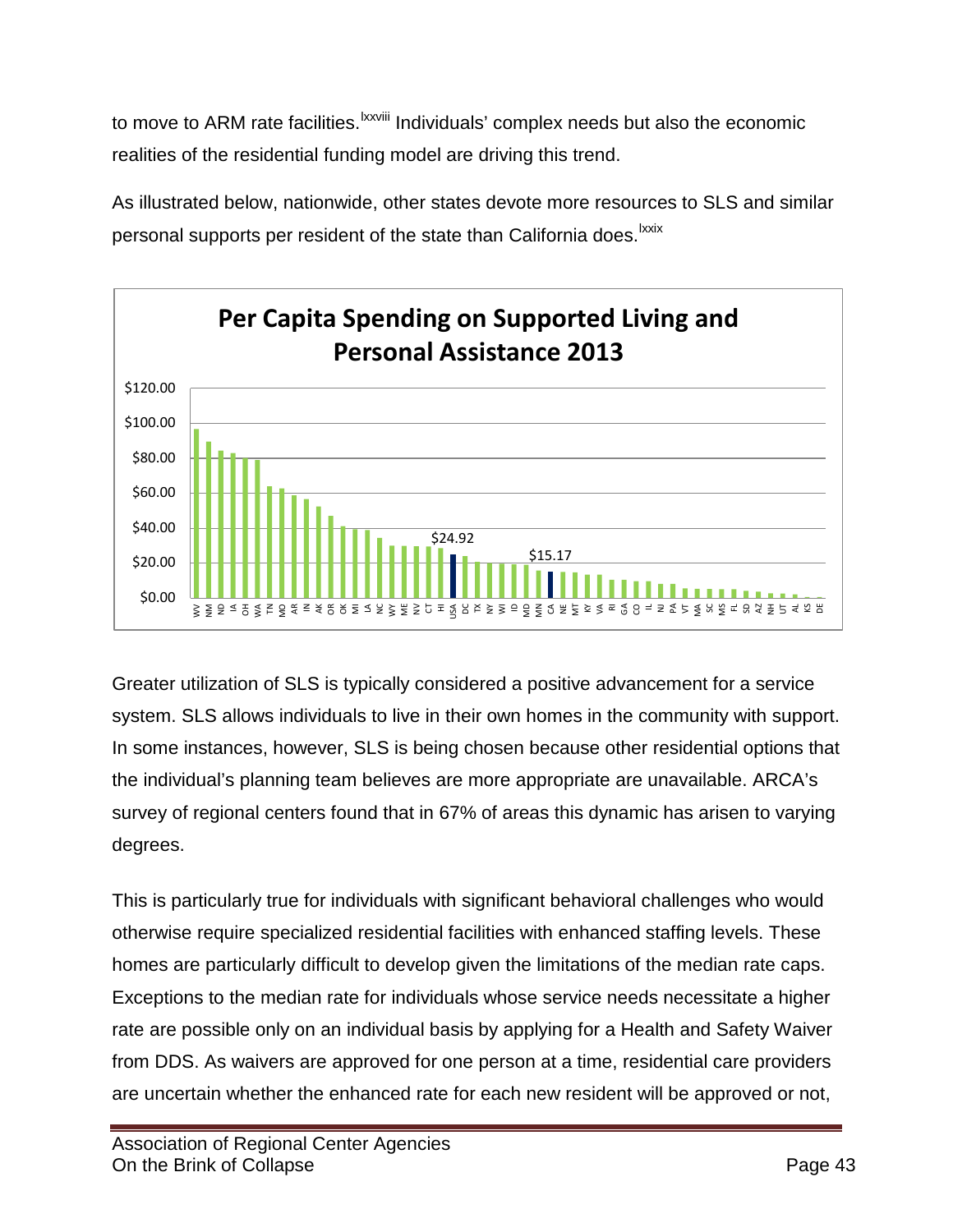making it difficult from a business perspective to develop these homes. In some cases, SLS becomes a more viable option because support levels are easier to customize based on each individual's specific needs.

#### **Regional Center Operations Impacts**

The reality of budgeted salaries for service coordinators falling far below state or county equivalents leaves regional centers no choice but to pay more (the average salary paid by regional centers is \$46,121) by hiring fewer service coordinators and other critical employees and using that money for more realistic salary levels. This has also led to hiring service coordinators with less education and experience. At one time, many regional centers preferred to hire people with a Masters in Social Work to serve as service coordinators. Now, Masters-level case managers are the exception instead of the rule.

Consequently, those service coordinators who are hired must now carry a larger caseload. This is a problem that continues to grow, demonstrated by the fact that in 2011 regional centers employed only 88% of the service coordinators they were statutorily required to have; by 2014 the percentage dropped to 84%, with centers employing 661 fewer service coordinators statewide than they need to meet required caseload ratios.<sup>Ivi</sup> By 2014 no regional center was meeting all mandated caseload ratios, with one center reporting that their caseload ratio for those without federally funded services was 1 to 136 rather than the required 1 to 66. $\frac{1}{x}$  And as other key regional center positions go unfilled in order to allow centers to pay service coordinators more than is budgeted by the state, service coordinators must also fulfill more functions, leaving them even less time to spend directly working with each individual and family.

Over the years, even though budgeted salaries have been frozen, the workload for the average case manager has increased. The developmental services system relies on increased federal funding and with it comes requirements for more rigorous monitoring of services and supports. Additional workload increases implemented since the Core Staffing Formula was introduced include:

• Health Reviews – During each individual's planning team meetings there must be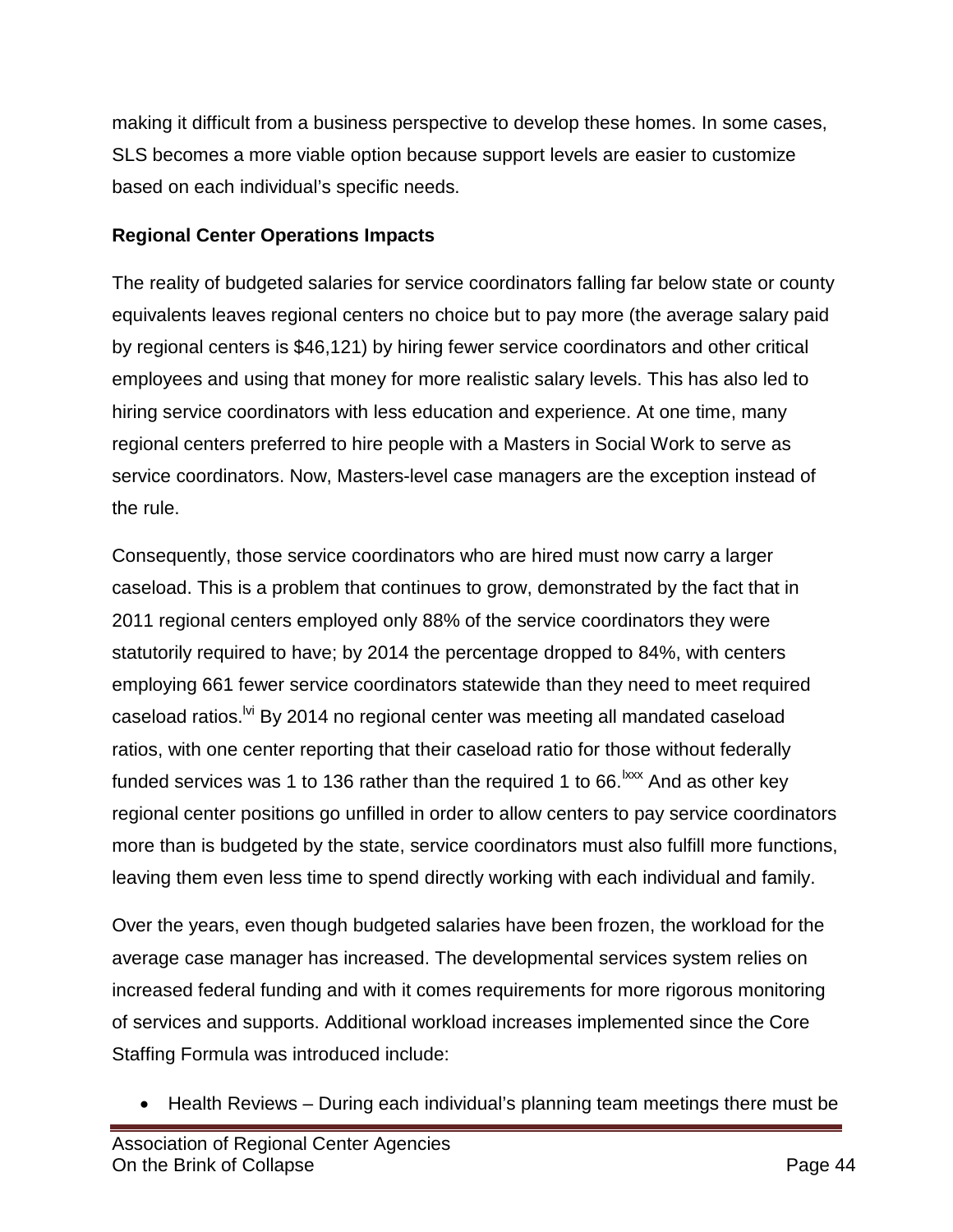a review of their medical, dental, and mental health status and current med[i](#page-59-62)cations.<sup>Ixxxi</sup>

- Transportation Plans During planning team meetings, steps must be taken to ensure that individuals are as independent as possible in accessing transportat[i](#page-59-63)on.<sup>lxxxii</sup>
- Least Costly Provider It falls on the service coordinator to ensure that the lowest cost prov[i](#page-59-64)der that can meet a need is selected to provide a service. Ixxxiii

While not a new legal requirement, regional centers are serving increasing numbers of individuals who require a greater level of case management support. As mentioned earlier, the 1999 CityGate report suggested lower caseload ratios for individuals with a dual diagnosis, autism, and behavioral challenges. The incidence of autism in California has risen dramatically since that time.<sup>lxxxiv</sup> Additionally, as California strives to serve family involvement.<sup>Ixxxv</sup> Regional center case managers are skilled and effective, but those with complex needs in community rather than institutional settings, regional centers are supporting an increased number of individuals with dual diagnoses and behavioral challenges. For some individuals, particularly those with aged or deceased parents, the regional center case manager serves as the primary point of contact for a variety of decisions that must be made, ranging from medical services to residential options. Today, regional centers serve in excess of 10,000 individuals over the age of 62, many of whom require additional case management support due to a lack of active they must be assigned caseloads that are small enough to allow them to be responsive to a variety of needs.

In the 2013-2014 Fiscal Year, approximately 20% of individuals served by California's developmental services system had no individualized supports purchased from service providers.<sup>Ixxxvi</sup> [F](#page-59-65)or this population, regional center case management support is the entirety of the developmental services they receive. Many times, these individuals require intensive case management to seek appropriate services from other agencies such as schools, the Social Security Administration, or programs such as In-Home Supportive Services. It is oftentimes the intensive case management that they receive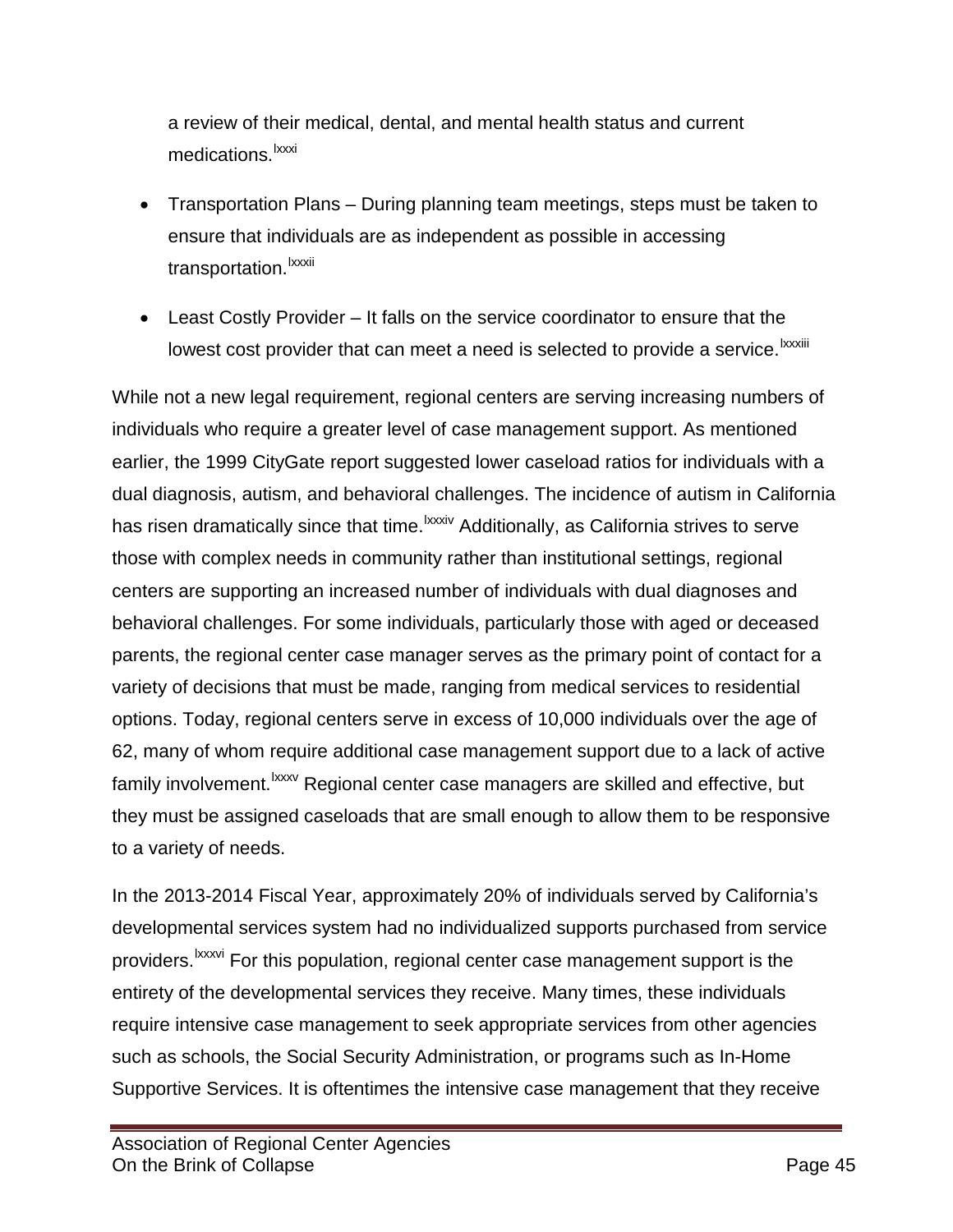that prevents them from needing to access regional center funded services. In direct response to short-sighted underfunding at the state level, it is this group that sees the highest caseload ratios.

California's developmental services system as a whole continues to lose ground. California serves nearly 15% more adults with developmental disabilities than it did at the beginning of the 2011-2012 fiscal year. Sixty percent of regional centers report that they have seen a decline in applicants to become community service providers in the last three years. The system is unable to recruit new providers at a rate that allows for both the replacement of lost services due to community service provider closure and the demand for new services stemming from caseload growth. The results of this struggle and its impact on individuals are becoming apparent. Today, almost 3.5% more adults with developmental disabilities are living at home with their families. Almost 2% fewer are living in community care facilities and a slightly smaller percentage are living independently.<sup>Ixxxvi[i,](#page-59-66) Ixxxv[i](#page-59-67)ii</sup> Progress is being interrupted and lives are on hold. What start out as economic decisions quickly become deeply personal ones.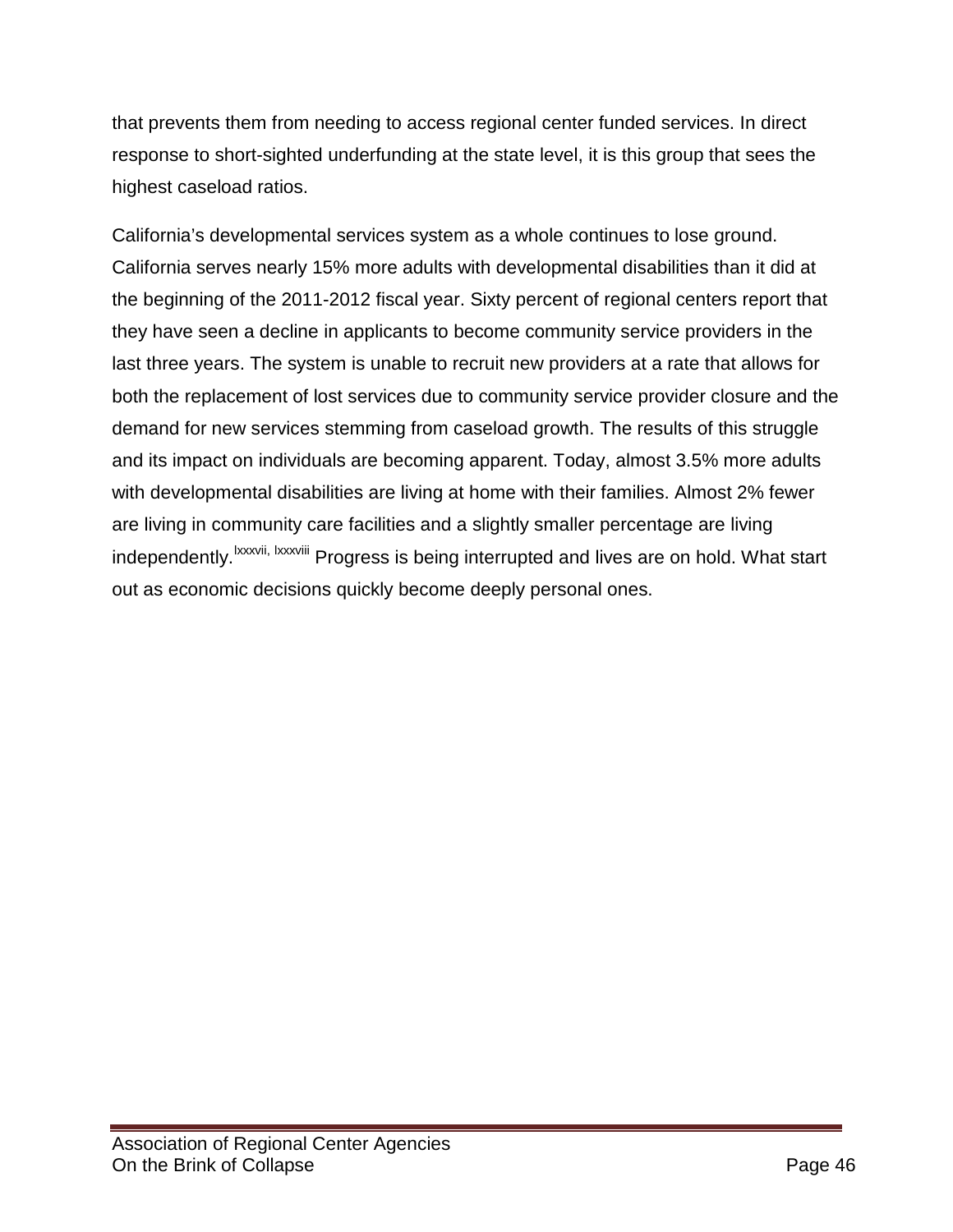#### **Part 4: Changing Times and Expectations**

In 1963 President Kennedy called on states to develop alternatives to institutional placement for individuals with developmental disabilities. Today, self-advocates, their families, and policy-makers again challenge state developmental services systems to do something more – something better – for individuals served in community settings. Recent changes to federal law are reminiscent of the ideals that drove the drafting of the Lanterman Act, such as inclusion and individualized quality services. In the last couple of years, changes to state and federal law have increased expectations on the developmental services system to strive to meet each individual's unique needs in more integrated community settings, to provide meaningful work opportunities, and to compensate service staff better. Also driving service change in California is its increased ethnic diversity and the number of individuals needing services in a language other than English. Responding to each of these changes will lead to better outcomes but only if sufficiently funded. If not, these new expectations will put additional stress on an already fragile service system.

#### **CMS Final Rule on Home and Community Based Services (HCBS)**

In January 2014 CMS issued its Final Rule on HCBS, which outlined a significant number of changes to services and systems that must be made in order for states to continue receiving federal funding for services after March 2019. In essence, the Final Rule says:

- Individuals should be integrated into the community to the same degree that other community members are.
- All service settings must offer inclusion and community integration; previously this standard applied to only residential homes.
- Planning for services needs to be individually determined and focused on each person's unique goals and needs.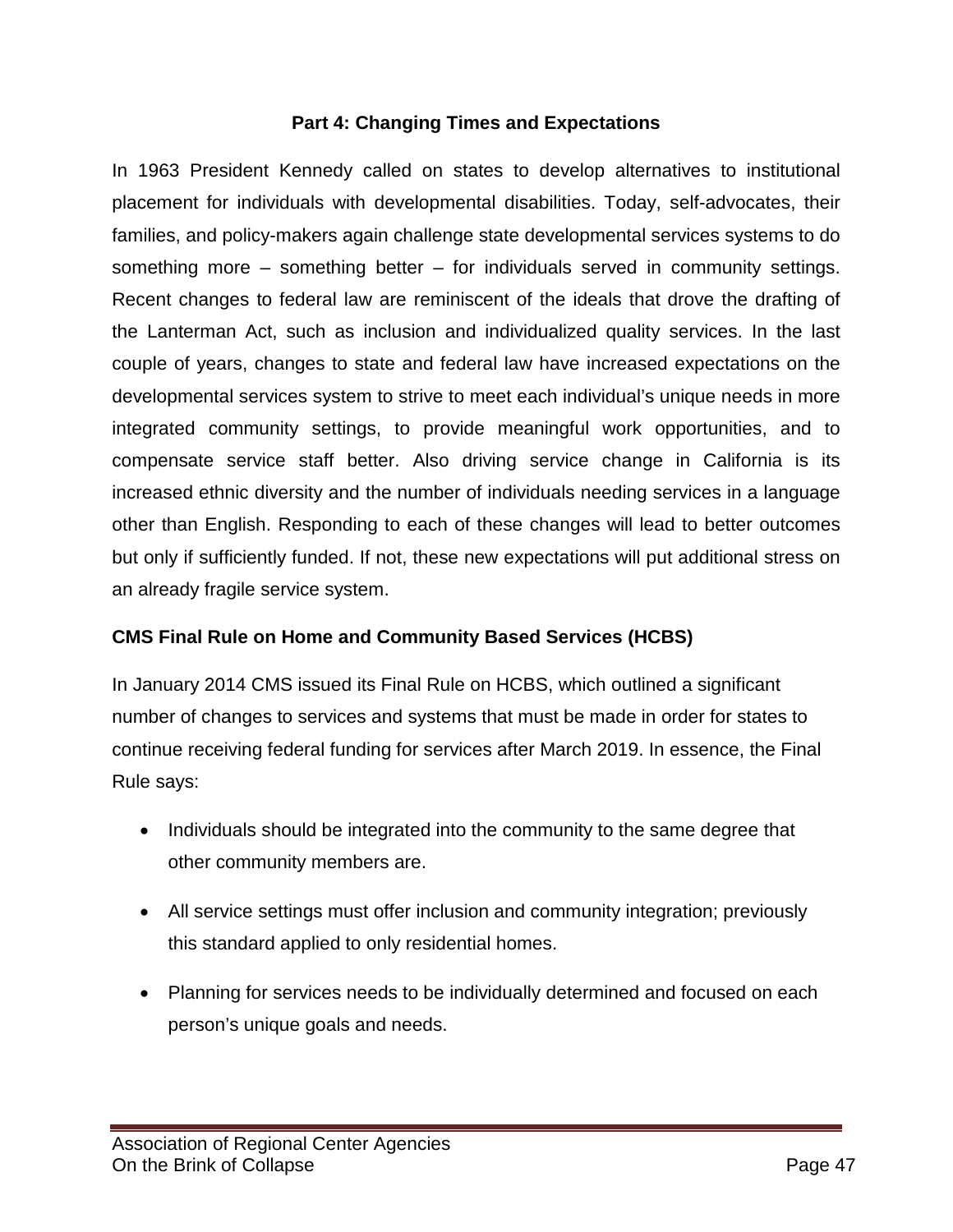• States must submit transition plans that outline the steps they will take to ensure they meet these new expectations by March 2019 and continuously thereafter.<sup>I[x](#page-59-68)xxix</sup>

Changes resulting from these new expectations are likely to be significant, particularly for service providers that have endured years of cuts and rate freezes. As Sue North from the California Disability Services Association noted recently, "Providers are gunshy from years of absorbing losses. No program can afford the professionalism that used to exist in services. Serving the developmentally disabled in the community is now barely a paraprofessional career. This is not a growth industry because growth is not financed and the future at best is one of treading water." She notes that providers understand that changes are needed and are now asking, "Where's the roadmap – where are we going and what are the tools to get there?"

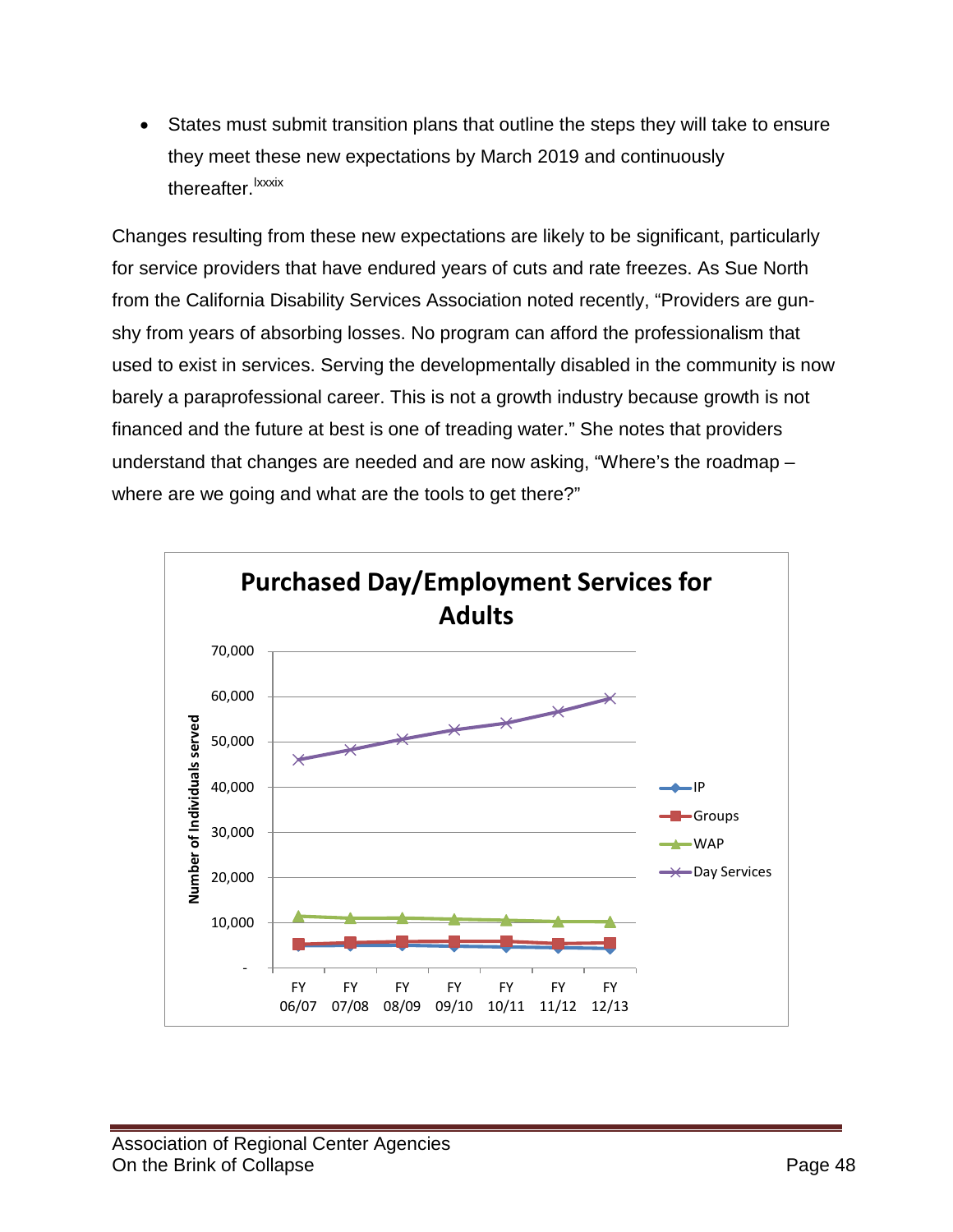When looking at the way in which adults are spending their day, it is apparent that there will need to be changes in this sector in order for the state to continue receiving federal funds for these programs. As of Fiscal Year 2012-2013, nearly 60,000 individuals participated in day programs (either traditional or "look-alike" programs with negotiated rates). Some of these programs offer robust community integration while others do not. Of perhaps the greatest concern, however, is that in excess of 10,000 individuals are being served in work activity programs, which are also known as "sheltered workshops". It is this type of program that has drawn federal criticism in Oregon and Rhode Island and resulted in those states planning to end their usage over time<sup>[xc,](#page-59-53) [xci](#page-59-69)</sup>. These programs often have ratios of one staff to twenty or more consumers. If the expectation is that these services will be offered in a more individualized fashion in community settings, staffing ratios and funding levels will need to be adjusted accordingly. In both Vermont

sheltered to community work.<sup>[xcii](#page-59-70), xciii</sup> [W](#page-59-71)ashington and Massachusetts, individuals were guaranteed no loss in overall service hours in the transition from recently faced criticism for providing limited work opportunities without offering additional services to provide individuals with more full lives.<sup>[xciv](#page-59-72)</sup> As Ms. North notes, "Eliminating service models before

"Eliminating service models before having the alternatives in place is counter to the letter and spirit of the Lanterman Act."

having the alternatives in place is counter to the letter and spirit of the Lanterman Act."[xcv](#page-59-73)

Residential facilities will also face significant changes in expectations. In order to comply with the new expectations, individuals must have the choice of single or shared rooms and a choice of roommates. Individual bedroom doors must be lockable. Meal times must be flexible with ready access to food around-the-clock. Visiting hours must have the same level of flexibility built in.<sup>[xcvi](#page-59-24)</sup> All of these changes are designed to allow individuals to live a more integrated, dignified life in the community, but all of these changes may also lead to increased service costs.

The CMS Final Rule requires that individual services be individually-determined through a robust person-centered planning process. This is a process that "addresses health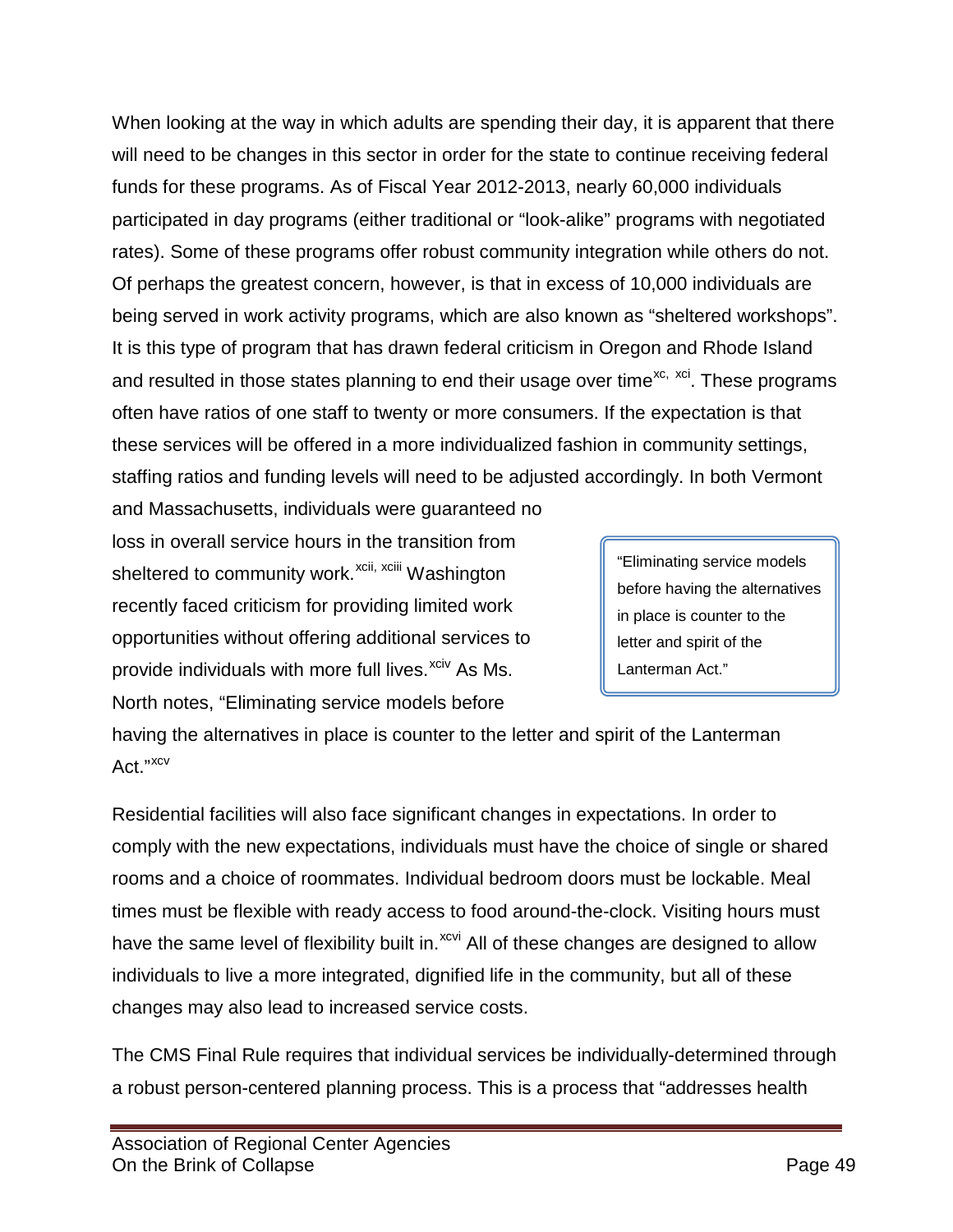and long-term services and support needs in a manner that reflects individual preferences and goals."<sup>xcv[i](#page-59-26)i</sup> The Final Rule requires that the planning process be directed by the individual and result in a plan that strives for individualized outcomes through the use of services that the individual prefers and chooses. These concepts are consistent with the fundamental tenets of the Lanterman Act and the services that regional centers provided for individuals and families for decades. Legally mandated caseload ratios allow this level of attention to be paid to each individual served by the system. As the ability to meet these ratios has declined, so too has the ability to devote sufficient staff time to true person-centered planning.

Most services for individuals with developmental disabilities rely heavily on federal funding in California. As such, as the state works to come into compliance with the new CMS requirements, through the development of assessment tools, evaluation of service settings, necessary program modifications, and supporting individuals through service transitions, service provider and regional center staff alike will need to invest a tremendous amount of time and energy. The state must anticipate these costs and include them in future budget considerations in order to make the necessary transitions ahead of the 2019 federal deadline.

#### **Employment Expectations**

In July 2014 President Obama signed the Workforce Innovation Opportunity Act (WIOA). While it impacts workforce development services for all individuals, those with disabilities will see particularly profound impacts, including:

- Each state's vocational rehabilitation agency (Department of Rehabilitation in California), will spend at least 15% of its budget on pre-employment transition services for individuals getting ready to leave the school system.
- Vocational Rehabilitation agencies can help people to pursue customized employment "based on an individualized determination of the strengths, needs, and interests of the individual." This provides a great deal of flexibility.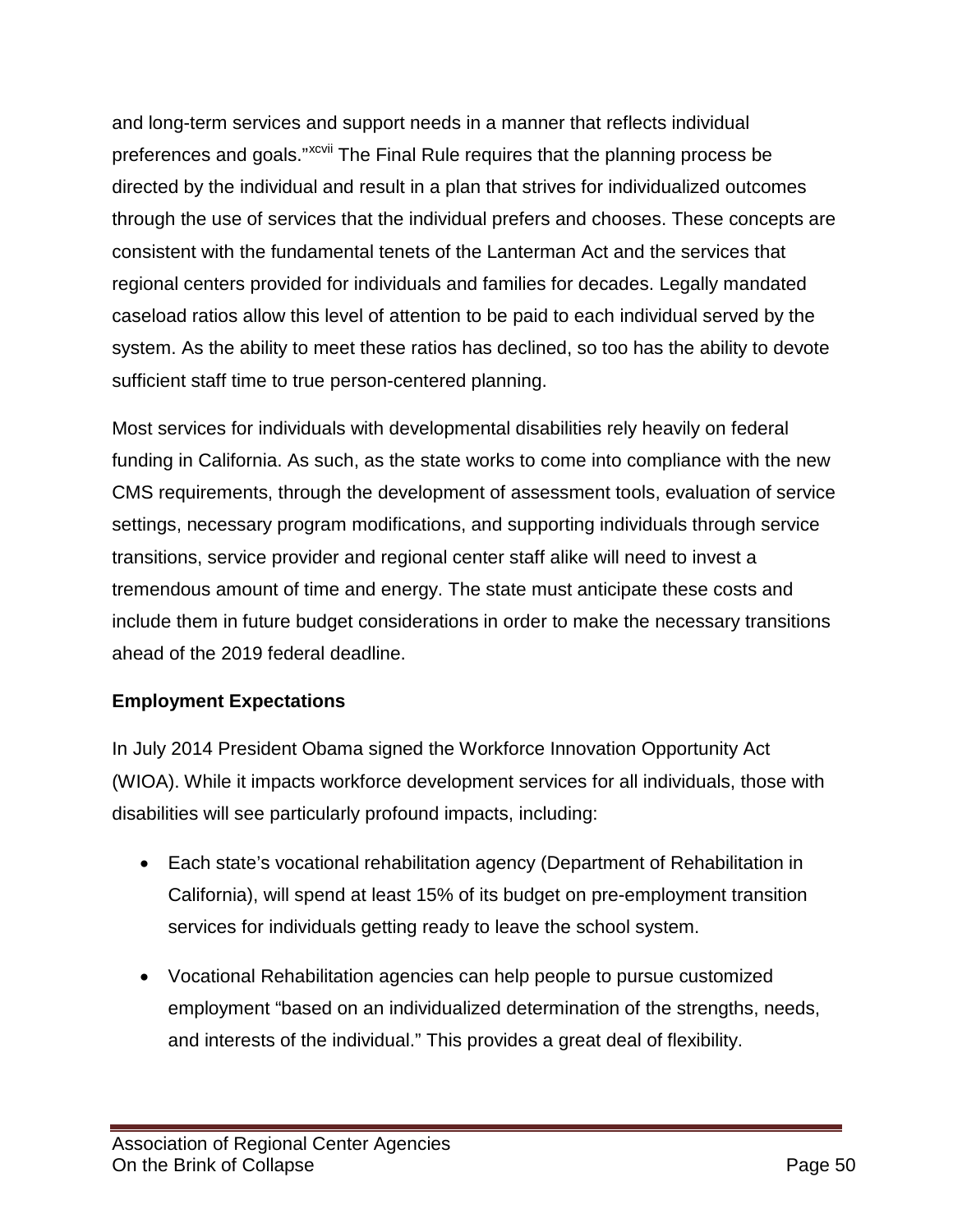- Group supported employment paying less than workers without disabilities receive will be available only on a short-term basis.
- As of July 22, 2016, the use of 14(c) subminimum wage certificates for individuals under the age of 24 will be limited.
- Community employment agencies known as "American Job Centers" must make sure that their sites and their programs are accessible for people with d[i](#page-59-74)sabilities.<sup>xcviii</sup>

Under the changes associated with WIOA, individuals with developmental disabilities become increasingly reliant on services beyond those focused specifically on that population. For instance, individuals under the age of twenty-four must access services through the California Department of Rehabilitation (DOR) before they become eligible to participate in a work program making wages less than the minimum wage. DOR must also prioritize services for individuals between ages 14 and 24. DOR received no additional funds to account for these changing expectations, so will invariably need to make service reductions in other areas in order to make these new priorities a reality.<sup>[xcix](#page-59-27)</sup>

Also, as noted earlier, California supports in excess of 5,000 individuals in group supported employment settings, largely because the fiscal losses for these individuals are less significant than the losses incurred for individual supported employment. WIOA makes clear that these group job supports will not be considered an acceptable longterm outcome if individuals are not paid the prevailing wage for the job. WIOA will require rethinking and reengineering the way that individuals are transitioned from school to jobs and ultimately careers.

In 2013 California passed its Employment First legislation. Thirty-two states now have similar laws, dire[c](#page-59-46)tives, or executive orders in place.<sup>c</sup> California's legislation requires that "opportunities for integrated, competitive employment shall be given the highest priority for working age individuals with developmental disabilities, regardless of the severity of their disabilities."<sup>[ci](#page-59-75)</sup> The expectation is that individuals will be supported as necessary to work, earn money, and be part of community life. As noted earlier, regional centers know of approximately 600 additional individuals that would be candidates for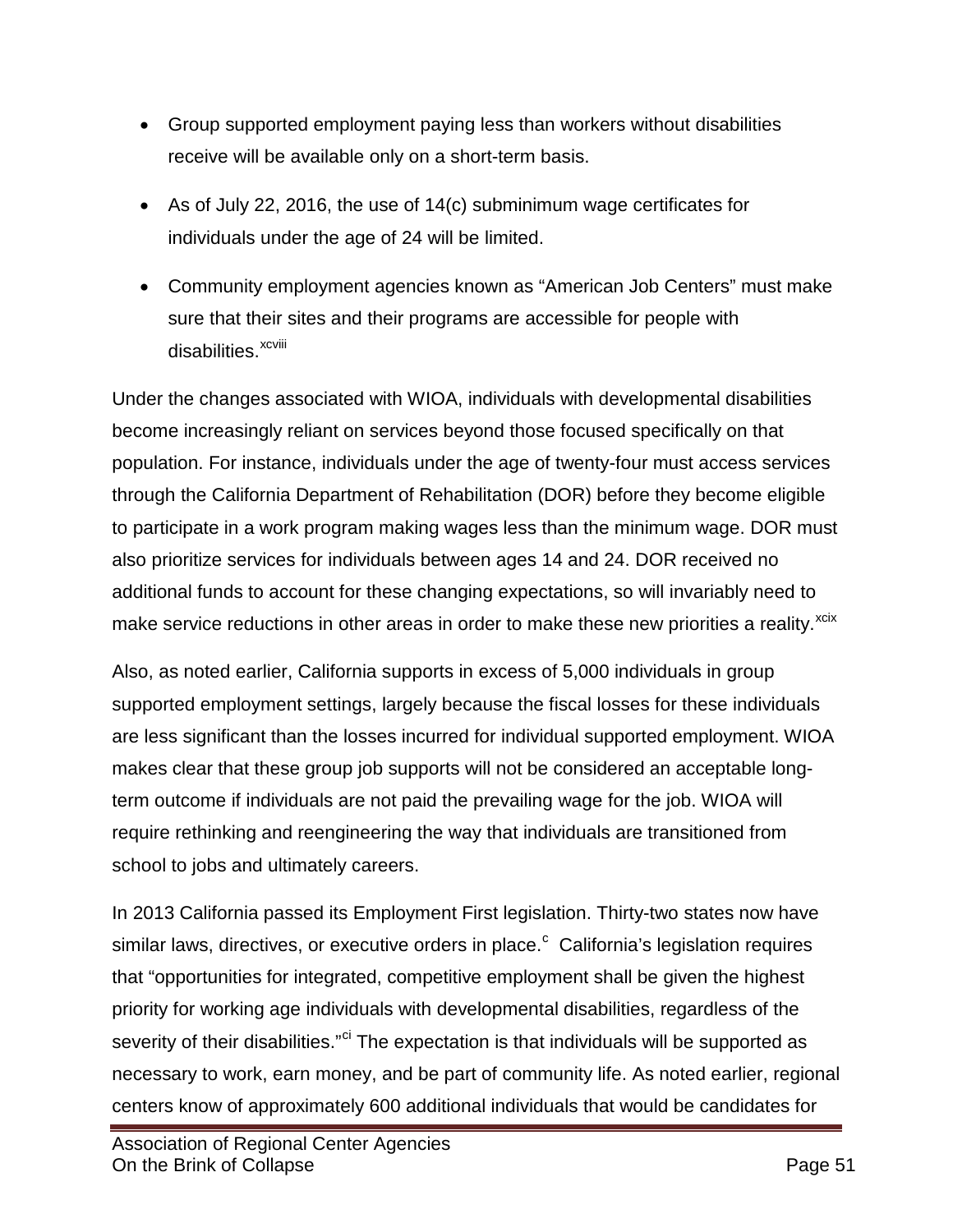supported employment if sufficient provider capacity were available. Ideological values statements such as the Employment First Policy must be sufficiently funded in order to be fully realized.

#### **Employee Compensation Requirements**

Unlike government agencies, regional centers and their vendors do not receive automatic fiscal adjustments when mandates for employers increase. Recent changes related to health benefits, paid sick time, overtime pay, and minimum wage are examples that have surfaced in the last year alone. Specifically:

- "Small businesses with 50-99 full-time equivalent employees (FTE) will need to start insuring workers by 2016. Those with a 100 or more will need to start providing health benefits to at least 70% of their FTE by 2015 and 95% by  $2016."$ <sup>[cii](#page-59-76)</sup>
- Minimum wage was increased in California from \$8 to \$9 per hour effective July 1, 2014, and will increase to \$10 on January 1, 2016. Rates for some community service provider programs were increased to allow them to pay direct staff \$9.00 per hour. When the lowest paid employees in an organization receive a raise but other staff members do not, the gap between pay scales, which rewards longevity or taking on more challenging duties, shrinks. Service providers did not receive funding to address this dynamic.<sup>[ciii](#page-59-77)</sup>
- Beginning July 1, 2015, employers will be required to provide employees who work at least 720 hours per year with three paid sick days annually and a prorated share of these hours for employees who work less than that.<sup>[civ](#page-59-32)</sup>
- In September 2013 the United States Department of Labor announced new rules that as of January 1, 2015, would have required most employees supporting individuals in their homes to receive overtime if they work more than forty hours weekly. This issue is currently being appealed in federal court<sup>cy</sup>, but if implemented will impact supported living, respite, and personal attendants that are contracted with the regional centers. Should this occur the budget adjustment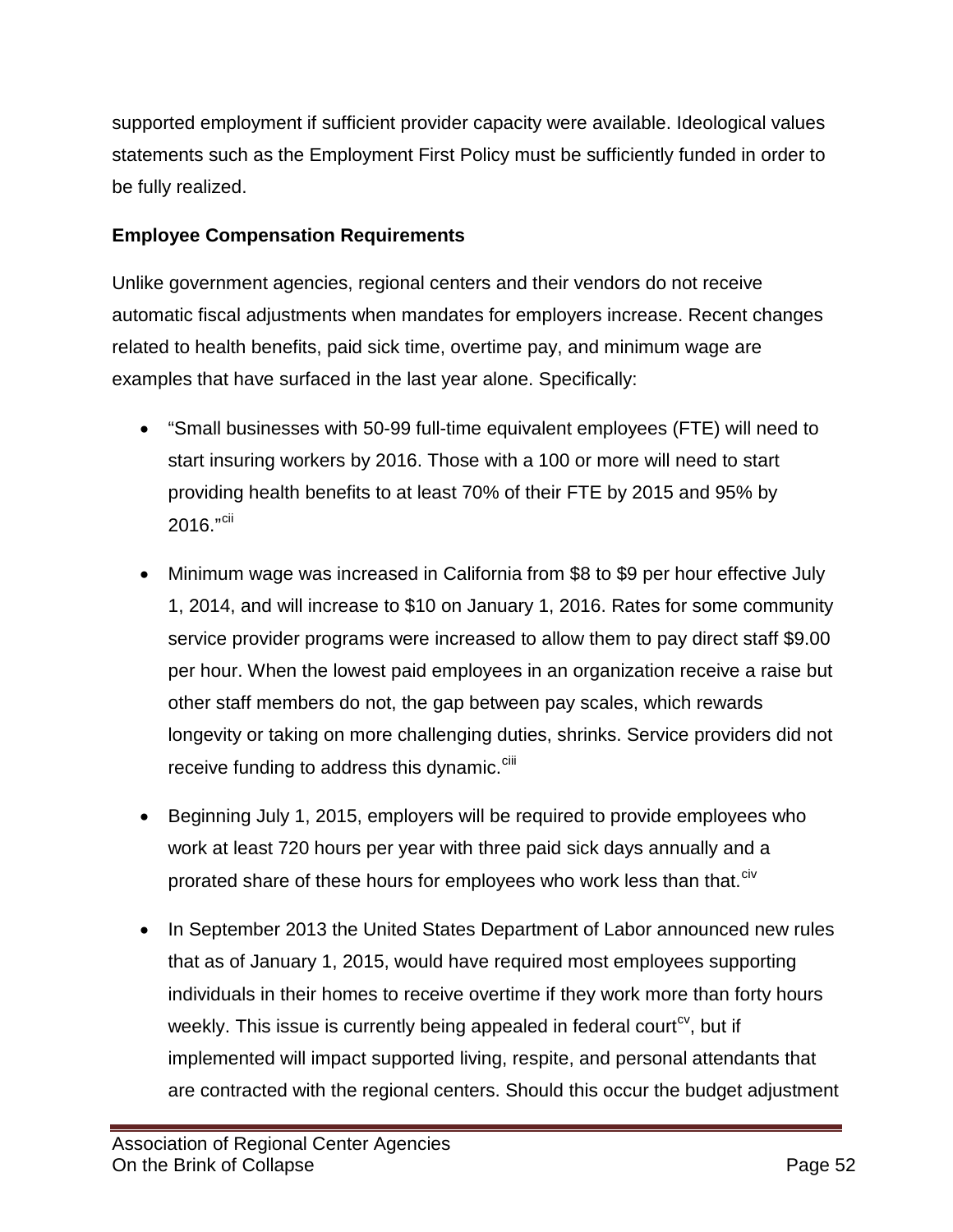for this will be a 5.82% increase in the rates for those services to allow for the hiring of additional staff rather than the payment of overtime. $\frac{\text{cvi}}{\text{cvi}}$  $\frac{\text{cvi}}{\text{cvi}}$  $\frac{\text{cvi}}{\text{cvi}}$ 

Service providers note that they want to pay their employees more for the tireless dedication they exhibit. Without adequate funding for these mandates, however, employees lose rather than gain ground. For instance:

- At a recent meeting to discuss steps needed to stabilize community-based services for individuals with developmental disabilities, a service provider shared his need to limit the number of individuals he supports in order to reduce his agency to less than fifty employees as he cannot afford the employer mandate under the Affordable Care Act.
- Supported living providers in some areas are not accepting referrals for individuals requiring overnight supervision in anticipation of potentially having to pay overtime to these employees. Many of these employees were previously being paid in excess of forty hours per week and know that depending on the federal court action that their hours and paychecks may be reduced.

In a recent letter to the Governor, Senator Beall and seven of his legislative colleagues proposed two common sense approaches to address these dynamics. First, provide regional centers and community service providers with Cost-of-Living Adjustments similar to what state employees receive, as the work done by the developmental services system is on behalf of the state. Second, fund regional centers and service providers for additional expenses arising from new expectations.<sup>[cvii](#page-59-79)</sup> For reference, this letter is attached to this report as Appendix A. In short, he recommends funding the system like any other state program.

#### **Increasing Diversity**

For the first time in July 2013 California's Latino population equaled its white population, with the expectation that it would surpass its white population in 2014.<sup>cviii</sup> [T](#page-59-80)here is no question that over time, California's population has become increasingly diverse. Now, in excess of 24% of individuals with developmental disabilities served by California's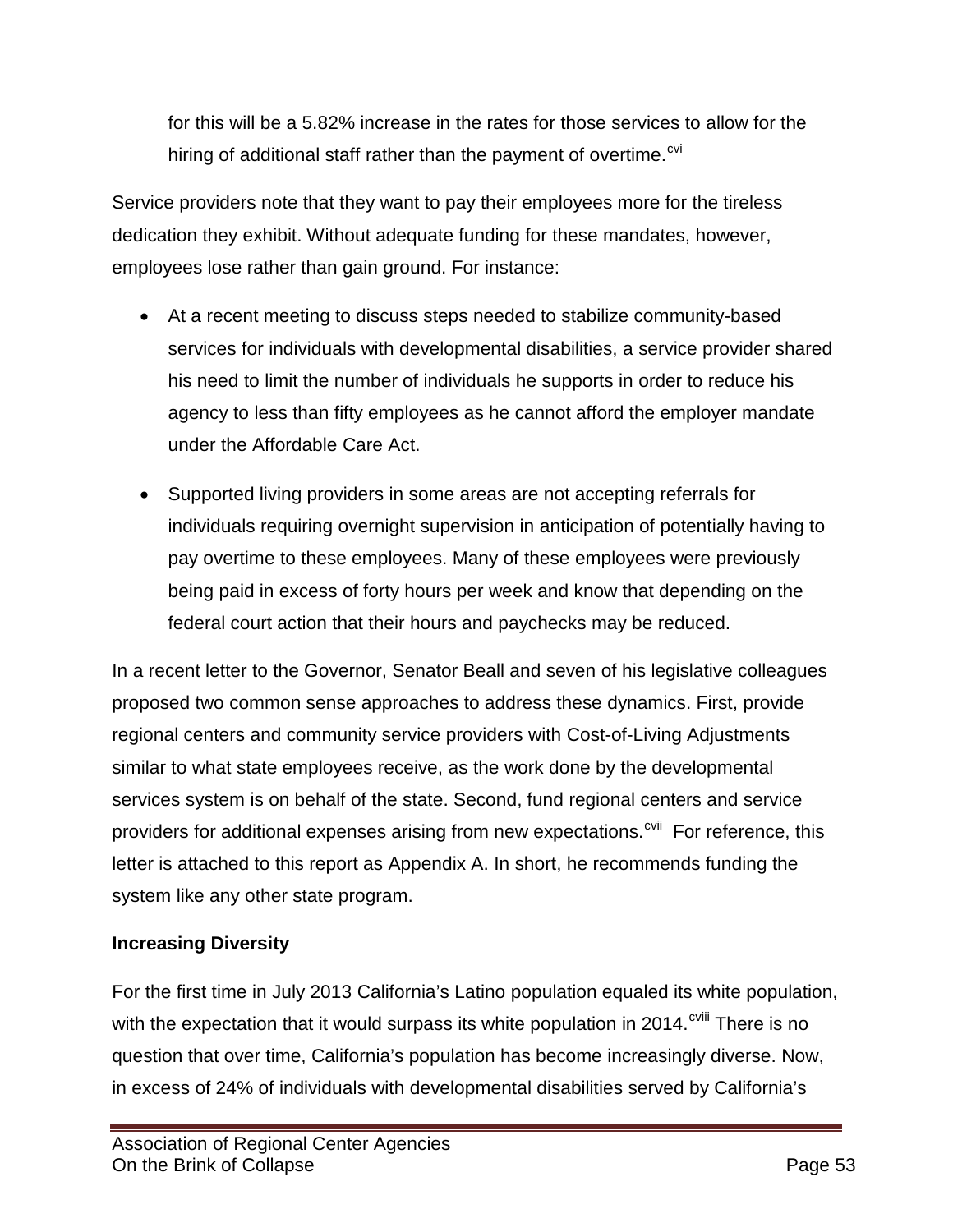regional centers primarily speak a language other than English.<sup>[cix](#page-59-36)</sup> Regional centers and community service providers alike are striving to meet the increasing demands of greater cultural and linguistic diversity. Again, funding levels pose a challenge in this arena, particularly in securing services for adults with developmental disabilities.

ARCA asked regional centers in its previously mentioned survey about the services that are difficult to secure for non-English speaking children and adults and the primary reason why. For children, regional centers reported that many clinical services are difficult to secure such as behavioral services, speech therapy, and medical services. The primary barrier identified by 62% of the centers was the service providers' inability to identify qualified staff to provide services in the required languages. The picture was different for adult services, however, as for adults the services that were most difficult to secure were largely residential homes and day programs, which oftentimes employ lower-wage staff. Approximately 53% of regional centers reported that the primary challenge is service rates that do not allow providers to recruit bilingual staff, whereas only 33% reported that the primary barrier was the service providers' inability to identify bilingual staff. Again, service provider rates seem to be a significant challenge to serving a population that continues to grow. Couple this dynamic with the need to provide this population with increased case management time to communicate through interpreters and identify appropriate bilingual service options, and it is clear that underfunding of both case management and services for this population has a negative impact on service access.

California's community-based developmental services system is poised to do great things for the people that it serves, but it needs adequate resources to do so. Individuals with developmental disabilities, their families, and the staff that support them in the community have been promised and deserve so much. These promises are the very foundation of California's developmental services system. Over time, a lack of fiscal investment in the system has left it struggling to meet individual needs in a way that is responsive to and respectful of each person's unique preferences and choices. Providing services to individuals and families that allow more than a quarter of a million people to thrive in community settings is something that California knows how to do and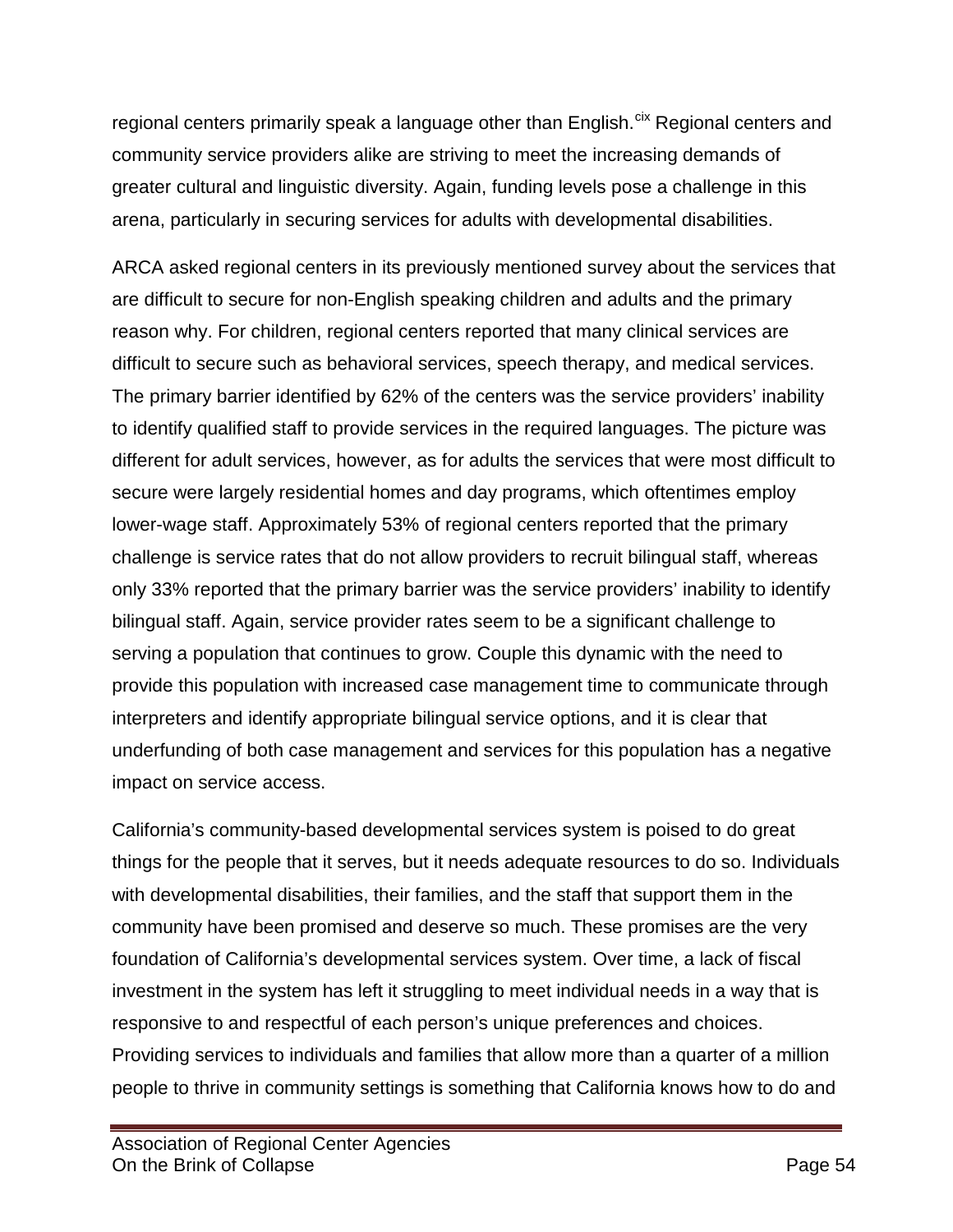has historically done well. Erosion of funding for the system coupled with additional unfunded mandates have left it struggling to maintain many individuals rather than providing them with the robust supports they need in order to thrive. Fortunately, the community's commitment to the ideals of the Lanterman Act remains strong. The dedication remains to help the system to recover and again help individuals to achieve higher levels of integration, satisfaction, and independence.

Recognition of the funding shortfall and its impact on individuals with developmental disabilities is only the first step. The Lanterman Coalition, which represents the major advocacy, family, self-advocacy, and other stakeholder groups in California's developmental services system, has proposed an incremental, common sense approach to stabilize and propel the system forward. First, infuse the system with a onetime 10% funding increase in order to stabilize community service providers and regional centers and to prevent further decline. Second, reform funding for service rates and regional center operations to make them adequate, thoughtful, and designed to promote sustainability and quality outcomes. Third, in the interim years until such funding reform is implemented, provide the system with 5% annual increases in order to correct the course of the system and begin to set it on the path of again providing necessary supports to enhance each individual's independence and personal outcomes. ARCA and California's twenty-one regional centers embrace this strategy and encourage the Administration and the Legislature to begin the reinvestment in the state's developmental services system today.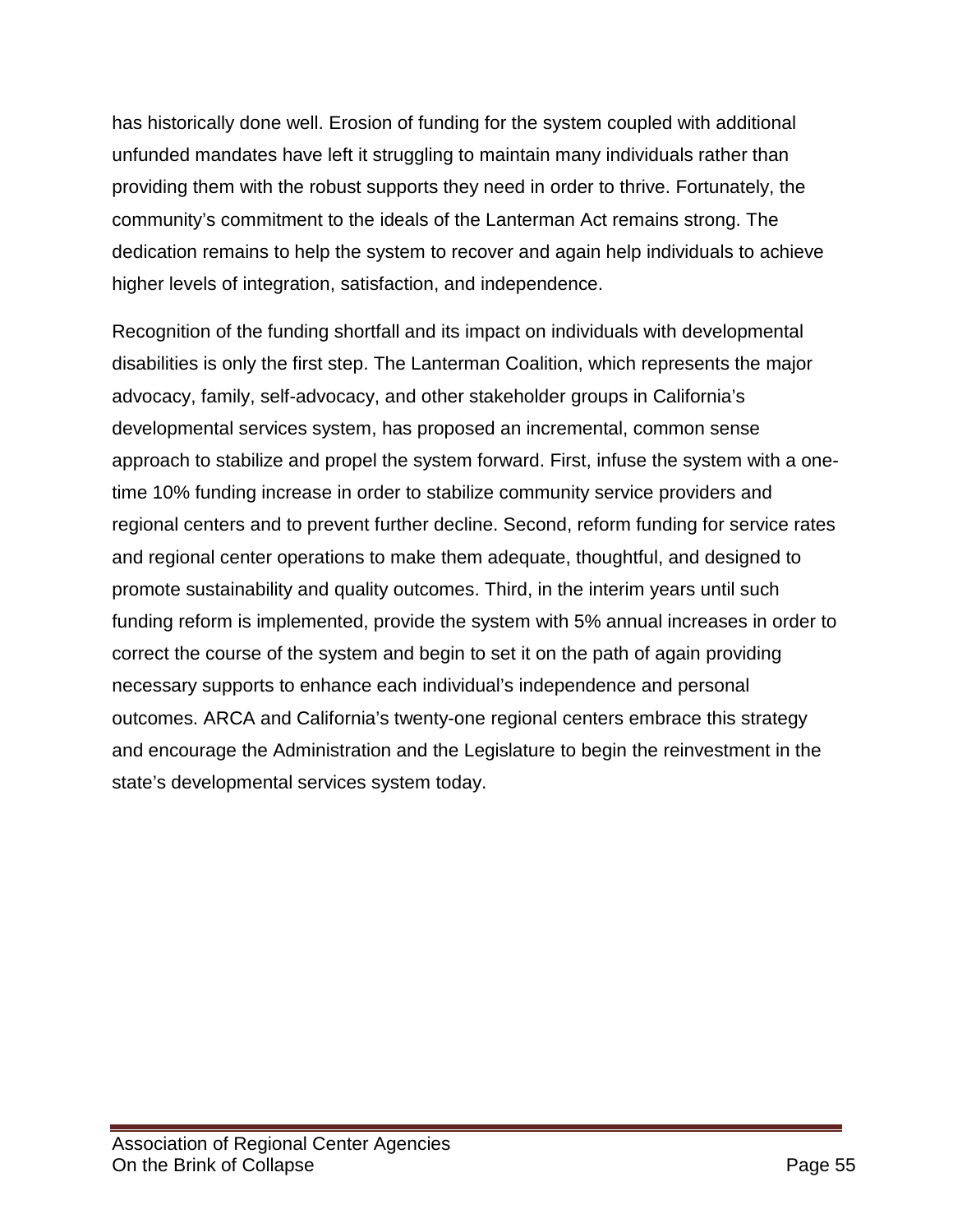#### **ENDNOTES**

 i B. Wheeler *Year One Summary: A 3-year Evaluation of the Impact of WIC Section 4681.4 (Rate Increase) on Direct Support Staff Turnover in California's Community Care Facilities for People with Developmental Disabilities Year 1 Results: 1999-2000*, p. 14.

ii <http://www.dir.ca.gov/iwc/minimumwagehistory.htm>

iii [http://www.dds.ca.gov/FactsStats/docs/November14\\_Caseload.pdf](http://www.dds.ca.gov/FactsStats/docs/November14_Caseload.pdf)

[ivhttp://lanterman.org/were\\_here\\_to\\_speak\\_for\\_justice\\_founding\\_californias\\_regional\\_centers#.VIy3nDZ0](http://lanterman.org/were_here_to_speak_for_justice_founding_californias_regional_centers#.VIy3nDZ0wdU) [wdU](http://lanterman.org/were_here_to_speak_for_justice_founding_californias_regional_centers#.VIy3nDZ0wdU)

 $V$  Lanterman Mental Retardation Services Act booklet published by the State of California Human Relations Agency, p. 3.

vi Health and Safety Code §38001 (Statutes of 1969)

vii <http://aspe.hhs.gov/daltcp/reports/primer.htm#Chap1>

viii <http://arcanet.org/pdfs/HistoryOfSystem.pdf#page=3>

ix <http://cfi2014.ucp.org/wp-content/uploads/2014/03/Case-for-Inclusion-2014.pdf#page=7>

<sup>x</sup> Community Services Division, Department of Developmental Services *Report to the Legislature: Rate-Setting Alternatives for Community-Based Day Program and Residential Services*, p. 17.

xi James W. Frick

xii <http://cfi2014.ucp.org/data/>

xiii <http://www.investopedia.com/terms/p/personalincome.asp>

xiv <http://www.stateofthestates.org/>

xv Braddock et al., Coleman Institute and Department of Psychiatry, University of Colorado, *The State of the States in Intellectual and Developmental Disabilities: Emerging from the Great Recession, Pre-Publication Proof* 2015, pp. 15-16.

xvi Braddock et al., Coleman Institute and Department of Psychiatry, University of Colorado, *The State of the States in Intellectual and Developmental Disabilities: Emerging from the Great Recession, Pre-Publication Proof* 2015, p. 36.

xvii Braddock et al., Coleman Institute and Department of Psychiatry, University of Colorado, *The State of the States in Intellectual and Developmental Disabilities: Emerging from the Great Recession, Pre-Publication Proof* 2015, pp. 98-201.

xviii <http://www.dds.ca.gov/qa/docs/adultConsumerSurveyFY11-12.pdf>

xix <http://www.nationalcoreindicators.org/charts/>

xx [http://www.dds.ca.gov/FactsStats/docs/QR/Dec2011\\_Quarterly.pdf](http://www.dds.ca.gov/FactsStats/docs/QR/Dec2011_Quarterly.pdf)

xxi [http://www.dds.ca.gov/FactsStats/docs/QR/Dec2012\\_Quarterly.pdf](http://www.dds.ca.gov/FactsStats/docs/QR/Dec2012_Quarterly.pdf)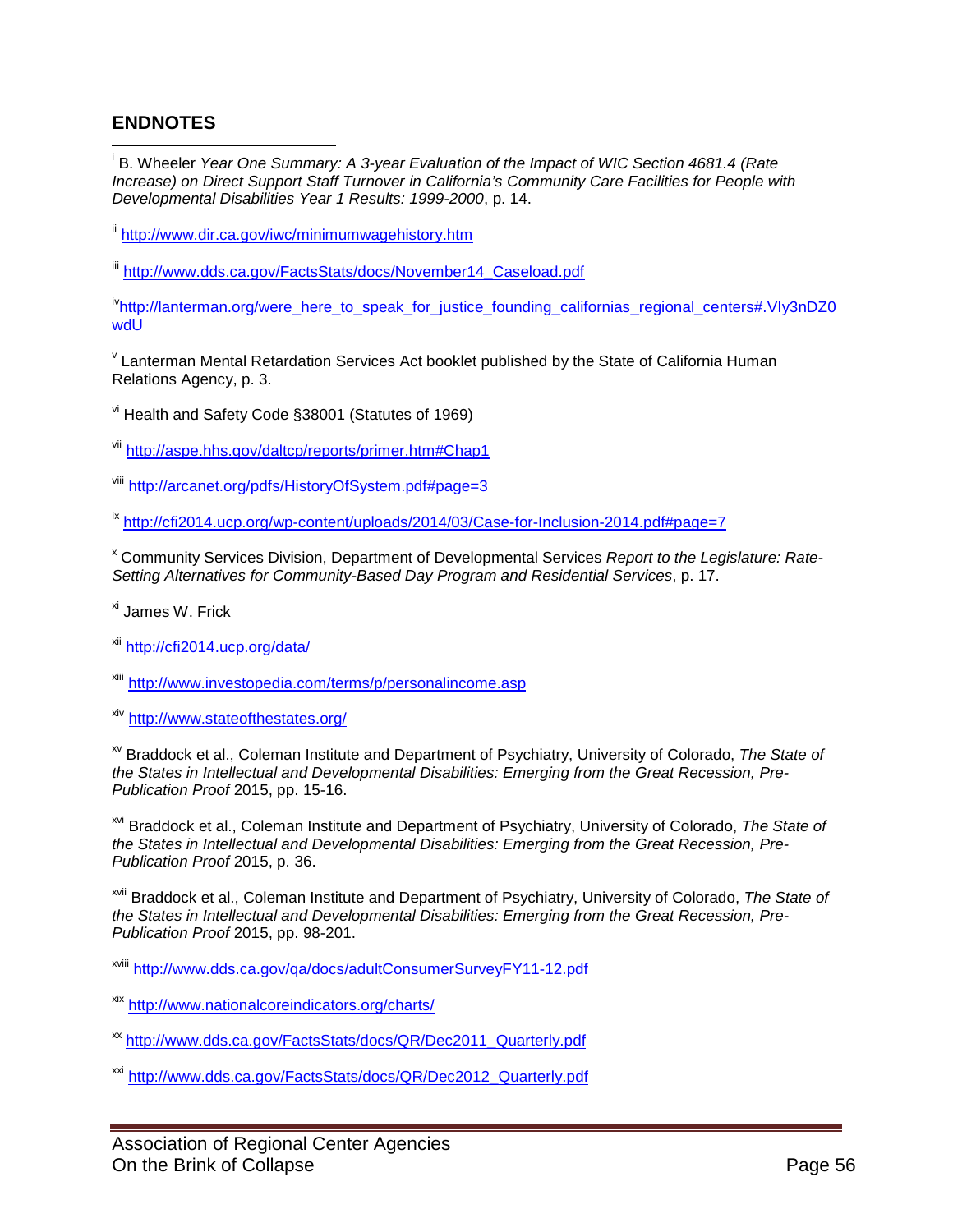<sup>xxii</sup> Selected Findings: Child Family Survey and Adult Consumer Survey Movers Study: Findings from CA Year 4

xxiii [http://www.dds.ca.gov/Director/docs/LtrRC\\_StatutoryChanges\\_2009.pdf#page=2](http://www.dds.ca.gov/Director/docs/LtrRC_StatutoryChanges_2009.pdf#page=2)

xxiv Association for Retarded Citizens v. California Department of Developmental Services et al.

xxv [http://www.bls.gov/data/inflation\\_calculator.htm](http://www.bls.gov/data/inflation_calculator.htm)

- xxvi [http://www.dds.ca.gov/FactsStats/docs/Dec08\\_Caseload.pdf](http://www.dds.ca.gov/FactsStats/docs/Dec08_Caseload.pdf)
- xxvii [http://www.dds.ca.gov/FactsStats/docs/November14\\_Caseload.pdf](http://www.dds.ca.gov/FactsStats/docs/November14_Caseload.pdf)

xxviii [http://arcanet.org/wp-content/uploads/2014/02/Inadequate-Rates-for-Service-Provision-in-](http://arcanet.org/wp-content/uploads/2014/02/Inadequate-Rates-for-Service-Provision-in-California.pdf)[California.pdf](http://arcanet.org/wp-content/uploads/2014/02/Inadequate-Rates-for-Service-Provision-in-California.pdf)

<sup>xxix</sup> CDSA – State wide Supported Employment Analysis - May 18, 2014

xxx Association of Regional Center Agencies *Funding the Work of California's Regional Centers*

xxxi [http://www.lao.ca.gov/reports/2014/budget/state-compensation/state-compensation-](http://www.lao.ca.gov/reports/2014/budget/state-compensation/state-compensation-030414.pdf#page=6)[030414.pdf#page=6](http://www.lao.ca.gov/reports/2014/budget/state-compensation/state-compensation-030414.pdf#page=6)

- xxxii Davis Deshaies *California Comparative Rate Study – October 2014*
- xxxiii [http://www.dds.ca.gov/FactsStats/docs/QR/September2014\\_Quarterly.pdf#page=2](http://www.dds.ca.gov/FactsStats/docs/QR/September2014_Quarterly.pdf#page=2)
- xxxiv [http://www.dds.ca.gov/WorkServices/docs/EmploymentDayPrgmAnnualRpt2010\\_2011.pdf#page=20](http://www.dds.ca.gov/WorkServices/docs/EmploymentDayPrgmAnnualRpt2010_2011.pdf#page=20)
- xxxv <http://www.ssa.gov/pubs/EN-05-11125.pdf>

xxxvi <http://nlihc.org/sites/default/files/oor/2012-OOR.pdf#page=9>

xxxvii <http://nlihc.org/sites/default/files/oor/2012-OOR.pdf#page=29>

xxxviii Department of Developmental Services *1988 Residential Rate Study: Long Term Rate Setting Recommendations*, p. 30.

xxxix *Proposed Residential Rate Model* September 21, 2001, p. 14.

xl [http://www.dir.ca.gov/dlse/faq\\_minimumwage.htm](http://www.dir.ca.gov/dlse/faq_minimumwage.htm)

- xli <http://www.sanjoseca.gov/minimumwage>
- xlii <http://sfgsa.org/index.aspx?page=411>
- xliii <http://www.kpbs.org/news/2014/dec/04/san-diego-fast-food-workers-rally-15-hour/>
- xliv [http://www.bizjournals.com/sacramento/news/2014/12/17/unions-will-push-15-minimum-wage-in](http://www.bizjournals.com/sacramento/news/2014/12/17/unions-will-push-15-minimum-wage-in-sacramento.html?page=all)[sacramento.html?page=all](http://www.bizjournals.com/sacramento/news/2014/12/17/unions-will-push-15-minimum-wage-in-sacramento.html?page=all)
- xlv <http://www.calmis.ca.gov/specialreports/Labor-Day-Briefing-2014.pdf#page=6>
- xlvi <http://www.cdss.ca.gov/lettersnotices/entres/getinfo/acl/2014/14-05.pdf#page=5>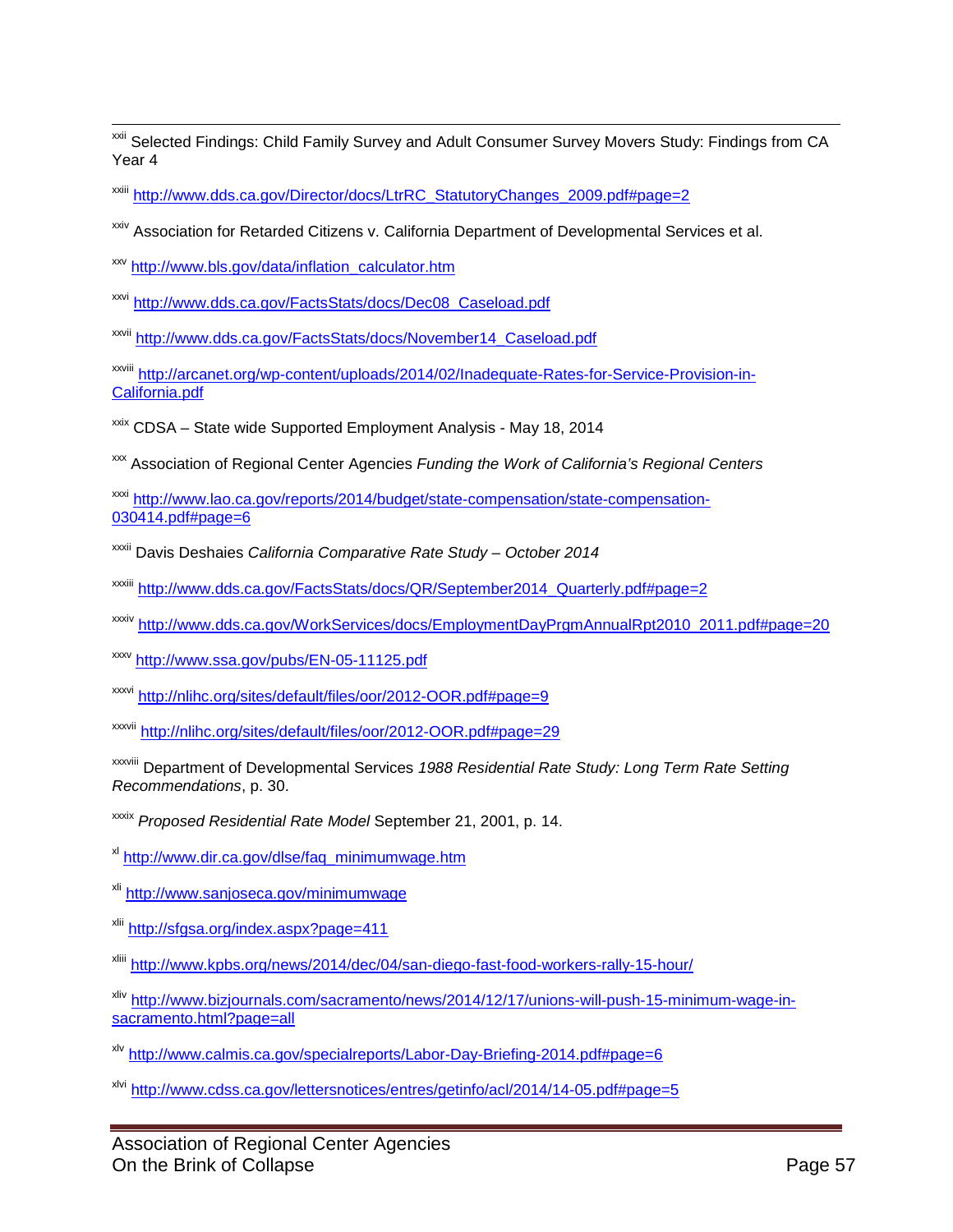xlvii <http://www.insurancejournal.com/news/national/2014/10/09/343201.htm>

xlviii [http://www.medicaid.gov/Medicaid-CHIP-Program-Information/By-](http://www.medicaid.gov/Medicaid-CHIP-Program-Information/By-Topics/Waivers/Downloads/Technical-Guidance.pdf#page=257)[Topics/Waivers/Downloads/Technical-Guidance.pdf#page=257](http://www.medicaid.gov/Medicaid-CHIP-Program-Information/By-Topics/Waivers/Downloads/Technical-Guidance.pdf#page=257)

xlix <http://www.csmonitor.com/Business/2013/0908/Timeline-on-the-Great-Recession>

l

[http://c.ymcdn.com/sites/www.developmentalservicesnetwork.org/resource/resmgr/imported/icf%20spa%](http://c.ymcdn.com/sites/www.developmentalservicesnetwork.org/resource/resmgr/imported/icf%20spa%20ca-11-010b_approval_package.pdf) [20ca-11-010b\\_approval\\_package.pdf](http://c.ymcdn.com/sites/www.developmentalservicesnetwork.org/resource/resmgr/imported/icf%20spa%20ca-11-010b_approval_package.pdf)

 $\mathrm{I}^{\mathrm{I}}$  G. Macomber (personal communication, November 25, 2014)

lii <http://www.sacbee.com/news/local/health-and-medicine/healthy-choices/article2601820.html>

liii <http://kff.org/medicaid/state-indicator/federal-matching-rate-and-multiplier/>

liv <http://www.dds.ca.gov/Budget/docs/estimateRegionalCenters2014.pdf#page=8>

<sup>lv</sup> [http://downloads.cms.gov/cmsgov/archived-downloads/SMDL/downloads/Final-BIPP-](http://downloads.cms.gov/cmsgov/archived-downloads/SMDL/downloads/Final-BIPP-Application.pdf#page=11)[Application.pdf#page=11](http://downloads.cms.gov/cmsgov/archived-downloads/SMDL/downloads/Final-BIPP-Application.pdf#page=11)

<sup>Ivi</sup> Association of Regional Center Agencies testimony for October 9, 2014 Senate Human Services Committee hearing

lvii <http://publicpay.ca.gov/Reports/Counties/Counties.aspx>

 $\frac{div}{dx}$  Welfare and Institutions Code Section 4640.6(c)(3)

<sup>1x</sup> Washington State Department of Social Services Division *Workload Standards Study Technical Report: Case/Resource Management in the Division of Developmental Disabilities* 1999.

lxi National Association of State Directors of Developmental Disabilities Services *Survey of State Case Management Policies and Practices* 2006.

lxii [http://www.maine.gov/dhhs/oads/disability/ds/comm-cm/CM\\_Manual/ratio-policy.html](http://www.maine.gov/dhhs/oads/disability/ds/comm-cm/CM_Manual/ratio-policy.html)

lxiii <https://www.revisor.mn.gov/rules/?id=9520.0903>

lxiv [http://www.dds.ca.gov/Publications/HistoricPub/1999\\_CityGateRCCoreStaffingStudy.pdf](http://www.dds.ca.gov/Publications/HistoricPub/1999_CityGateRCCoreStaffingStudy.pdf)

lxv <http://www.dds.ca.gov/Publications/docs/ControllingRCCosts2007.pdf#page=33>

lxvi [http://www.dds.ca.gov/Budget/Docs/2014\\_2015MayDDSBudgetHighlights.pdf#page=2](http://www.dds.ca.gov/Budget/Docs/2014_2015MayDDSBudgetHighlights.pdf#page=2)

lxvii Association of Regional Center Agencies, *Inadequate Rates for Service Provision in California*, p. 25.

lxviii Steve Miller testimony for October 9, 2014 Senate Human Services Committee hearing

<sup>Ixix</sup> "Scotts Valley home for developmentally disabled to youth to close" Santa Cruz Sentinel Nov. 12. 2014.

 $\frac{1}{x}$  D. Curtright (personal communication, November 24, 2014)

lxxi May 2, 2014 letter from Will Sanford, Executive Director, Futures Explored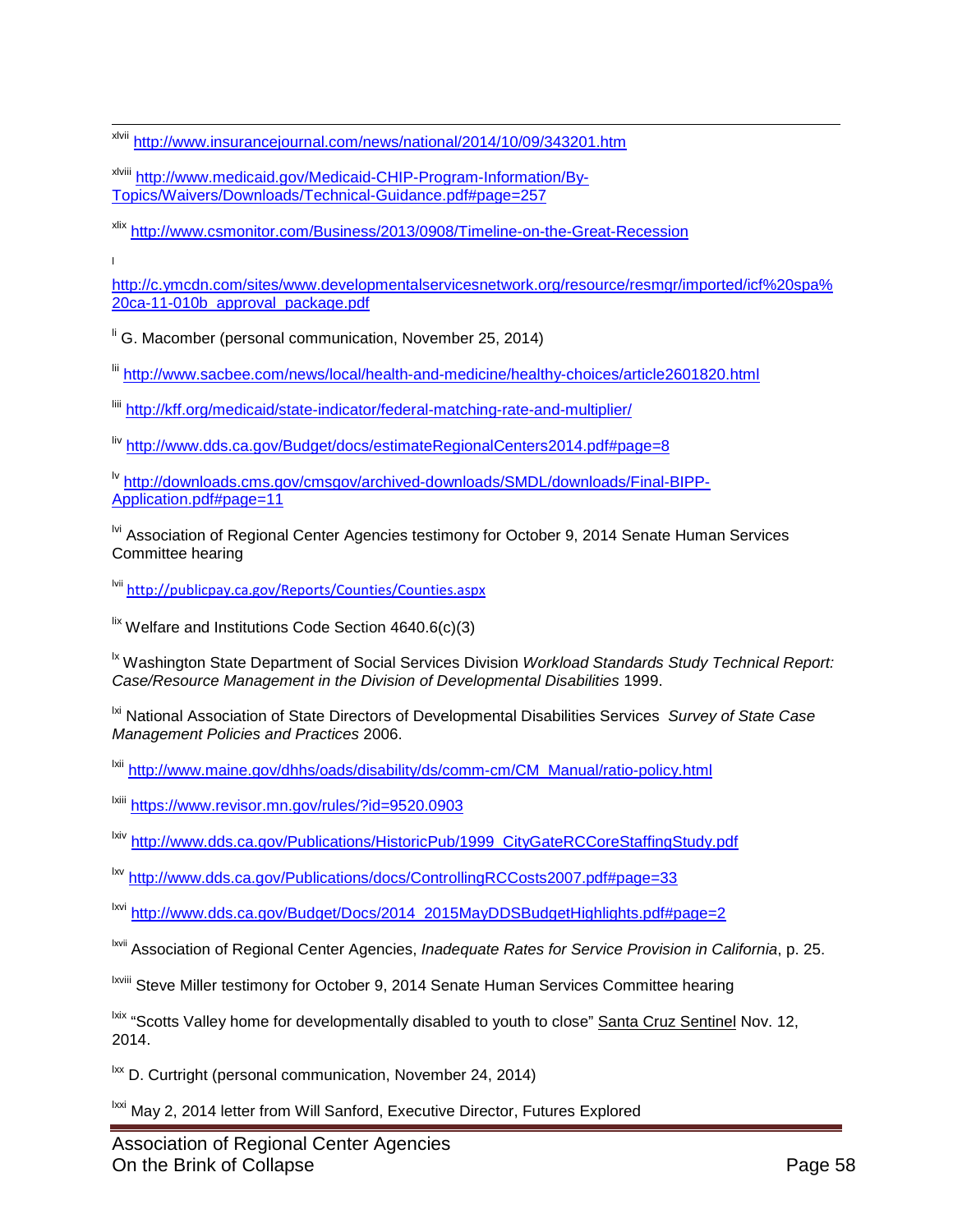lxxii <http://www.calmis.ca.gov/specialreports/Labor-Day-Briefing-2014.pdf#page=8>

lxxiii UCLA Center for Health Policy Research *Challenges to Sustaining California's Developmental Disability Services System*, p. 5.

lxxiv California State Auditor *Department of Developmental Services: Without Sufficient State Funding, It Cannot Furnish Optimal Services to Developmentally Disabled Adults*, p. 13.

lxxv D. Mitchell and D. Braddock *Compensation and Turnover of Direct Care Staff in Developmental Disabilities Residential Facilities: A Summary of Results*, p. 6.

lxxvi <http://www.dds.ca.gov/Budget/docs/estimateRegionalCenters2014.pdf#page=22>

lxxvii <http://www.dds.ca.gov/Budget/docs/budgetHighlights15.pdf#page=3>

lxxviii <http://www.dds.ca.gov/Budget/docs/estimateRegionalCenters2014.pdf#page=118>

lxxix Braddock et al., Coleman Institute and Department of Psychiatry, University of Colorado, *The State of the States in Intellectual and Developmental Disabilities: Emerging from the Great Recession, Pre-Publication Proof* 2015, p.44.

lxxx Regional Center Annual Case Management Surveys 2014

 $\frac{1}{x}$ <sup>1xxxi</sup> Welfare and Institutions Code Section 4646.5(a)(5)

 $\frac{1}{x}$ <sup>Ixxxii</sup> Welfare and Institutions Code Section 4646.5(a)(6)

 $\frac{1}{x}$ <sup>Ixxxiii</sup> Welfare and Institutions Code Section 4648(a)(6)(D)

lxxxiv <http://www.ucirvinehealth.org/medical-services/autism-neurodevelopmental-services/autism-facts/>

lxxxv [http://www.dds.ca.gov/FactsStats/docs/QR/Dec2014\\_Quarterly.pdf#page=2](http://www.dds.ca.gov/FactsStats/docs/QR/Dec2014_Quarterly.pdf#page=2)

lxxxvi <http://www.dds.ca.gov/rc/POSData.cfm>

**.** 

lxxxvii [http://www.dds.ca.gov/FactsStats/docs/QR/Jun2011\\_Quarterly.pdf#page=50](http://www.dds.ca.gov/FactsStats/docs/QR/Jun2011_Quarterly.pdf#page=50)

lxxxviii [http://www.dds.ca.gov/FactsStats/docs/QR/Dec2014\\_Quarterly.pdf#page=50](http://www.dds.ca.gov/FactsStats/docs/QR/Dec2014_Quarterly.pdf#page=50)

lxxxix [https://www.federalregister.gov/articles/2014/01/16/2014-00487/medicaid-program-state-plan-home](https://www.federalregister.gov/articles/2014/01/16/2014-00487/medicaid-program-state-plan-home-and-community-based-services-5-year-period-for-waivers-provider)[and-community-based-services-5-year-period-for-waivers-provider](https://www.federalregister.gov/articles/2014/01/16/2014-00487/medicaid-program-state-plan-home-and-community-based-services-5-year-period-for-waivers-provider)

xc [http://www.oregon.gov/gov/docs/executive\\_orders/eo\\_13-04.pdf](http://www.oregon.gov/gov/docs/executive_orders/eo_13-04.pdf)

xci [http://www.justice.gov/opa/pr/department-justice-reaches-landmark-americans-disabilities-act](http://www.justice.gov/opa/pr/department-justice-reaches-landmark-americans-disabilities-act-settlement-agreement-rhode)[settlement-agreement-rhode](http://www.justice.gov/opa/pr/department-justice-reaches-landmark-americans-disabilities-act-settlement-agreement-rhode)

xcii <http://www.mass.gov/eohhs/docs/dmr/blueprint-for-success.pdf#page=8>

xciii [http://publicsource.org/investigations/vermont-closed-workshops-for-people-with-disabilities-what](http://publicsource.org/investigations/vermont-closed-workshops-for-people-with-disabilities-what-happened-next#.VJIAgDZ0wdU)[happened-next#.VJIAgDZ0wdU](http://publicsource.org/investigations/vermont-closed-workshops-for-people-with-disabilities-what-happened-next#.VJIAgDZ0wdU)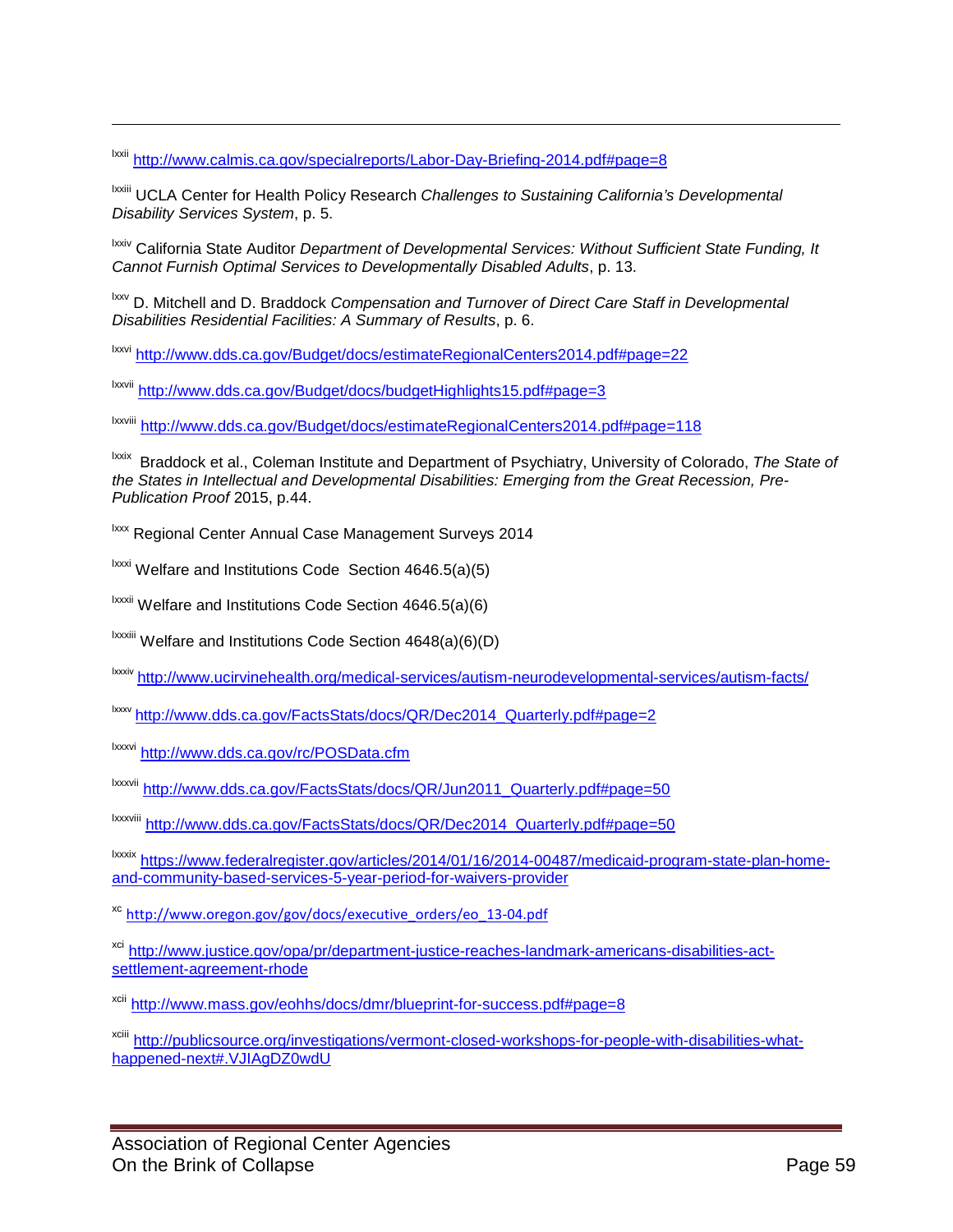<span id="page-59-21"></span>xciv

<span id="page-59-72"></span><span id="page-59-0"></span>[http://www.disabilityrightswa.org/sites/default/files/uploads/Hours%20that%20Count%20Report.pdf#page](http://www.disabilityrightswa.org/sites/default/files/uploads/Hours%20that%20Count%20Report.pdf#page=17)  $=17$ 

<span id="page-59-73"></span><span id="page-59-23"></span><span id="page-59-22"></span><sup>xcv</sup> Senate Human Services Committee Hearing: The Lanterman Act: Promises and Challenges: Testimony of Sue North, Government Affairs Director, California Disability Services Association.

<span id="page-59-58"></span><span id="page-59-42"></span><span id="page-59-24"></span><span id="page-59-2"></span><span id="page-59-1"></span>xcvi [http://www.medicaid.gov/Medicaid-CHIP-Program-Information/By-Topics/Long-Term-Services-and-](http://www.medicaid.gov/Medicaid-CHIP-Program-Information/By-Topics/Long-Term-Services-and-Supports/Home-and-Community-Based-Services/Downloads/Exploratory-questions-re-settings-characteristics.pdf)[Supports/Home-and-Community-Based-Services/Downloads/Exploratory-questions-re-settings](http://www.medicaid.gov/Medicaid-CHIP-Program-Information/By-Topics/Long-Term-Services-and-Supports/Home-and-Community-Based-Services/Downloads/Exploratory-questions-re-settings-characteristics.pdf)[characteristics.pdf](http://www.medicaid.gov/Medicaid-CHIP-Program-Information/By-Topics/Long-Term-Services-and-Supports/Home-and-Community-Based-Services/Downloads/Exploratory-questions-re-settings-characteristics.pdf)

<span id="page-59-59"></span><span id="page-59-26"></span><span id="page-59-25"></span><span id="page-59-4"></span><span id="page-59-3"></span>xcvii [http://www.cms.gov/Newsroom/MediaReleaseDatabase/Fact-sheets/2014-Fact-sheets-items/2014-01-](http://www.cms.gov/Newsroom/MediaReleaseDatabase/Fact-sheets/2014-Fact-sheets-items/2014-01-10-2.html) [10-2.html](http://www.cms.gov/Newsroom/MediaReleaseDatabase/Fact-sheets/2014-Fact-sheets-items/2014-01-10-2.html)

<span id="page-59-74"></span><span id="page-59-43"></span>xcviii <http://www.apse.org/wp-content/uploads/2014/07/WOIA-APSE-Final-Bill-Summary-7-22-14.pdf>

<span id="page-59-45"></span><span id="page-59-44"></span><span id="page-59-27"></span><span id="page-59-6"></span><span id="page-59-5"></span><sup>xcix</sup> "The U.S. Workforce Innovation and Opportunity Act (WIOA)" presentation by the California Department of Rehabilitation.

<span id="page-59-60"></span><span id="page-59-46"></span><span id="page-59-28"></span><span id="page-59-7"></span><sup>c</sup> <http://www.apse.org/wp-content/uploads/2014/01/activity.html>

<span id="page-59-75"></span><span id="page-59-61"></span><span id="page-59-29"></span><span id="page-59-8"></span> $\alpha$ <sup>ci</sup> Welfare and Institutions Code Section 4869(a)(1)

<span id="page-59-76"></span><span id="page-59-47"></span><span id="page-59-9"></span>cii <http://obamacarefacts.com/obamacare-employer-mandate/>

<span id="page-59-62"></span><span id="page-59-30"></span>ciii

<span id="page-59-77"></span><span id="page-59-63"></span><span id="page-59-48"></span><span id="page-59-31"></span><span id="page-59-10"></span><http://www.dds.ca.gov/Budget/Docs/June2014TrailerBillLanguageAffectingRegionalCenters.pdf#page=13> civ

<span id="page-59-64"></span><span id="page-59-32"></span><span id="page-59-12"></span><span id="page-59-11"></span>[http://leginfo.legislature.ca.gov/faces/billTextClient.xhtml?bill\\_id=201320140AB1522&search\\_keywords=s](http://leginfo.legislature.ca.gov/faces/billTextClient.xhtml?bill_id=201320140AB1522&search_keywords=sick+leave) [ick+leave](http://leginfo.legislature.ca.gov/faces/billTextClient.xhtml?bill_id=201320140AB1522&search_keywords=sick+leave)

<span id="page-59-78"></span><span id="page-59-49"></span><span id="page-59-13"></span>cv <http://www.dol.gov/whd/homecare/litigation.htm>

<span id="page-59-65"></span><span id="page-59-33"></span><span id="page-59-14"></span>cvi

<span id="page-59-34"></span><http://www.dds.ca.gov/Budget/Docs/June2014TrailerBillLanguageAffectingRegionalCenters.pdf#page=13>

<span id="page-59-79"></span><span id="page-59-66"></span><span id="page-59-50"></span><sup>cvii</sup> Letter from Senator Jim Beall, et.al to Governor Jerry Brown dated October 27, 2014

<span id="page-59-80"></span><span id="page-59-68"></span><span id="page-59-67"></span><span id="page-59-51"></span><span id="page-59-35"></span><span id="page-59-15"></span>cviii [http://abcnews.go.com/ABC\\_Univision/latino-population-now-equals-whites](http://abcnews.go.com/ABC_Univision/latino-population-now-equals-whites-california/story?id=19555998)[california/story?id=19555998](http://abcnews.go.com/ABC_Univision/latino-population-now-equals-whites-california/story?id=19555998)

<span id="page-59-71"></span><span id="page-59-70"></span><span id="page-59-69"></span><span id="page-59-57"></span><span id="page-59-56"></span><span id="page-59-55"></span><span id="page-59-54"></span><span id="page-59-53"></span><span id="page-59-52"></span><span id="page-59-41"></span><span id="page-59-40"></span><span id="page-59-39"></span><span id="page-59-38"></span><span id="page-59-37"></span><span id="page-59-36"></span><span id="page-59-20"></span><span id="page-59-19"></span><span id="page-59-18"></span><span id="page-59-17"></span><span id="page-59-16"></span>cix [http://www.dds.ca.gov/FactsStats/docs/QR/Dec2014\\_Quarterly.pdf](http://www.dds.ca.gov/FactsStats/docs/QR/Dec2014_Quarterly.pdf)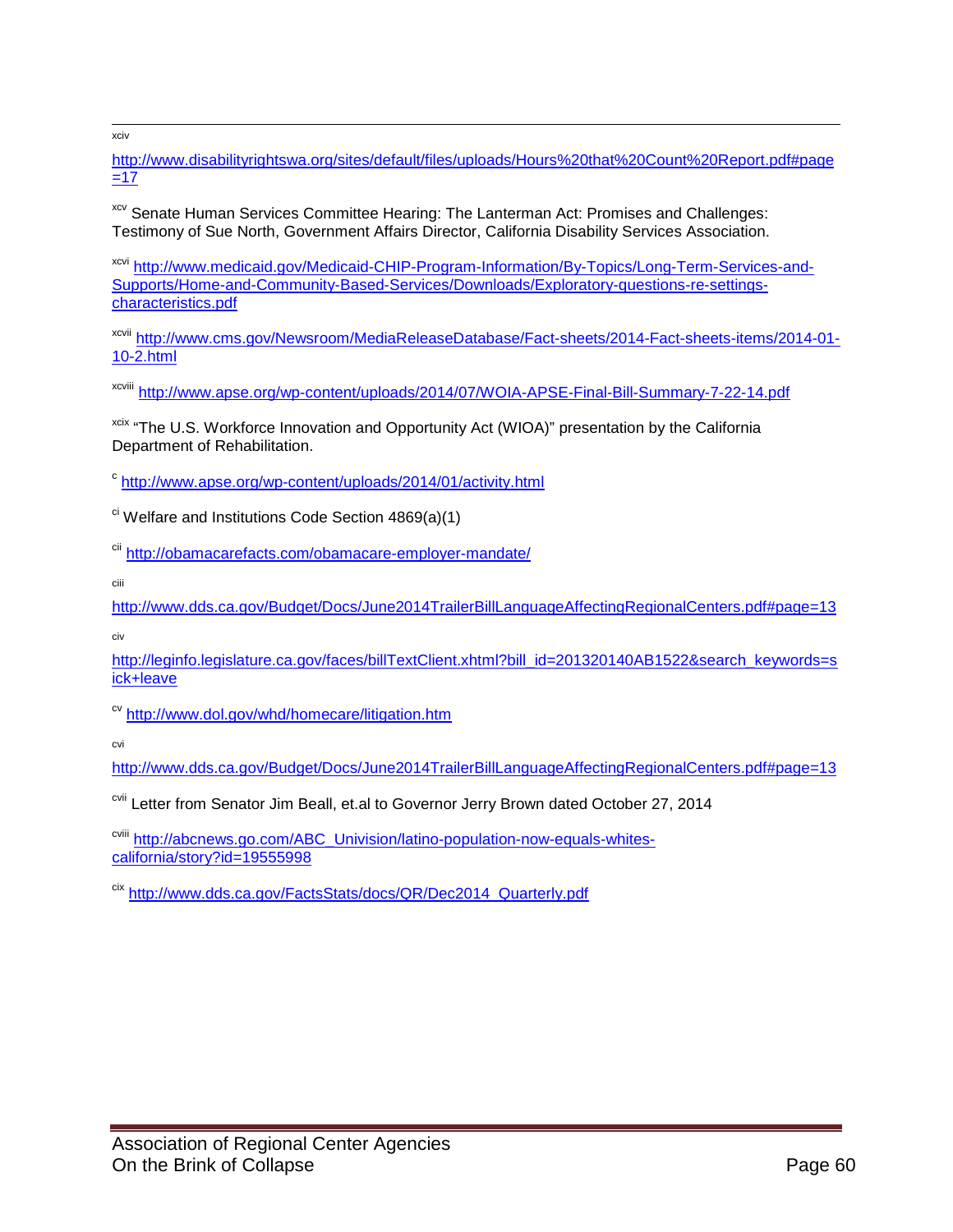#### **APPENDIX A**

 $\omega$ 

#### LETTER FROM SENATOR BEALL TO GOVERNOR BROWN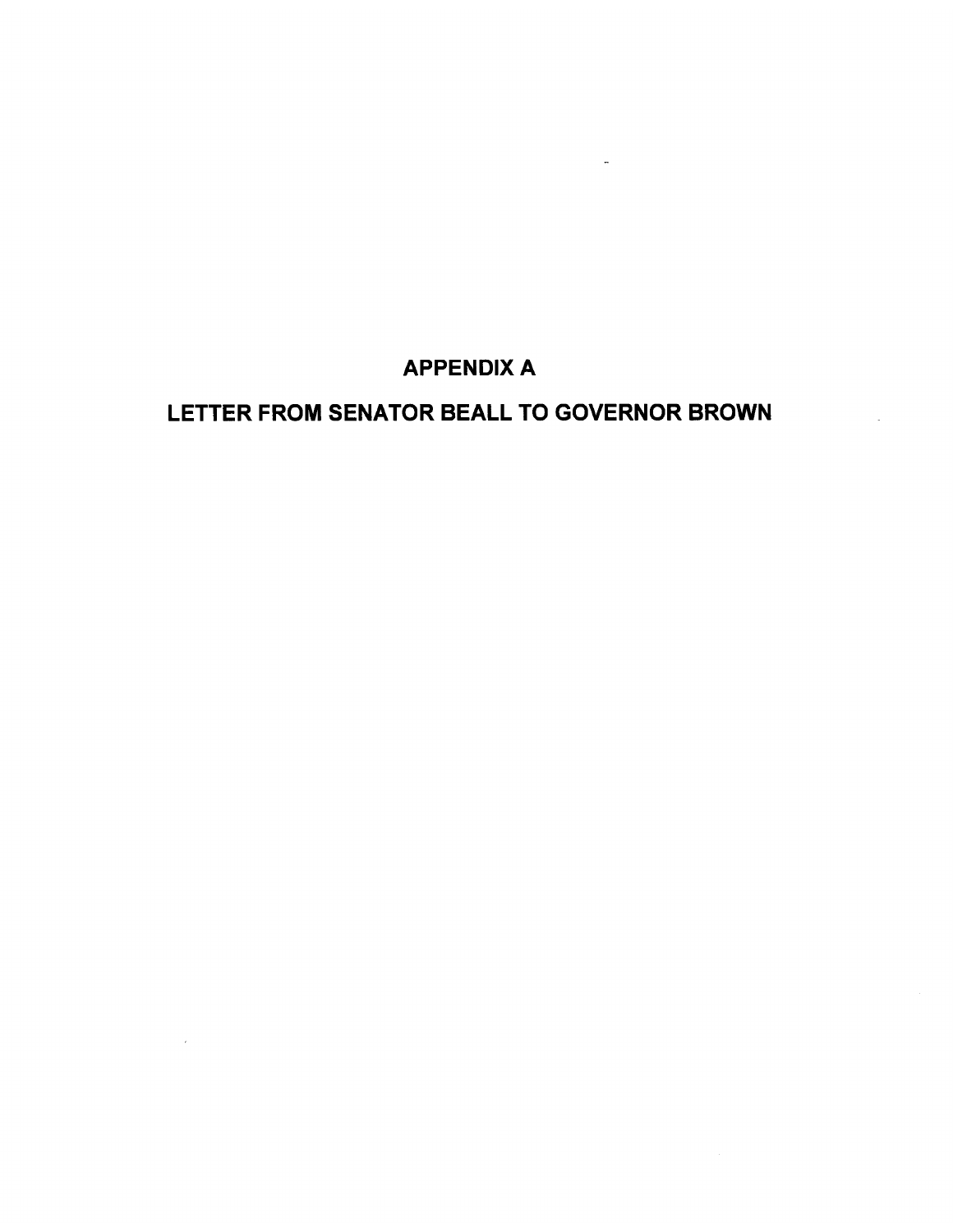Appendix A

#### **CALIFORNIA LEGISLATURE**

**STATE CAPITOL** SACRAMENTO, CALIFORNIA 95814

October 27, 2014

Governor Jerry Brown Office of the Governor State Capitol, Suite 1173 Sacramento, CA 95814

Dear Governor Brown:

Since the ratification of the Lanterman Act in 1977, California has recognized the right of people with developmental disabilities to live an independent and normal life. To facilitate the promise of the Lanterman Act, California created 21 regional centers to triage and direct more than 260,000 people with developmental disabilities to some 65,000 providers who furnish the appropriate support and services they need.

But the state's ability to meet our basic obligations to Californians with developmental disabilities is being severely hindered by a lack of employee cost of living increases for regional center employees and inadequate service provider rates.

Cost of living increases for employees and providers lag far behind inflation. The result has not only imperiled service providers who are struggling to remain open but has seriously undermined the ability of our regional centers to recruit and retain a qualified staff.

While state agencies generally build in cost increases such as health benefits, transportation cost increases and negotiated salary COLAs, regional centers and vendors within the California Department of Developmental Services (DDS) system do not have these accepted adjustments.

The California Department of Developmental Services (DDS) has seen some adjustments to their budget for policies such as federally mandated overtime changes and the state minimum wage adjustment. However, these increases went through an arduous legislative budget process instead of being built into the January base budget. Moreover, many other new federal and state mandates have not been included and these costs are absorbed by regional centers and providers. These include adjustments for transportation increases, health benefits, minimum wage mandates by local municipalities and other costs.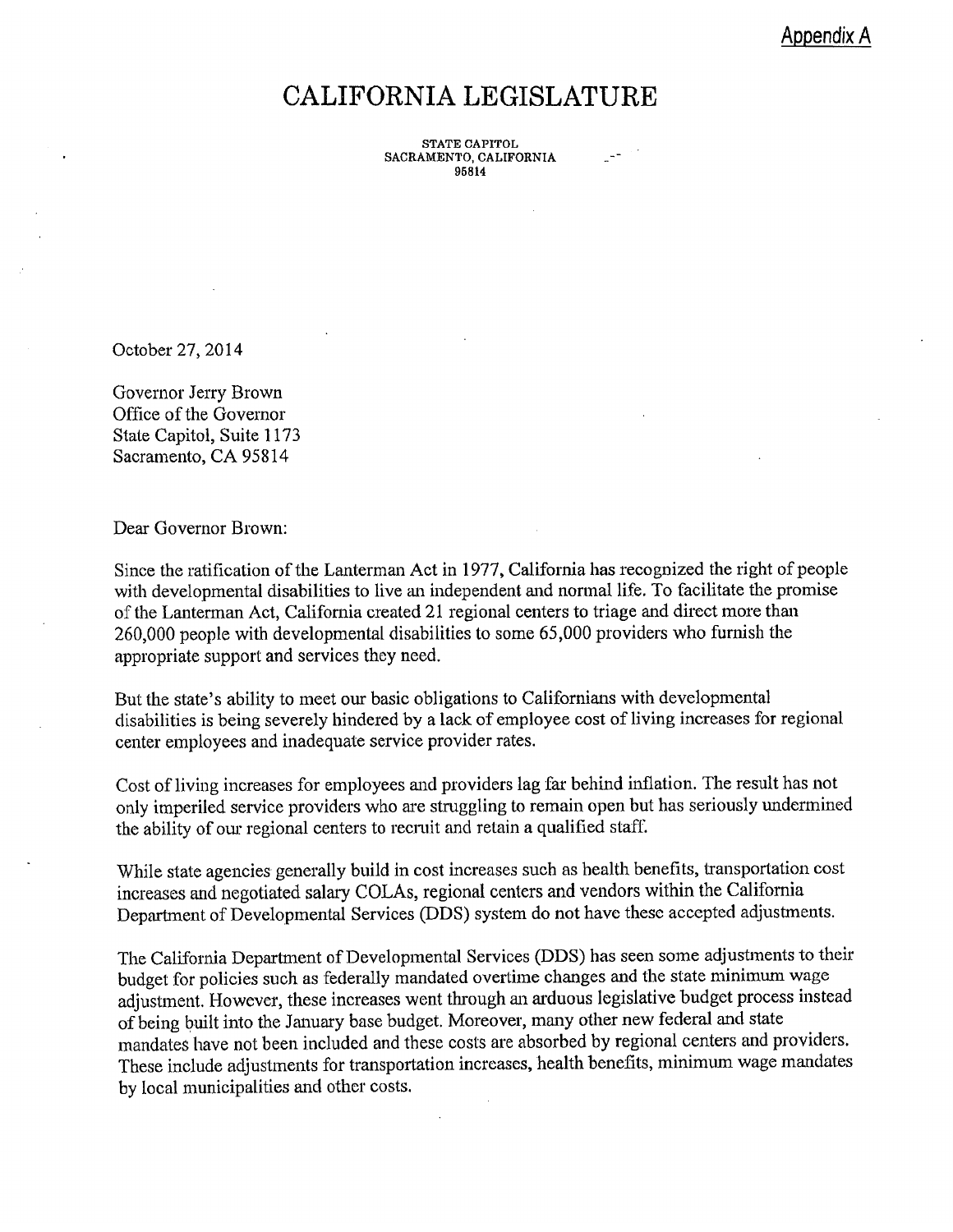In the current budget year, funding for DDS is \$5.2 billion. Since 2009, the state has reduced costs to developmental services programs by more than \$1 billion (GF) instituting restrictions on payments for specific services, across-the-board reductions, mandated furlough days, suspension of services and other cuts. Prior to that, the state had frozen rates to providers in order to contain costs. These freezes and caps have fractured the infrastructure of the community services and support systems. Without building in adjustments for cost of living increases, it will not be sustainable. In 1999, even before the substantial reductions and freezes prompted by the Great Recession, the Bureau of State Audits released a report concluding that community services were "undermined by insufficient state funding and budget cuts."

Meanwhile, pending mandates from the Federal government will require California to restructure day programs, work programs and residential settings to reduce the number of consumers and require more community inclusion. State mandates that will be implemented include the Employment First model, self-determination pilot program, and others that require more intensive case management and development of new programs.

At a Senate Human Services hearing this month, many providers testified that they are unable to sustain innovative and inclusive programs, much less expand them or create new ones because of. historic freezes and caps. I realize that the cost of total restoration is outside our reach today. However, we must take steps to address the gap -- 260,000 Californians who rely on the Lanterman Act need our help.

We urge you to apply fair budget policies that treat the regional centers and providers equal to other state agencies that build COLAs and fund new federal and state mandates in their base budget.

And, we respectfully request an end to the shifting of our financial responsibility for federal and state mandates onto our already fragile regional centers and providers. We strongly urge these costs -- as well as a COLA for regional center employees and providers -- be included in the January budget.

Thank you in advance for your consideration.

Sincerely.

Jim Beal

State Senate, District 1

State Senale, District 39

Carol, Fue

Carol Liu State Senate, District 25

State Senate, District 27